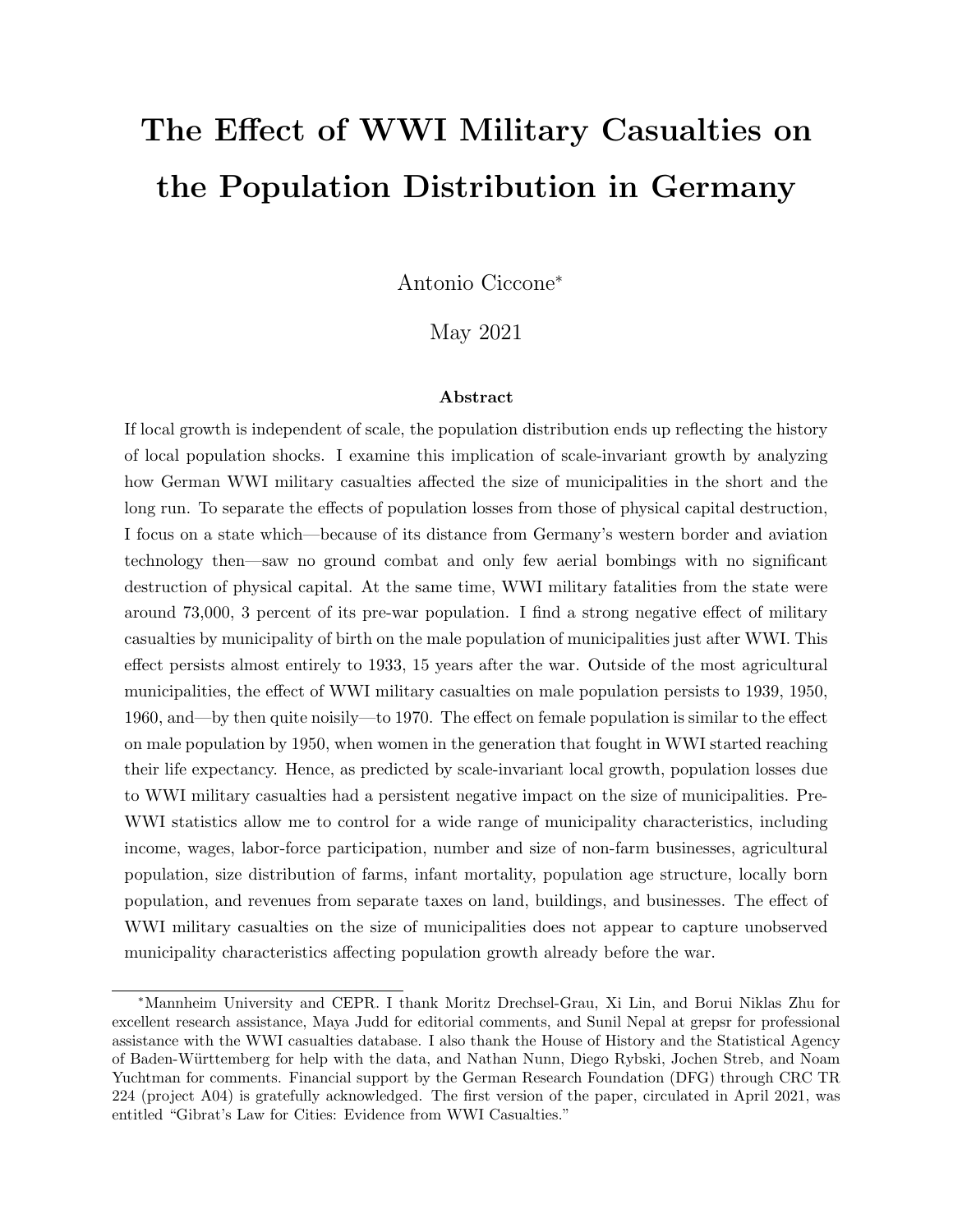# 1 Introduction

In a short paper published just before World War I, Auerbach (1913) found that the number of German cities of size greater than p was inversely proportional to  $p<sup>1</sup>$  Lotka's (1925) log-log reformulation of Auerbach's finding was shown by Zipf (1949) to fit US metropolitan districts in 1940 well and became known as Zipf's law for cities. Whether distributions satisfying Zipf's law provide the best approximation to city size distributions has since been examined in a number of studies in economics and geography, e.g. Rosen and Resnick (1980), Carroll (1982), Eeckhout (2004), Gabaix and Ioannides (2004), and Rozenfeld et al. (2011).

How population distributions satisfying Zipf's law for cities can arise theoretically was first analyzed by Simon (1955). He argued that population distributions reflect the cumulative history of local population shocks and that Zipf's law could emerge over time if these shocks are persistent. Population shocks persist in Simon's model because local growth is independent of scale. That scale-invariant random city growth can generate Zipf's law is shown in Gabaix (1999). Duranton (2006), Rossi-Hansberg and Wright (2007), and Córdoba (2008) develop alternative economic foundations of scale-invariant random city growth.

I contribute empirical evidence on whether population distributions reflect the history of local population shocks. The local population shocks in my empirical analysis are German WWI military casualties by municipality of birth from digitized military casualty lists. I argue that if local growth is scale invariant, the size of municipalities with relatively many military casualties should decrease in the short and in the long run compared to municipalities with few casualties. On the other hand, if the spatial population distribution is determined by contemporary fundamentals—instead of the history of local population shocks—the effect of WWI military casualties on the population size of municipalities should be transitory.

A challenge when using war-related population shocks to examine the evidence for scaleinvariant local growth is that wars are multifaceted calamities. They involve the destruction and dismantling of infrastructure, buildings, and factories, different forms of violence against civilians, the forced displacement of population, etc. To isolate the effect of population shocks I focus on the historical German state of Württemberg. Because of its distance from Germany's western border and aviation technology then, this state saw no ground combat in

<sup>&</sup>lt;sup>1</sup>The paper is translated to English in Ciccone (2021). On Auerbach and his legacy see Rybski (2013).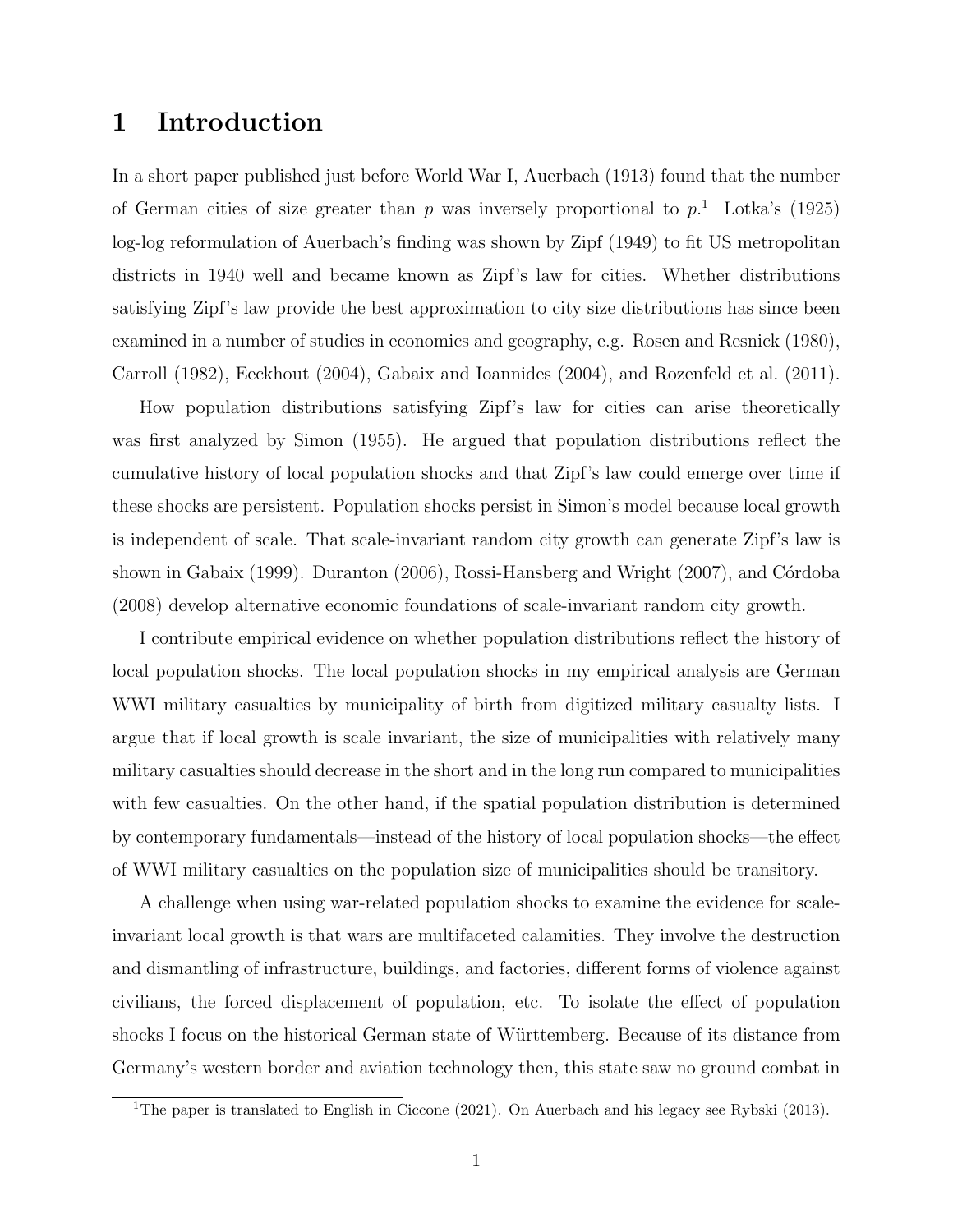WWI and only few aerial bombings with around 30 fatalities and no significant destruction of physical capital. At the same time, WWI military fatalities from the state were around 73,000, 3 percent of its pre-war population (Schwarzmaier and Fenske, 1992).

Another reason for focusing on the state of Württemberg are exceptionally detailed statistics for around 1,600 municipalities put together by its statistical agency in 1898 and 1910. These include income from tax records, wages, number and size of non-farm businesses, agricultural population, size distribution of farms, labor-force participation, population age distribution, locally born population, infant mortality, insurance values of buildings, and revenues from separate taxes on the value of land, buildings, and businesses. This data allows controlling for a wide range of pre-WWI municipality characteristics that may have played a role for growth during and after the war. It also allows assessing whether any effect of WWI military casualties on male population growth during the war captures unobserved municipality characteristics affecting male population growth already before the war.

I find a strong negative effect of WWI military casualties born in a municipality on male population growth in the municipality during the 1910–1919 period including WWI.<sup>2</sup> This effect changes little when I include the wide range of pre-1910 municipality characteristics available. The effect of WWI military casualties on male population growth during the preceding, 1900–1910 period is small and statistically insignificant. Hence, the effect of WWI military casualties on 1910–1919 male population growth does not appear to reflect unobserved municipality characteristics affecting male population growth already earlier.

The effect of WWI military casualties on the male population of municipalities in 1919 persists nearly entirely to 1933, 15 years after the war. Outside of municipalities with the most agricultural land per capita, the effect on male population persists to 1939, 1950, 1960, and—by then quite noisily—to 1970. The effect of WWI military casualties on the female population of municipalities is similar to the effect on male population by 1950, when women in the generation that fought in WWI started reaching their life expectancy. Hence, as predicted by theories with scale-invariant local growth, population losses due to WWI military casualties had a persistent negative effect on the size of municipalities.

Most existing evidence indicates that population growth is unrelated to population size

<sup>&</sup>lt;sup>2</sup>All military casualties on official lists are men as women were not admitted to the armed forces then.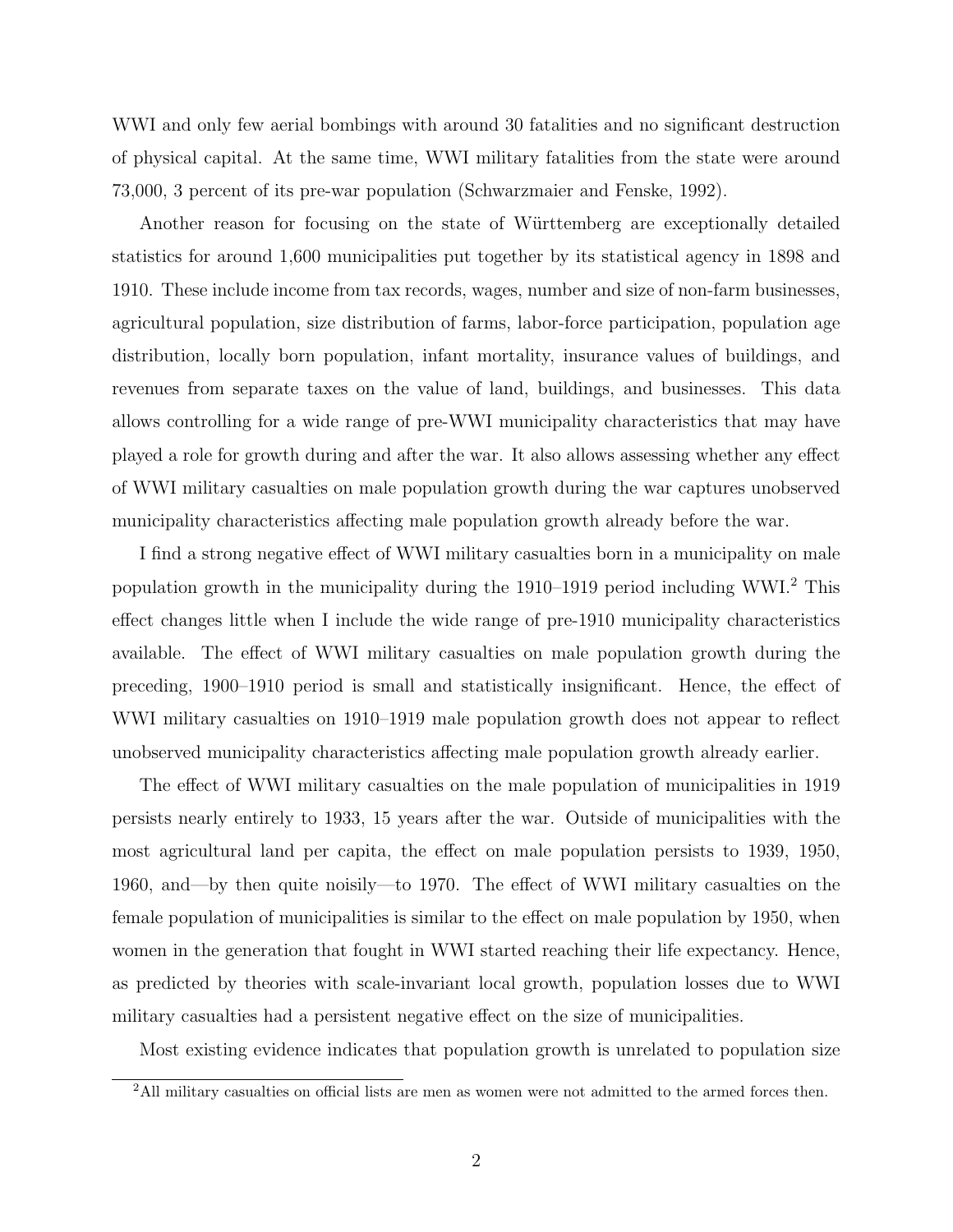at the city level, see Glaeser, Scheinkman, and Shleifer (1995), Eaton and Eckstein (1997), Ioannides and Overman (2003), and Eeckhout (2004). An exception is Black and Henderson (2003) who, using panel estimation methods, find a negative relationship between city growth and city size when they allow for unobserved heterogeneity in steady-state city size. It is important to account for such heterogeneity as, otherwise, city growth may appear unrelated to city size even though city size is converging to a steady state determined by fundamentals (e.g. Caselli, Esquivel, and Lefort, 1996). A potential drawback of panel estimation methods is that, because of the challenges of defining cities consistently over time, city panels have a relatively small time dimension and panel estimators can be biased in such circumstances.<sup>3</sup>

Two further closely related papers on the spatial population distribution are Davis and Weinstein (2002) and Brakman, Garretsen, and Schramm (2004). They examine the growth of, respectively, Japanese and German cities following Allied aerial bombing in World War II using an empirical approach that accounts for unobserved heterogeneity in steady-state city size. They find that cities with greater per capita destruction of buildings saw significantly lower population growth during the war and significantly higher population growth after the war.<sup>4</sup> Mean reversion is especially strong in Japan, where the typical city recovered its former relative size within 15 years of the end of WWII.<sup>5</sup> I use a similar empirical approach except that the war-related shocks are population losses, and the associated losses in human capital, due to military casualties rather than the destruction of buildings due to aerial bombings. The main difference between the two approaches is that military casualties did not affect the residential and nonresidential physical capital stock of municipalities.<sup>6</sup>

Also closely related is Bleakley and Lin (2012). They find that many cities in North America formed where geographic obstacles to water navigation led to overland hauling. These cities still exist today, although their original advantages have become obsolete many

<sup>3</sup>Especially if shocks are persistent, which would be the case if city growth is scale invariant (e.g. Alonso-Borrego and Arellano, 1999; Arellano and Honoré, 2001; Phillips and Sul, 2007).

<sup>&</sup>lt;sup>4</sup> Allied aerial bombing of Germany and Japan in WWII also caused a large number of deaths. Davis and Weinstein (2002) and Brakman, Garretsen, and Schramm (2004) find that these deaths also had a negative effect on population growth at the city level during the war but that the effect is not statistically significant.

<sup>&</sup>lt;sup>5</sup>The effect of violence and the dismantling of plants and infrastructure around the end of WWII on the spatial population distribution in Austria is analyzed in Ochsner (2017). He finds strong persistence.

<sup>&</sup>lt;sup>6</sup>See Glaeser and Gyourko (2005) for a discussion of the role of housing supply for urban growth and Glaeser and Shapiro (2002) for a discussion of the role of housing supply and housing demand for reconstruction in cities following terrorist or war-related destruction.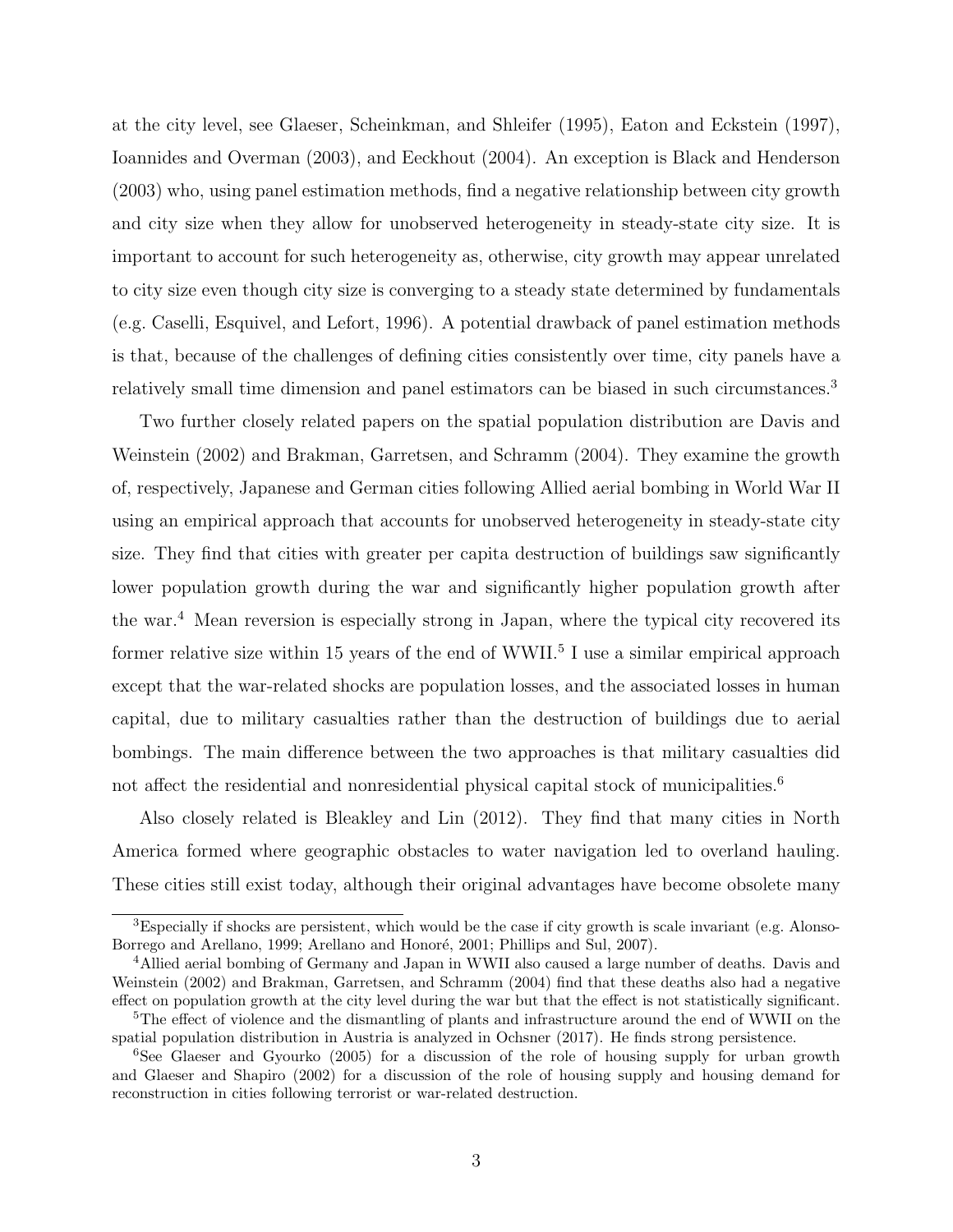years ago. This indicates that spatial population distributions bear the imprints of past geographic productivity advantages long after these have disappeared.<sup>7</sup>

The starting point of my empirical analysis is the effect of WWI military casualties born in a municipality on male population growth in the municipality during the 1910– 1919 period including WWI (1914–1918). The left panel in Figure 1 illustrates this effect using binned scatter plots (e.g. Chetty, Friedman, and Rockoff, 2014). It shows the effect of WWI military casualties relative to 1905 population on 1910–1919 male population growth controlling for 1905 population to account for mean reversion. The strong negative effect of military casualties on male population growth is evident. This effect does not appear to be driven by omitted variables. The right panel in Figure 1 adds 39 pre-1910 economic and demographic municipality controls. These account for a substantial amount of the variation in male population growth across municipalities (the R-squared increases by 19 percentage points). However, the negative effect of military casualties on 1910–1919 male population growth is nearly unchanged (the two panels are on the same scale).

Figure 2 shows the effect of WWI military casualties relative to 1895 population on 1900– 1910 male population growth. The approach mirrors Figure 1. The left panel controls for 1895 population only, while the right panel adds pre-1900 municipality controls. The effect is small and statistically insignificant in both panels. Hence, the effect of WWI military casualties on 1910–1919 male population growth does not appear to capture unobserved municipality characteristics affecting male population growth already before 1910.

My main interest is examining whether the effect of WWI military casualties on the male population of municipalities persists to 1933. I focus on 1933 as the 15-year period between the end of WWI and 1933 is of similar length to the time periods analyzed in the existing literature (e.g. Davis and Weinstein, 2002; Black and Henderson, 2003; Ioannides and Overman, 2003; Eeckhout, 2004). I find that the effect of WWI military casualties on male population is highly persistent. This is illustrated in Figure 3. The left panel reproduces the effect of WWI military casualties on 1910–1919 male population growth controlling for pre-1910 municipality characteristics in Figure 1. The right panel shows the effect of WWI

<sup>7</sup>Two related papers outside the literature on the spatial population distribution are Abramitzky, Delavande, and Vasconcelos (2011) and Boehnke and Gay (2020). They use WWI military death rates for, respectively, 22 military regions and 87 administrative departments in France to analyze marriage outcomes and female labor-force participation between WWI and WWII.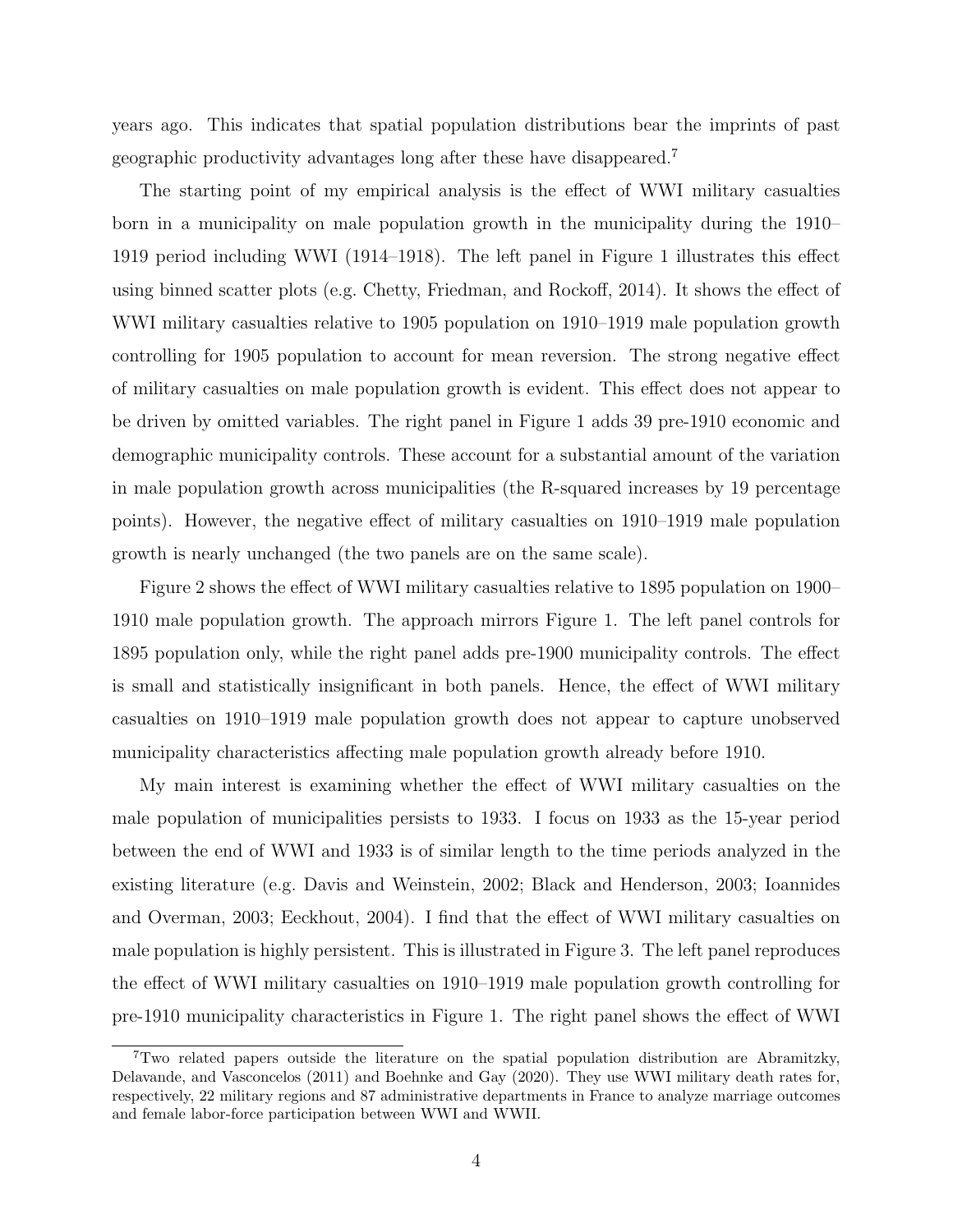military casualties on 1910–1933 male population growth using the same specification as the left panel. It is apparent that the effect of WWI military casulaties on male population growth during the 1910–1919 period is similar to the effect during the 1910–1933 period. In fact, the least-squares regression lines in the left and the right panel have nearly the same slope (the two panels are on the same scale). Hence, the effect of WWI military casualties on male population in 1919 persists almost entirely to 1933. The main difference between the two regression lines is in their intercepts. This reflects strong post-WWI population growth.

That the effect of WWI military casualties on the male population of municipalities persists 15 years after the war suggests that no strong incentives existed for men to move to municipalities that had seen more casualties. Outside of municipalities with the most agricultural land per capita, I find that the effect of WWI military casualties on male population also persists to 1939, 1950, 1960, and—by then quite noisily—to 1970. I stop in 1970 because of a reform that reduced the number of municipalities by more than half.

While WWI military casualties have a significant negative effect on the male population of municipalities in 1933, the effect on the female population and the number of households is small and statistically insignificant. There do not appear to have been strong incentives for women and families to move away from municipalities with relatively more military casualties in WWI. The differential effect of WWI military casualties on the male and the female population starts disappearing when women in the generation that fought in WWI begin to reach their life expectancy. In 1950 and 1960, the effect of WWI military casualties is negative, statistically significant, and of similar magnitude for the male and the female population outside of the most agricultural municipalities. Hence, WWI military casualties had a persistent negative impact on the male population of municipalities and eventually also reduced the female population of municipalities by about the same magnitude.

The next section introduces the data. Section 3 presents the empirical framework and Section 4 discusses the empirical results. Section 5 concludes.

# 2 Data

The data covers the historical German state of Württemberg from 1875 to 1970. The state was named Kingdom of Württemberg until the end of World War I and then the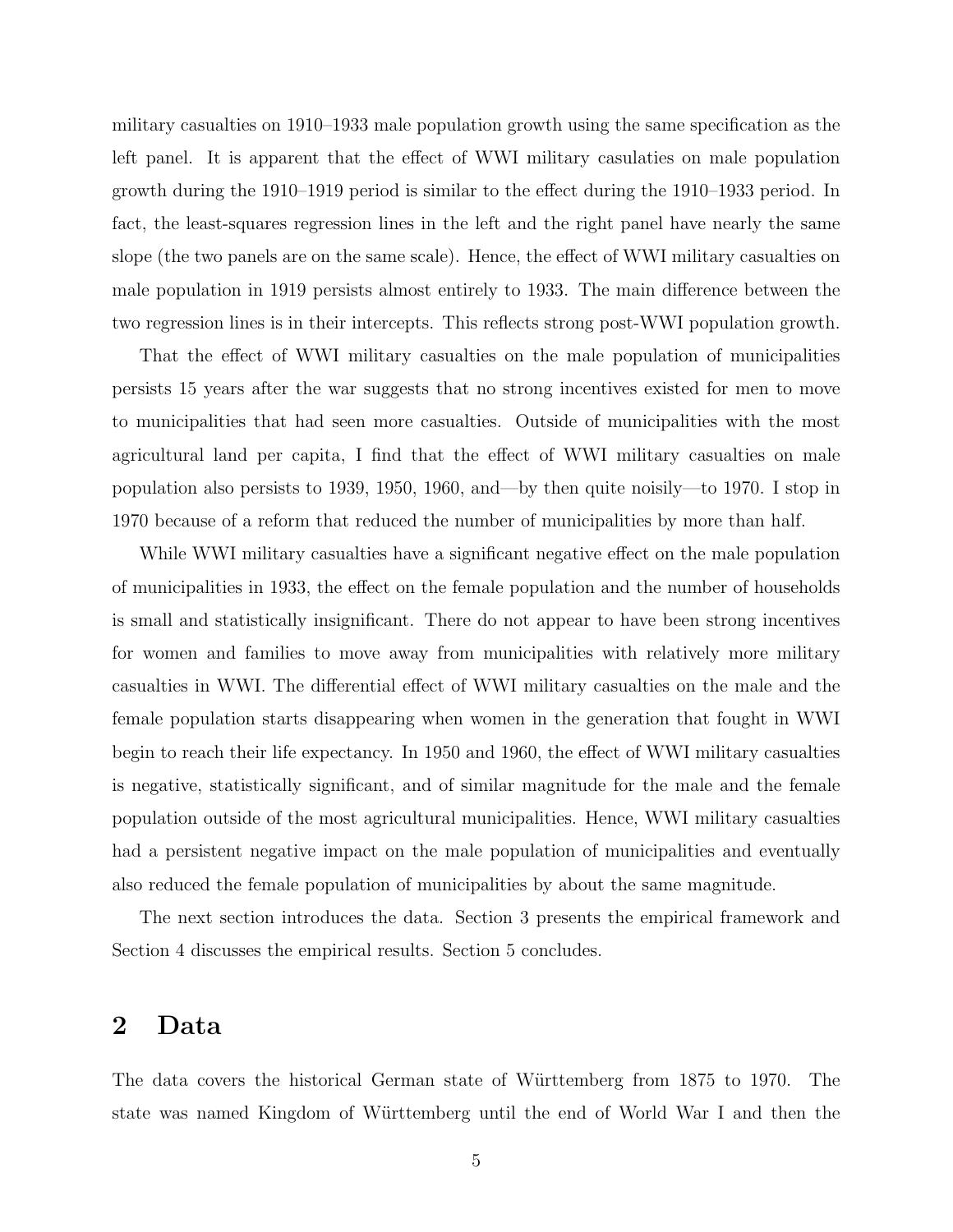Free People's State of Württemberg until the end of World War II. Württemberg bordered other German states to the north, east, and west and Lake Constance to the south. The capital was Stuttgart. After World War II, Württemberg became part of the state of Baden-Württemberg.<sup>8</sup> The size of Württemberg was just below 20,000 square kilometers and its population in 1905 was 2.1 million. This made it the third-largest German state by area and the fourth-largest state by population. Before 1933, the necessary data is available for around 1630 municipalities (of a total of 1800).<sup>9</sup> Württemberg industrialized late compared to the leading German states and continued to lag behind before WWI. Still, its income per capita in 1913 is estimated not much below the median of German states (Hentschel, 1978).

The sources of the data used are: (i) a compendium of official statistics for Württemberg published in 1910 containing an extensive range of municipality characteristics mostly referring to the period of 1900–1909 (Württembergisches Statistisches Landesamt, 1910); (ii) the first compendium of offical municipal statistics for the state, published in 1898 with a somewhat less detailed range of characteristics than the 1910 compendium, mostly referring to the period of 1893–1898 (Württembergisches Statistisches Landesamt, 1898); (iii) 1875–1890 population data from the censuses of W¨urttemberg (Statistisches Landesamt Baden-Württemberg, 2008); (iv) a shapefile provided by the House of History of Baden-Württemberg with the municipal borders for Württemberg in the 1910 municipality statistics; (v) municipal statistics for Württemberg on male and female population, number of households, and land area in 1933 (W¨urttembergisches Statistisches Landesamt, 1935) (vi) municipal statistics for Baden-W¨urttemberg on male and female population, number of households, and land area in 1950, as well as male and female population in 1960 and 1970 (Statistisches Landesamt Baden-W¨urttemberg, 1952, 1964, 1970).<sup>10</sup>

My analysis focuses on the effect of WWI military casualties on population size in 1933. This is because the 15-year period between the end of WWI and 1933 is of similar length to the time periods analyzed in the existing literature. However, I also analyze the effect of

 ${}^{8}$ For a map of Württemberg within Germany see Figure 1 in the Supplementary Appendix.

<sup>9</sup>For comparison, in the year 2000, the US had a population of around 280 million and 20,000 municipal governments (U.S. Census Bureau, 2007). The area of W¨urttemberg in 1905 was about the current size of the US state of New Jersey. In the year 2000, New Jersey had a population of just over 8 million and fewer than 600 municipal governments.

<sup>&</sup>lt;sup>10</sup>The municipal statistics for Württemberg in (i), (ii), and (v), and part of (vi), had to be hand-digitized.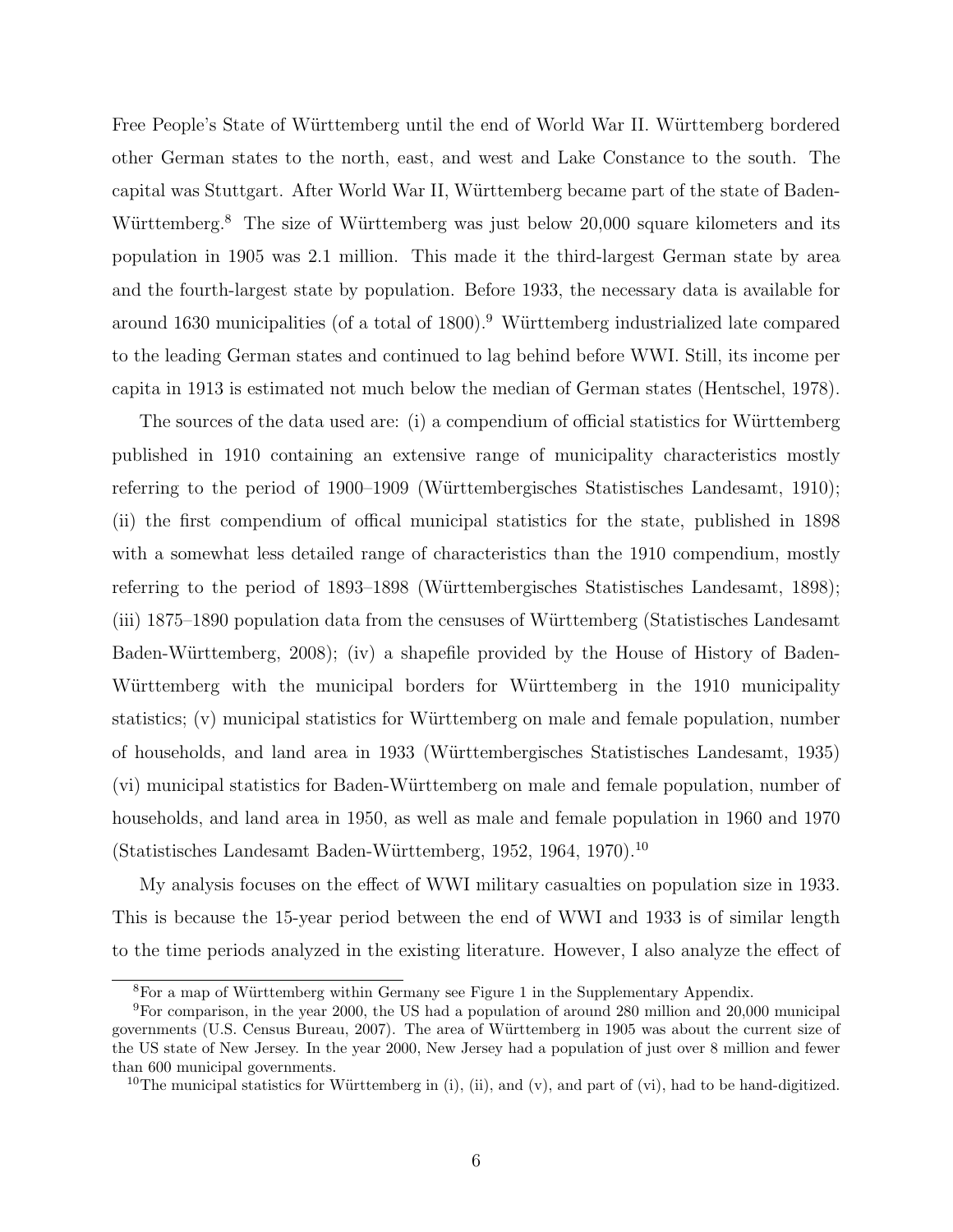WWI casualties on population size in 1939, 1950, 1960, and 1970. Between 1933 and 1939, the number of municipalities falls from around 1630 to around 1560 due to a 1933–1939 territorial reform.<sup>11</sup> After 1939, the number of municipalities changes little until a territorial reform in the early 1970s reduced it by more than half.

The data on WWI military casualties originally comes from official listings of the German armed forces during the war, which comprise some 2500 separate publications. Casualties are defined as members of the armed forces who died, were injured, or went missing in service. All casualties are men as women were not admitted to the armed forces. The first and last names of these casualties and their municipality and county of birth have been digitized and made available in an online database by the Verein für Computergenealogie (CompGen).<sup>12</sup>

I employ this database to obtain two different casualty counts for the municipalities in the official municipal statistics for Württemberg published in 1910 (Württembergisches Statistisches Landesamt, 1910). The first casualty count is the total number of entries that appear in the database when I search for a municipality and county. A drawback of this count for my analysis is that the database contains separate entries for each time a person was injured or went missing in service, in addition to an entry if the person died. The result is that the same person can appear more than once. I therefore generate a second casualty count as the total number of unique first and last names that appear in the database under the same municipality. This avoids overcounting the number of people who died, were injured, or went missing in service in cases where the same person appears more than once. The drawback is that I am undercounting the number of people who died, were injured, or went missing in service in cases where the database refers to two different persons with the same first and last name born in the same municipality. However, the majority of cases where the same name appears more than once under the same municipality refer to the same person. This can be checked using the day and month of birth of the person that is sometimes mentioned in the (nondigitized) scan of the official publication linked to casualties in the database.<sup>13</sup> An examination of the data for 28 municipalities of different sizes with a total population of around 40,000 yielded 369 cases where the same name appeared more

 $11$ Municipalities affected by this reform are listed in Table 3 in the Supplementary Appendix.

<sup>12</sup>See www.compgen.de and des.genealogy.net/eingabe-verlustlisten/search. Other information is very sparse and the type of casualty is only rarely available.

<sup>&</sup>lt;sup>13</sup>The year of birth is mentioned only rarely.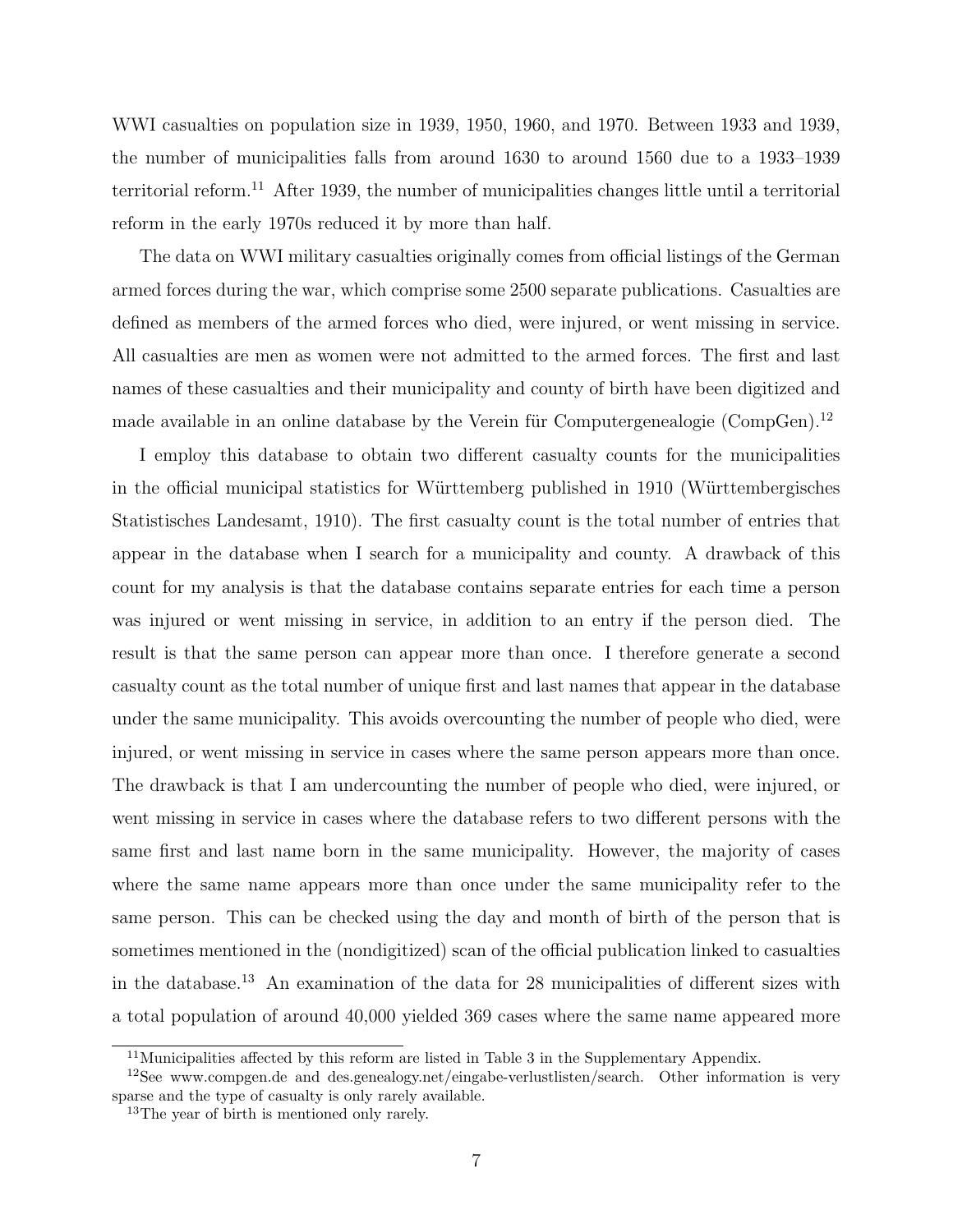than once under the same municipality and the day and month of birth of the entries was available in the linked scan. In 304 of these 369 cases, the day and month of birth coincided.<sup>14</sup> Hence, 82 percent of the cases where the same name appears more than once under the same municipality correspond to the same person. As a result, the casualty count based on unique names should be closer to the number of persons who died, were injured, or went missing in military service during WWI than the casualty count including repeated names. I therefore use the casualty count based on unique names in my main analysis. Results for the casualty count including repeated names are similar and detailed in the Supplementary Appendix.

The number of military casualties in World War I was large. German military casualties are estimated at around 10 percent of the 1910 population and military fatalities at around 3 percent; the available estimates for Württemberg are similar (Schwarzmaier and Fenske, 1992).<sup>15</sup> Württemberg did not see any ground combat and, due to its distance from Germany's western border and aviation technology at the time, experienced few aerial bombings with limited destruction of infrastructure, buildings, or factories and a relatively small number of casualties. The deadliest aerial bombing in Württemberg occurred in September 1918, when an attack targeting an engine factory near Stuttgart instead destroyed a residential building in the city, killing 10 inhabitants. In total, aerial bombings in Württemberg killed around 30 people and destroyed several buildings; there does not appear

<sup>&</sup>lt;sup>14</sup>Municipalities were chosen from different percentiles of the distribution of population size across municipalities. I chose 10 municipalities with 1905 population just below the 25th percentile of the distribution with a total population of the 10 municipalities just above 5,000, 8 municipalities with 1905 population just below the 50th percentile with a total population just above 5,000, 5 municipalities with 1905 population just below the 75th percentile with a total population just above 5,000, and 3 municipalities with 1905 population just below the 90th percentile with a total population just above 5,000. I also chose 2 municipalities with 1905 population just below the 99th percentile with a population of around 10,000 each. For municipalities with population below the 25th percentile, 90 percent of the entries with the same name correspond to the same person. For municipalities with population below the 50th percentile, 88 percent of the entries with the same name correspond to the same person. For municipalities with population below the 75th percentile, 78 percent of the entries with the same name correspond to the same person. For municipalities with population just below the 90th percentile, 75 percent of the entries with the same name correspond to the same person. And for municipalities with population below the 99th percentile, 82 percent of the entries with same name correspond to the same person.

<sup>&</sup>lt;sup>15</sup>Fatalities from Württemberg are estimated at  $73,000$ , which is around 3.3 percent of the 1905 population of Württemberg (I am using 1905 population as it is the latest population figure in the 1910 compendium of statistics for Württemberg, where most of the pre-WWI data stems from). For comparison, total German fatalities relative to 1905 population were around 3.4 percent. According to the www.compgen.de database, WWI military casualties of municipalities in Württemberg relative to 1905 population average to 14 percent when counting all entries (including repeated names) and 10 percent when counting unique names only.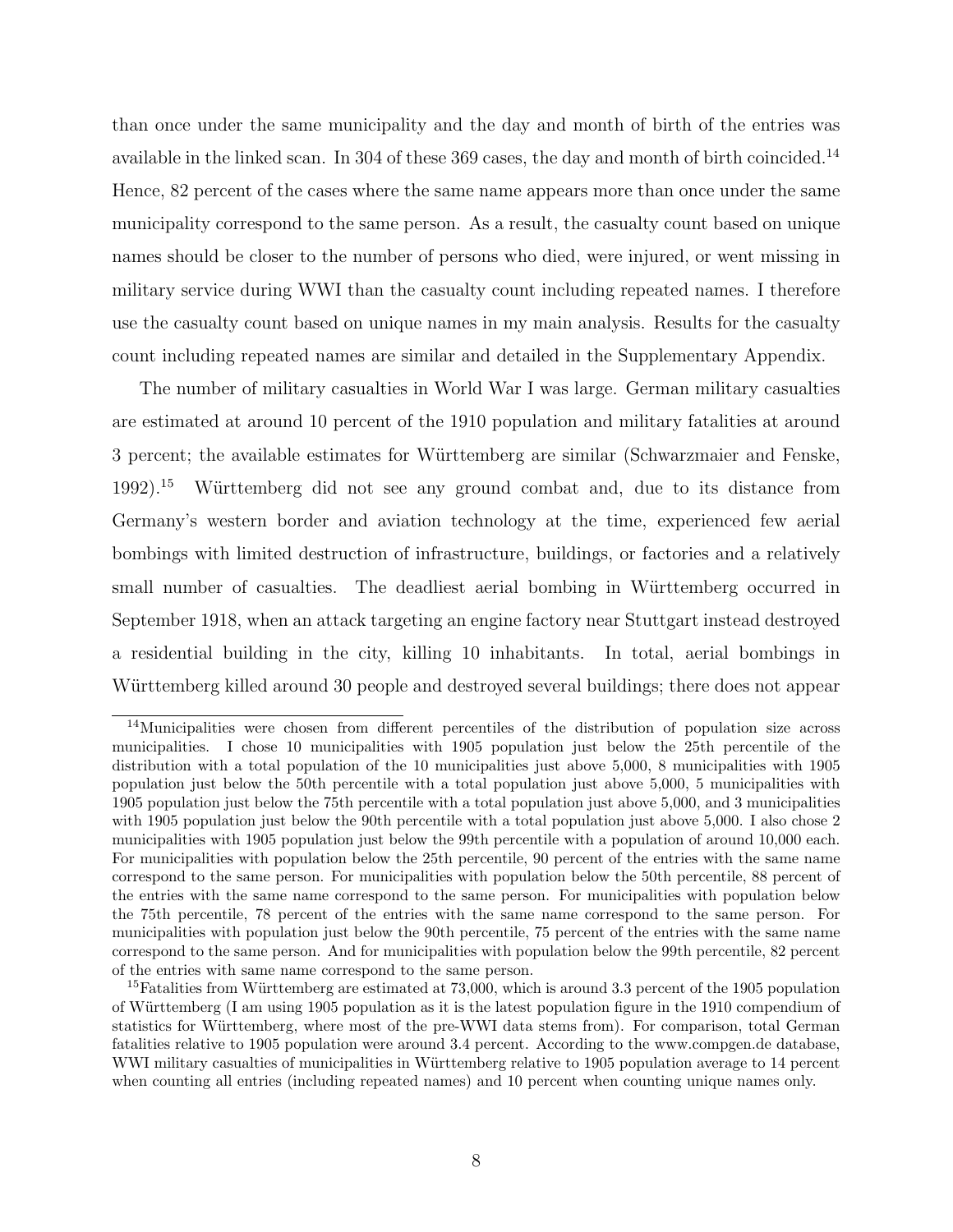to have been significant damage to infrastructure or factories (Mönch, 2014).<sup>16</sup> Württemberg was also unaffected by military occupation or border changes following WWI.

# 3 Empirical Framework

I first present a standard dynamic model where local population growth may be independent of past population or reflect convergence to a steady state determined by fundamentals. The model is useful for a discussion of how the degree of persistence of local population shocks can be estimated. I then describe my main estimating equations.

## 3.1 A Dynamic Model of Local Population Growth

Denote the log population in location c, which I will refer to as city c, at time t relative to total population by  $p_{c,t}$ . A simple and standard model where relative city size may be determined by city-specific locational fundamentals and shocks to relative city size may either be transitory or permanent is

$$
p_{c,t} - \alpha_c = \theta(p_{c,t-1} - \alpha_c) + \epsilon_{c,t} \tag{1}
$$

where  $\epsilon_{c,t}$  denote mean zero, i.i.d. population shocks between  $t-1$  and  $t$ , and  $\theta$  is a parameter that captures the persistence of these population shocks. The model has two main cases of interest, which depend on  $\theta$ . When  $0 < \theta < 1$ , the relative size of each city converges towards a city-specific stochastic steady state with expected city size  $\alpha_c$ ; the parameters  $\alpha_c$ can be interpreted as capturing the effect of city-specific locational fundamentals on city size. Hence, when  $0 < \theta < 1$ , the effect of population shocks  $\epsilon_{c,t}$  on relative city size is transitory. The second case of interest is when  $\theta = 1$ . In this case, the model simplifies to  $p_{c,t} - p_{c,t-1} = \epsilon_{c,t}$  and population shocks  $\epsilon_{c,t}$  have permanent effects on relative city size.<sup>17</sup>

<sup>&</sup>lt;sup>16</sup>The total number of World War I fatalities from aerial bombings in Germany is estimated at around 800. Most fatalities were in states close to Germany's western border.

<sup>&</sup>lt;sup>17</sup>This empirical framework is very similar to the one used by Davis and Weinstein  $(2002)$  and Brakman, Garretsen, and Schramm (2004).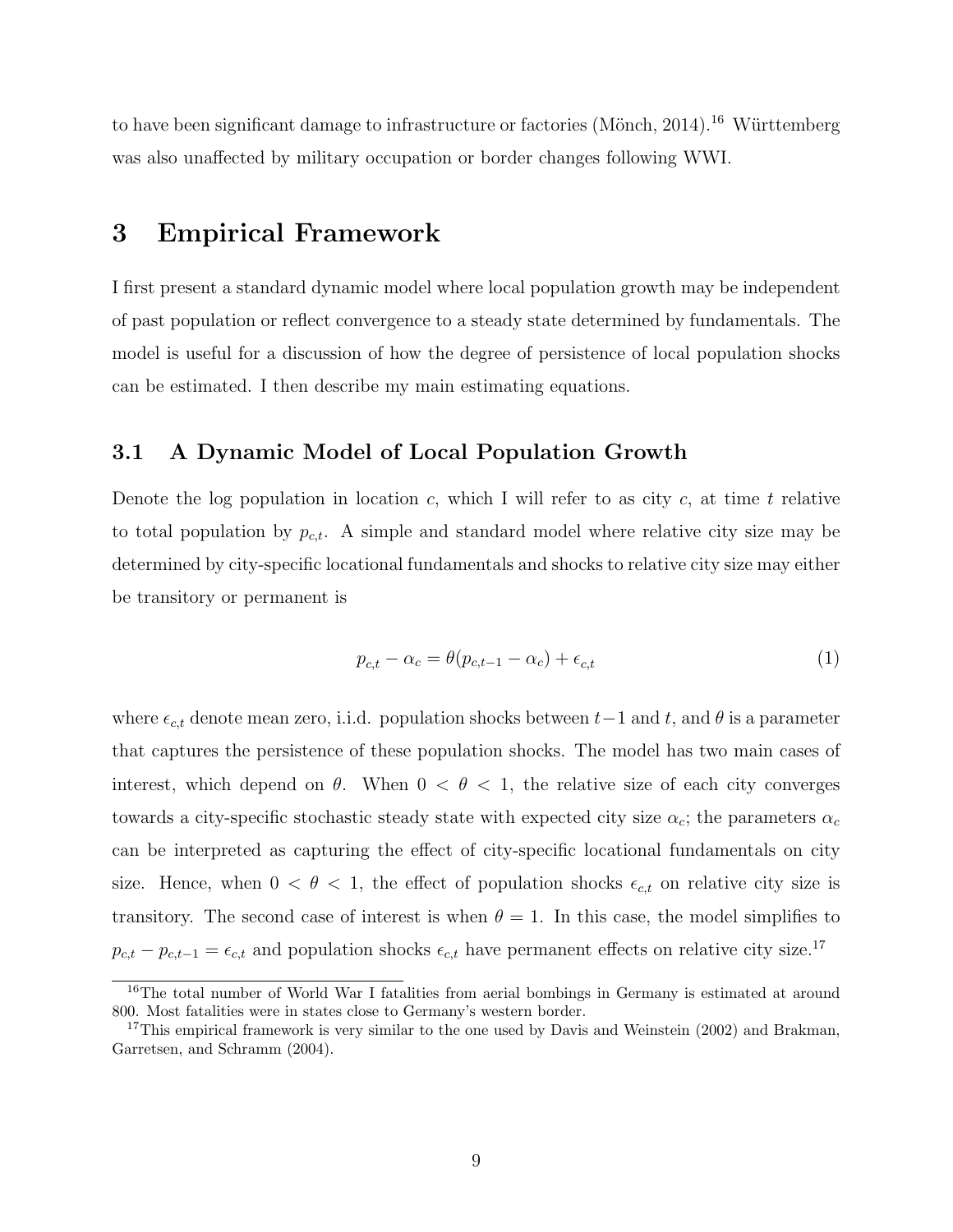## 3.2 Estimating the Persistence Parameter

If the estimation of the persistence parameter  $\theta$  ignores the possibility of city-specific steady states by imposing  $\alpha_c = \alpha$ , the result may indicate that the persistence parameter is (close to) unity even if the parameter is actually substantially below unity.<sup>18</sup> Estimation should therefore account for city-specific steady states by allowing for city-specific fixed effects. This could be done using dynamic panel estimators. However, these estimators can be subject to substantial bias when the panel data set has a relatively small time dimension, especially if shocks are persistent, see Arellano and Bond (1991), Arellano and Bover (1995), Alonso-Borrego and Arellano (1999), Arellano and Honoré (2001), and Phillips and Sul (2007). This is an important issue in the present context as panels for cities have a relatively small time dimension and population shocks are persistent if local population growth is scale invariant.

Estimation of the persistence parameter  $\theta$  in (1) would be relatively straightforward if city-specific population shocks were at least partly observable at some point in time. To see this, it is useful to subtract  $p_{c,t-2} - \alpha_c$  from both sides of the equation. This yields

$$
\underbrace{p_{c,t} - p_{c,t-2}}_{\text{pop. growth over}} = \theta \underbrace{(p_{c,t-1} - p_{c,t-2})}_{\text{first sub-period}} + (1 - \theta) \underbrace{(\alpha_c - p_{c,t-2})}_{\text{distance from} \atop \text{steady state prop.} \atop \text{at beginning of} \atop \text{first sub-period}} + \underbrace{\epsilon_{c,t}}_{\text{pop. shock}} \tag{2}
$$

The left-hand side of this equation  $(p_{c,t}-p_{c,t-2})$  is the growth rate of relative city size between  $t-2$  and t, the entire time period considered. The right-hand side points to three factors that may determine this growth rate. The first factor is the extent to which population growth during the first sub-period from  $t-2$  to  $t-1$  ( $p_{c,t-1}-p_{c,t-2}$ ) persists to t. The second factor is the distance between actual and steady-state city size at  $t-2$  ( $\alpha_c-p_{c,t-2}$ ) and how quickly city size converges to the steady state. The third factor consists of population shocks during the second sub-period from  $t-1$  to  $t$  ( $\epsilon_{c,t}$ ).

The main difficulty in estimating the persistence parameter  $\theta$  using (2) is that the cityspecific distance between actual and steady-state city size at  $t - 2$  ( $\alpha_c - p_{c,t-2}$ ) on the righthand side is not observable and that this distance is generally correlated with population

<sup>&</sup>lt;sup>18</sup>The bias increases with the variance of  $\alpha_c$  relative to the variance of  $\epsilon_{c,t}$ . See Caselli, Esquivel, and Lefort (1996) for a discussion in the context of cross-country growth regressions.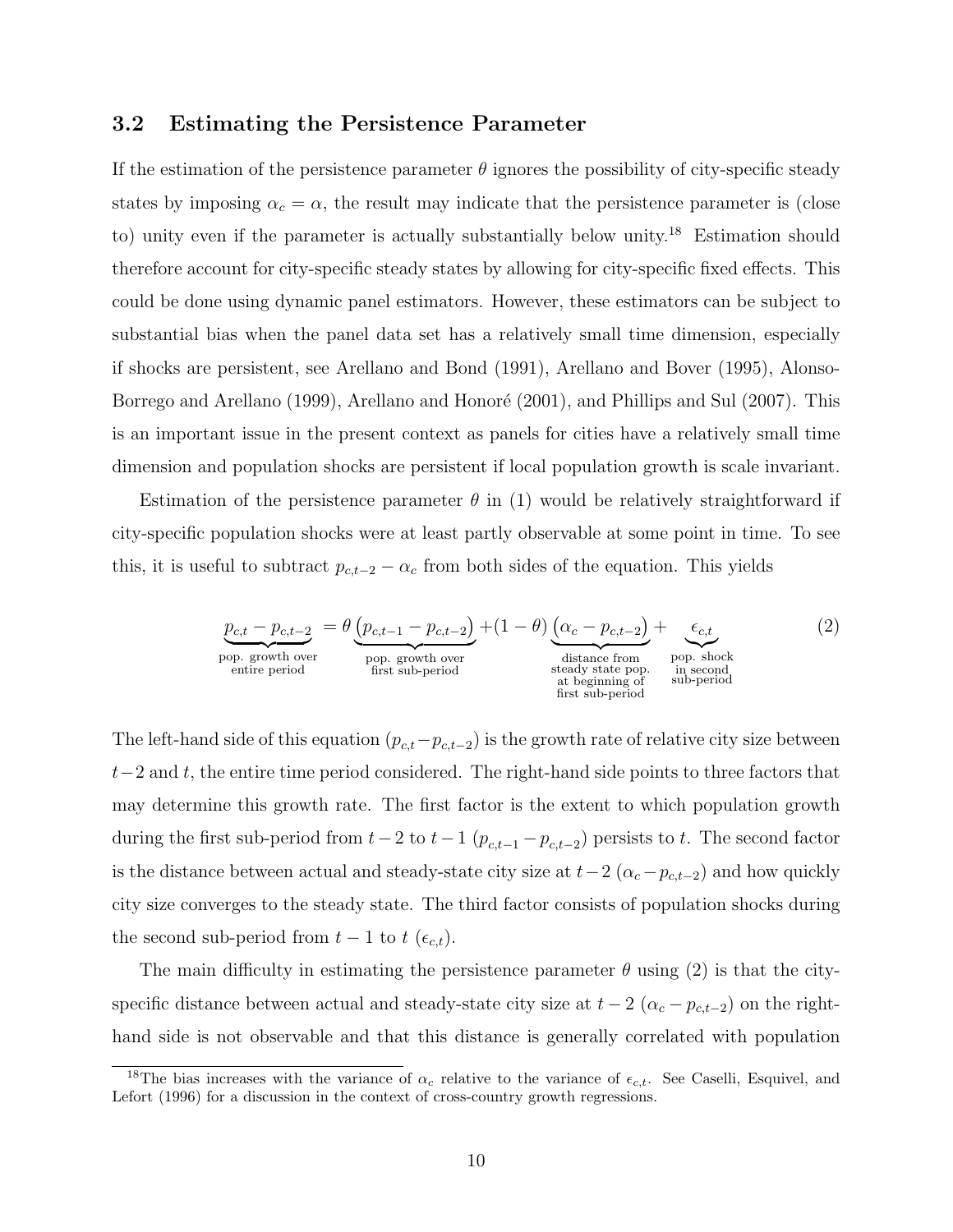growth between  $t-2$  and  $t-1$   $(p_{c,t-1}-p_{c,t-2})$ . This issue could be addressed if population shocks  $\epsilon_{c,t-1}$  between  $t-2$  and  $t-1$  were at least partly observable. To see this suppose we observe some component  $z_{c,t-1}$  of population shocks  $\epsilon_{c,t-1}$ . Clearly, the model in (1) implies that shocks  $z_{c,t-1}$  affect the population growth rate during the first sub-period  $p_{c,t-1} - p_{c,t-2}$ . Hence,  $z_{c,t-1}$  could be used as an instrument for the population growth rate during the first sub-period on the right-hand side of (2). This would yield a consistent estimate of the persistence parameter  $\theta$  under two conditions: (i) the observable shocks  $z_{c,t-1}$  during the first sub-period are independent of the population shocks  $\epsilon_{c,t}$  during the second sub-period and (ii) the observable shocks  $z_{c,t-1}$  during the first sub-period are independent of the distance between actual and steady-state city size at  $t - 2$ , the beginning of the first sub-period.

This approach could actually be used to estimate the persistence of population shocks even if the parameters  $\alpha_c$  capturing locational fundamentals vary over time. This is possible as long as changes in  $\alpha_{c,t}$  are independent of lagged population shocks  $\epsilon_{c,t-1}$ . If this condition is not satisfied, shocks can have permanent effects on city size even if  $0 < \theta < 1$ . As a result, the line between transitory and permanent population shocks becomes blurred and  $\theta$  can no longer be interpreted as capturing the persistence of population shocks.

## 3.3 Main Estimating Equations

The first-stage estimating equation is for male population growth between 1910 and 1919, which is the closest approximation available to the beginning (1914) and end (1918) of WWI

$$
male population growth^{1919}_{c,1910} = \gamma_{1919} \left( \frac{WWI\,casualties_c}{population_c\,or\,households_c} \right) + \delta X_c + \eta_{c,1910}^{1919} \tag{3}
$$

where *casualties*/(*population or households*) denotes WWI military casualties relative to either 1905 population or number of households and  $X$  a range of pre-1910 municipality characteristics. Unobservable shocks to 1910–1919 male population growth are captured by  $\eta_{c,1910}^{1919}$ . The parameter  $\gamma_{1919}$  is the effect of WWI casualties on male population in 1919. Equation (3) will be estimated using least squares. As a result, estimates of the effect of WWI military casualties on male population may be attenuated due to classical measurement error in the casualty count.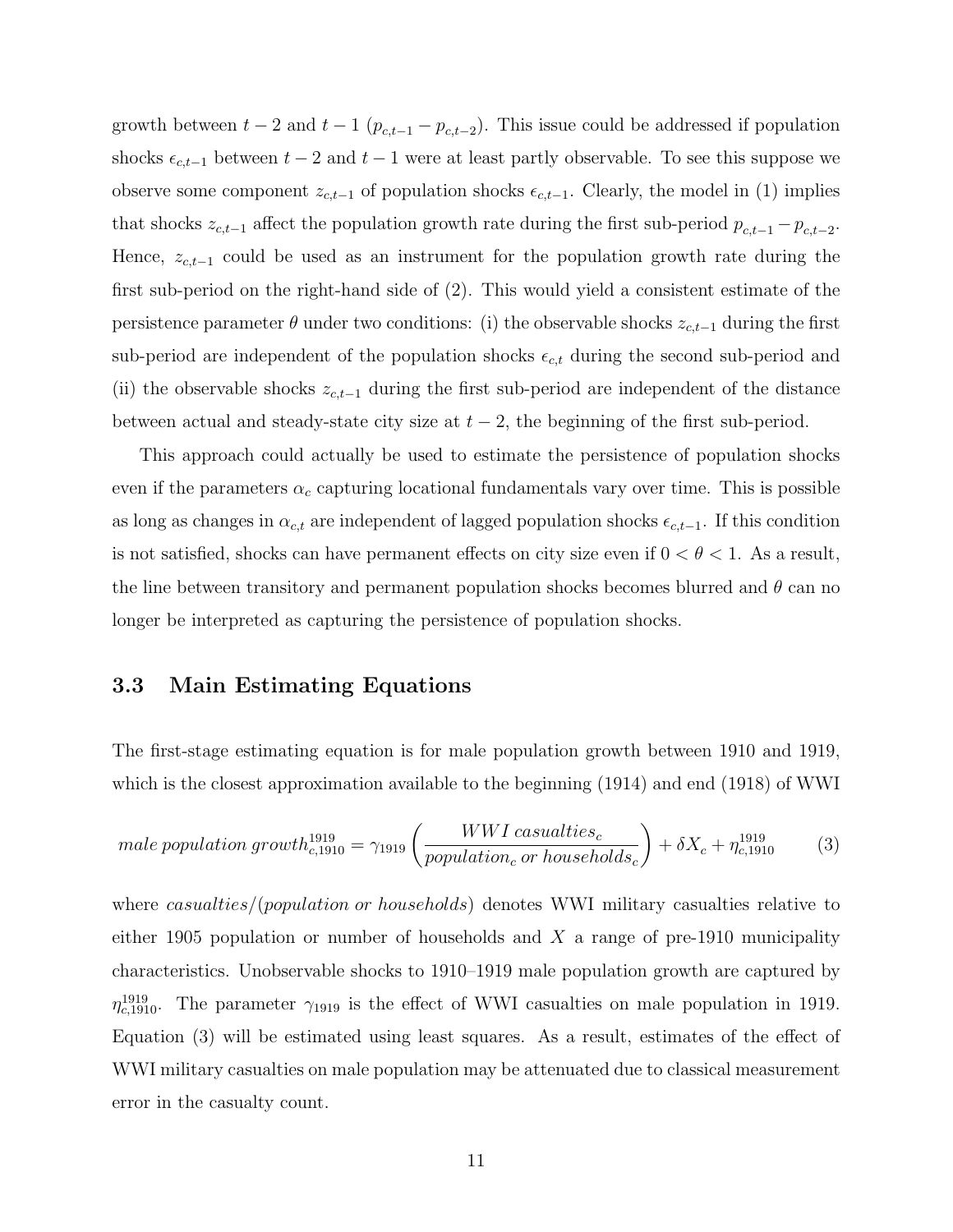The reduced-form estimating equation for population growth between 1910 and 1933 has the exact same right-hand-side variables as (3)

population growth<sup>1933</sup><sub>c,1910</sub> = 
$$
\gamma_{1933} \left( \frac{WWI\,casualties_c}{population_c\,or\,households_c} \right) + \kappa X_c + \eta_{c,1910}^{1933}
$$
. (4)

The parameter  $\gamma_{1933}$  captures the effect of WWI military casualties on male population in 1933. If estimates of  $\gamma_{1933}$  in (4) are similar to estimates of  $\gamma_{1919}$  in (3), the data indicates that the effect of WWI casualties on male population in 1933 is similar to the effect in 1919. Hence, the effect of WWI casualties on male population would be persistent over time.<sup>19</sup> I also estimate versions of (4) for population growth up to 1939, 1950, 1960, and 1970.

The instrumental-variables estimating equation for the degree of persistence of 1910–1919 population shocks to 1933 is

population growth<sup>1933</sup><sub>c,1910</sub> = 
$$
\phi
$$
 (male population growth<sup>1919</sup><sub>c,1910</sub>) +  $\mu X_c + \eta_{c,1919}^{1933}$  (5)

where  $\eta_{c,1919}^{1933}$  captures post-1919 population shocks. The 1910–1919 population growth rate on the right-hand side of the equation will be instrumented using WWI military casualties relative to either 1905 population or number of households. Estimates of  $\phi$  capture the extent to which 1910–1919 population shocks persist to 1933 under the identifying assumption that, conditional on municipality characteristics  $X$ , normalized WWI casualties are independent of post-1919 population shocks and the pre-war distance between actual and steady-state city size. While classical measurement error in the WWI military casualty count may lead to attenuated least-squares estimates of  $\gamma$  in (3) and (4), instrumental-variables estimates of  $\phi$  in (5) are unaffected as long as the measurement error in the casualty count is unrelated to any measurement error in the 1910–1919 male population growth rate.

<sup>&</sup>lt;sup>19</sup>Just like least-squares estimates of  $\gamma_{1919}$ , least-squares estimates of  $\gamma_{1933}$  may be attenuated due to classical measurement error in the WWI military casualty count. As the right-hand-side variables of the estimating equations in (3) and (4) are identical, this bias would be the same for both parameters.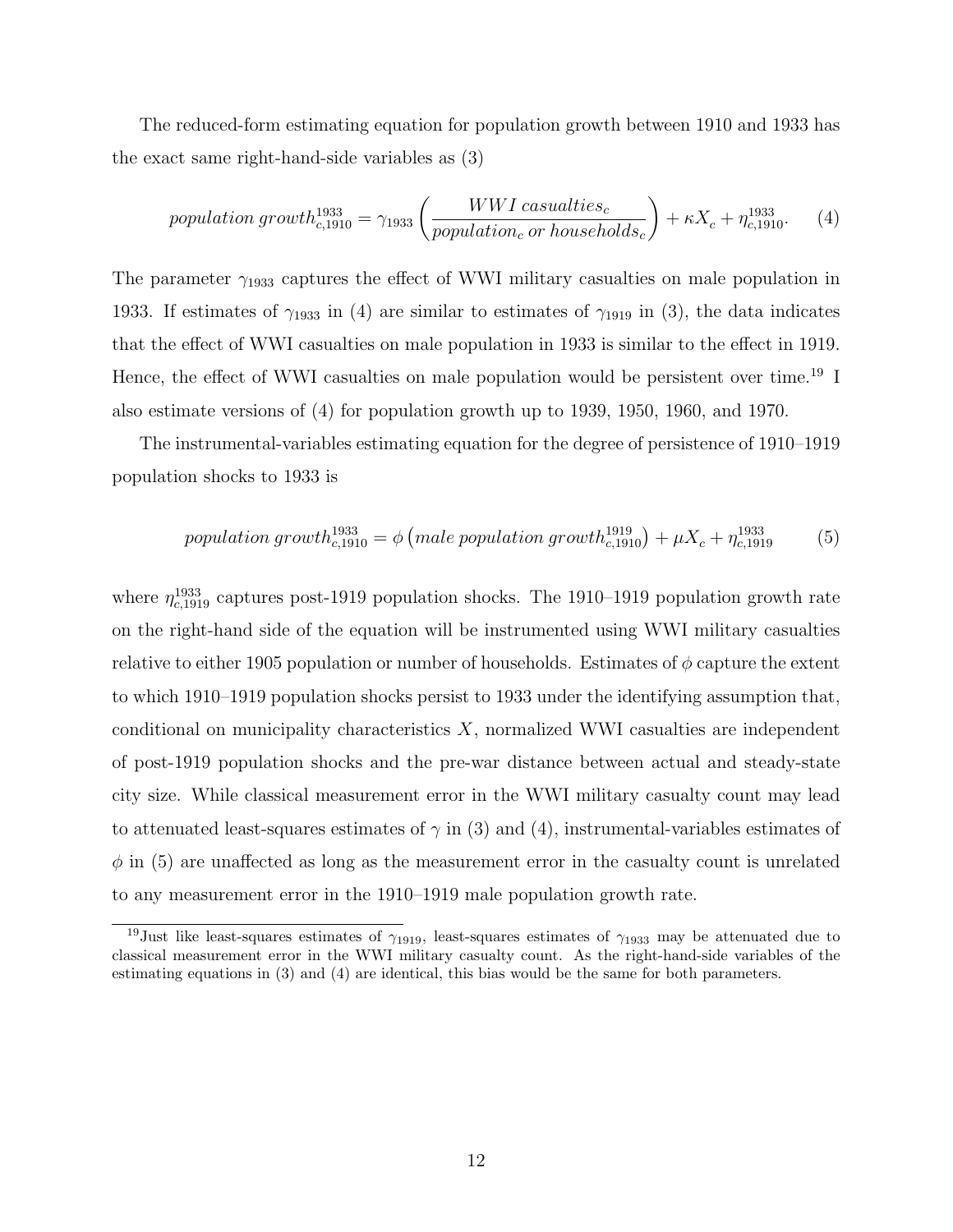# 4 Empirical Results

I start by examining the effect of WWI military casualties on the male population of municipalities in 1919. This is the closest the data allows me to get to the end of the war (1918). I then analyze the effect of WWI casualties on male population, female population, and the number of households in 1933, 15 years after the war. I conclude by examining the effect of WWI military casualties on population in 1939, 1950, 1960, and 1970.

## 4.1 World War I Casualties and Male Population in 1919

Table 1 summarizes the effect of WWI military casualties on male population growth between 1910 and 1919. Row A reports least-squares estimates for WWI military casualties measured relative to population in 1905. Row B reports least-squares estimates for WWI military casualties measured relative to the number of households in 1905. Robust standard errors are in parentheses and Conley standard errors in brackets. Different columns control for different sets of municipality characteristics.<sup>20</sup> Table 2 contains the data sources for the municipality characteristics in Table 1, as well as descriptive statistics.

The effect of WWI military casualties relative to 1905 population on 1910–1919 male population growth in Table 1 is −0.31 when I control for 1905 population only in column (1). When all 40 municipality controls are included in column (9), the effect is −0.33 and therefore slightly stronger. Robust and Conley standard errors are similar when all municipality controls are included. The robust standard error is 0.07 and the Conley standard error is 0.065. The effect of WWI military casualties relative to 1905 population on 1910–1919 male population growth is therefore highly statistically significant. Moreover, the effect changes relatively little with the inclusion of the spectrum of municipality controls in column (9). Hence, the effect of WWI military casualties on 1910–1919 male population growth does not capture the effects of a wide range of pre-war municipality characteristics.<sup>21</sup> The estimate

<sup>20</sup>Estimates for the controls are shown in Tables 1 and 2 in the Supplementary Appendix.

 $^{21}$ It is interesting to note that casualties relative to 1905 population can be written as [military casualty rate $\vert \times \vert$  people born in the municipality who served in the armed forces relative to 1905 population, where the military casualty rate of a municipality is the share of casualties among men born in the municipality who served in the armed forces. Hence, if WWI military casualty rates across municipalities were unrelated to pre-war municipality characteristics, the effect of WWI military casualties relative to 1905 population on 1910–1919 male population growth would not change much with the inclusion of municipality characteristics.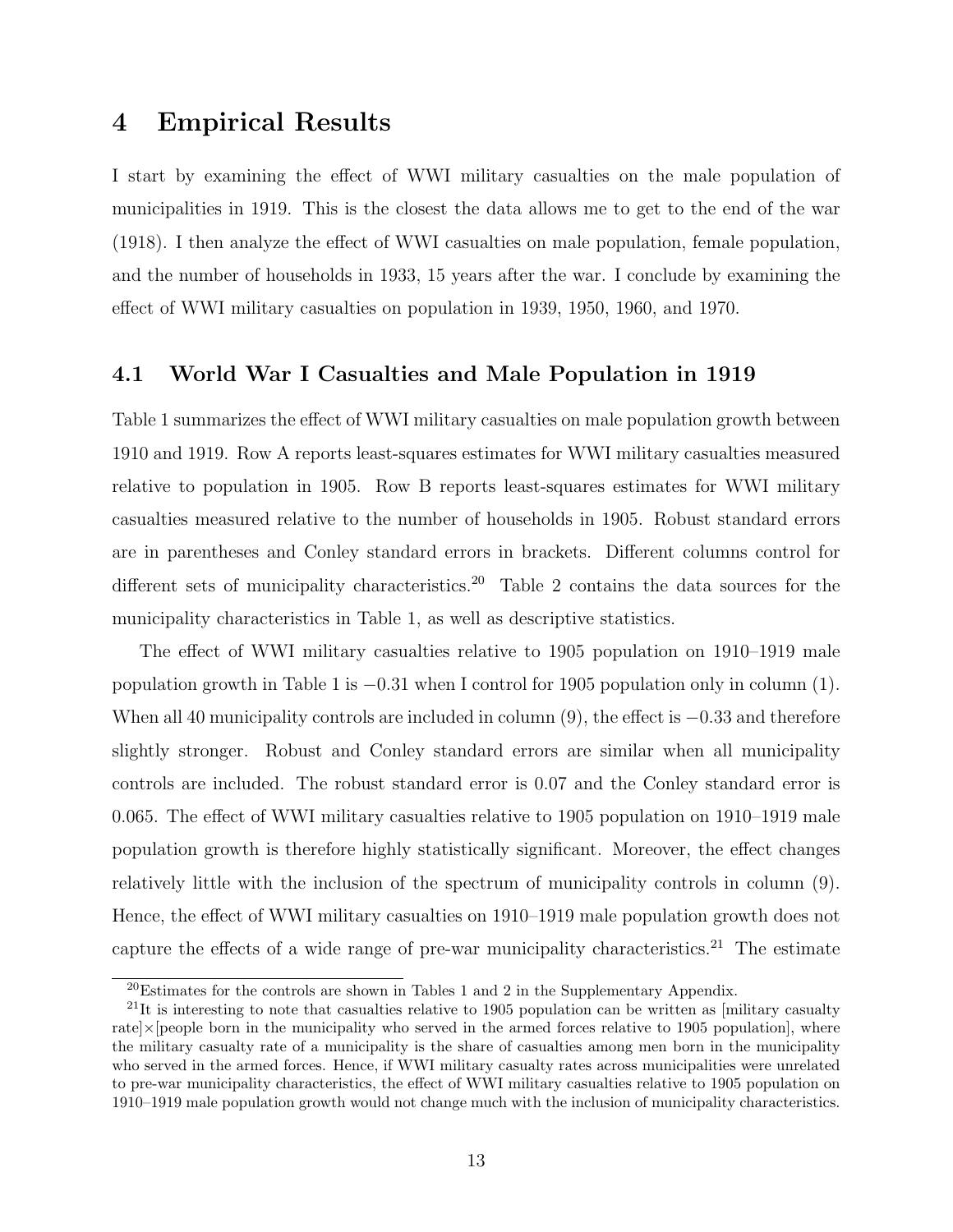in column (9) implies that a one-standard-deviation increase in military casualties relative to population lowered 1910-1910 male population growth by around one percentage point.

Table 1 controls for a broad spectrum of demographic and economic municipality characteristics. Column (3) includes controls for log population, log number of households, log male to female population, log population density, and labor-force participation in 1905, and also controls for pre-1910 male and female population growth going back to 1880. In column (4), I add pre-1910 wage growth and the log wage level in 1895. Column (5) also includes 1905 controls for log income per capita from official income tax records and the log of the agricultural population—the population whose work and livelihood comes from agriculture—relative to total population. In column (6) I add controls capturing the (male and female) population less than 14 years old in various years between 1875 and 1895. Finally, column (9) includes pre-1910 municipality controls capturing further economic characteristics like the number of non-farm businesses and their size, the size distribution of farms, and revenues from separate state-level taxes on the value of land, buildings, and businesses.<sup>22</sup> Moreover, column (9) also controls for demographic characteristics like child mortality and locally born male and female population around 1900, distance to the next train station in 1905, and growth in the land area of the municipality between  $1905$  and  $1933.<sup>23</sup>$  It can be seen from the R-squared at the bottom of Table 1 that the added municipality characteristics explain around one-fifth of the variation in 1910–1919 male population growth.

A natural starting point is to measure WWI military casualties relative to pre-war population. However, there are good reasons to consider the pre-war number of households instead of population. The population census before WWI could not draw on a register of residents and therefore counted the number of people present in the municipality on census day.<sup>24</sup> Hence, population figures include persons who are temporarily present and exclude those who are temporarily absent. This approach seems likely to produce greater mean-

<sup>&</sup>lt;sup>22</sup>The value of land, buildings, and businesses is determined according to criteria set at the state level.

<sup>&</sup>lt;sup>23</sup>The reason for the last control is that the land area of municipalities is not always the same in the 1910 statistical compendium and the statistics available for 1933 (between these years there is no information on the land area of municipalities). These discrepancies could reflect transcription errors or changes in the borders of municipalities without an official record. As such territorial modifications may have resulted in changes in population, I include the growth in the land area of the municipalities as an additional control, though it is not statistically significant.

 $^{24}$ Starting in 1933, the population census counted the population who had their main residence in the municipality (see Statistisches Bundesamt, 1966).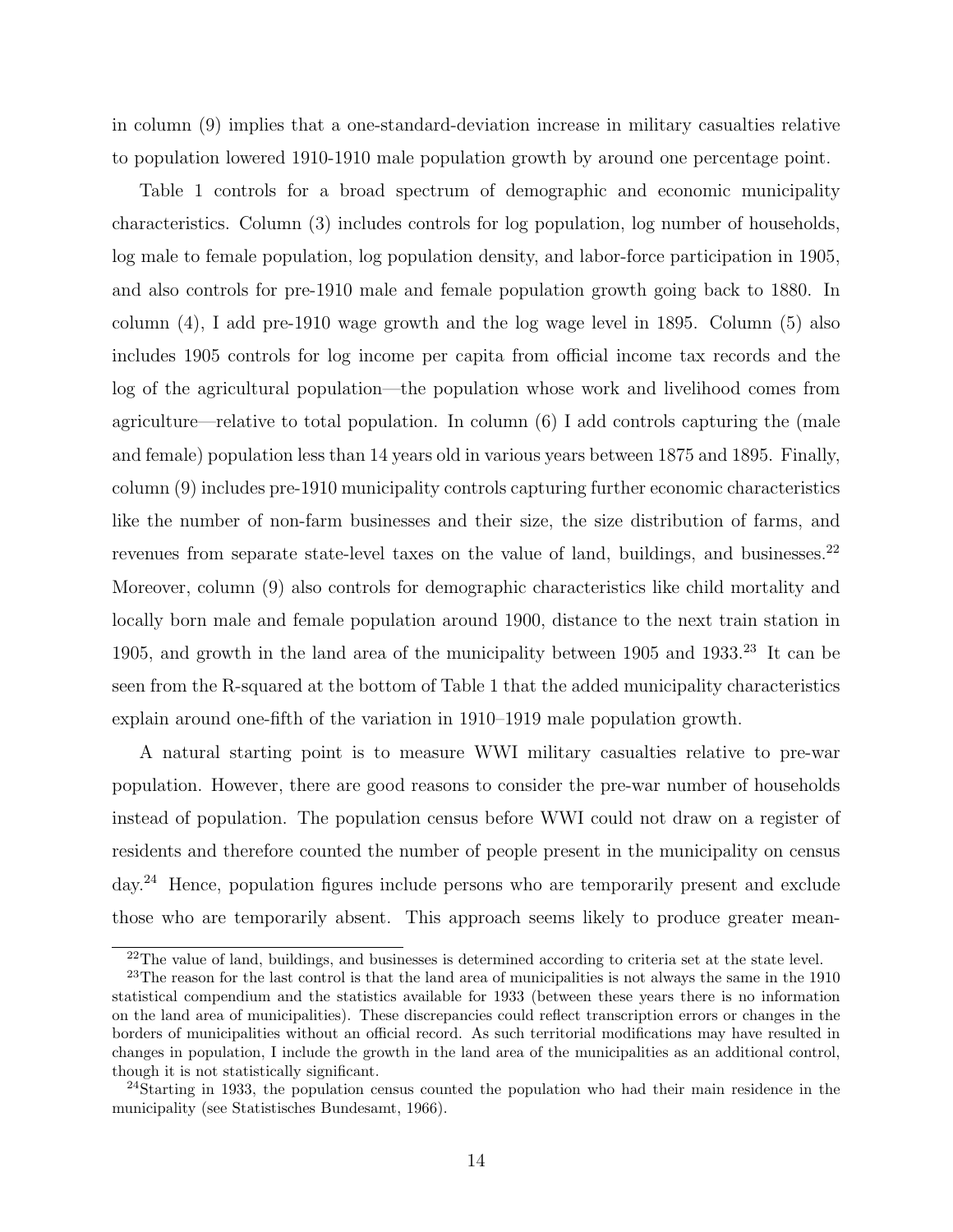reverting measurement error in the population data than in the number of households. It is well known that mean-reverting measurement error in population data biases the effect of population size at a point in time on subsequent population growth downward and that the bias can be substantial even for modest measurement error. When WWI military casualties are measured relative to pre-war population, mean-reverting measurement error in the population data biases the effect of casualties on subsequent population growth upward.<sup>25</sup> This could lead to the unwarranted conclusion that WWI military casualties did not have a (persistent) negative effect on the population size of municipalities.

For this reason, Table 1 also presents estimates where WWI military casualties are measured relative to the number of households in 1905. The control sets are unchanged and, starting in column (3), always include log population and number of households in 1905. Hence, any effect of the average size of households on population growth is accounted for. The effect of military WWI casualties on 1910–1919 male population growth is now −0.074 with a standard error of 0.014 when all municipality controls are included in column (9). Estimates are smaller than when WWI casualties are measured relative to population, as the number of households of municipalities is smaller than their population, and somewhat more precise. The point estimate of  $-0.074$  in column (9) implies that a one-standarddeviation increase in WWI military casualties relative to the number of households lowered male population in 1919 by around 1.2 percentage points.

Figure 4A summarizes the effect of WWI military casualties relative to population on male population growth between 1910 and 1919 in the full sample and outside of the most agricultural municipalities. I use the amount of agricultural land relative to total population in 1905 to measure how agricultural a municipality is. I am interested in the effect of WWI casualties on population growth outside of the most agricultural municipalities because agriculture was the principal economic activity in many municipalities before WWI and agricultural land is a fixed and location-specific production factor that can shape population dynamics. For example, in the most extreme Malthusian scenario, the population of agricultural municipalities is fully determined by the amount of agricultural land available. As a result, following negative shocks, the population of these municipalities would tend to

<sup>&</sup>lt;sup>25</sup>As the measurement error will make casualties appear large (small) relative to population when population is underestimated (overestimated) and subsequent population growth appears high (low).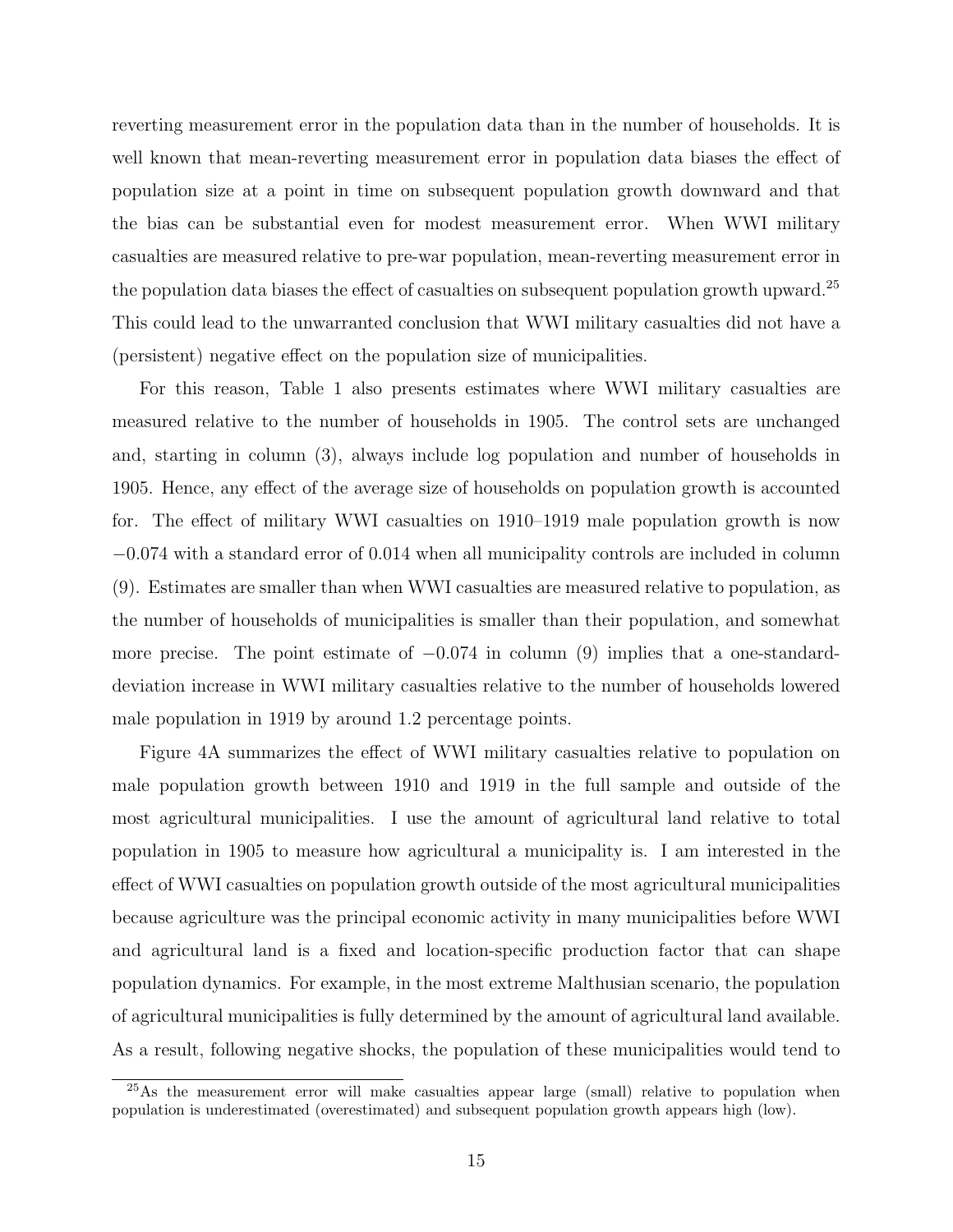return to pre-shock values. More generally, the availability of agricultural land may make the effect of negative population shocks less persistent than predicted by models with scaleinvariant local population growth. This impact of agricultural land on the persistence of population shocks should become smaller outside of the most agricultural municipalities.

Figure 4A successively excludes the top-5 percent most agricultural municipalities, the top-10 percent most agricultural municipalities, and so on from the empirical analysis. The figure shows point estimates and 90-percent confidence intervals when WWI military casualties are measured relative to the population in  $1905<sup>26</sup>$  The effect of WWI casualties on male population growth between 1910 and 1919 is approximately constant up to the point where the top-20 percent most agricultural municipalities are excluded from the analysis. The effect then starts to decrease somewhat in absolute value. The range of variation of the point estimates is between −0.26 and −0.35. As was to be expected, estimates become less precise as more municipalities are excluded from the analysis.

Figure 4B repeats the empirical analysis in Figure 4A, but measures WWI military casualties relative to the number of households in 1905. The range of variation of the point estimates is now between −0.064 and −0.079. Estimates are generally somewhat more precise than in Figure 4A. The pattern of results when a greater percentage of the most agricultural municipalities is excluded from the empirical analysis is similar to Figure 4A.

## 4.2 Male Population Growth Before 1910

By examining the effect of WWI military casualties on pre-1910 male population growth, it is possible to check whether the effect of WWI casualties on post-1910 male population growth captures unobserved municipality characteristics that affected male population growth already earlier. The necessary data is available for the period from 1900 to 1910. The empirical analysis can actually be implemented with a set of pre-1900 municipality controls that is quite similar to the pre-1910 controls used for 1910–1919 male population growth in

<sup>&</sup>lt;sup>26</sup>The 90-percent confidence intervals are based on robust standard errors. Point estimates and robust as well as Conley standard errors corresponding to the figures are detailed in the Supplementary Appendix in Tables 4–17. Panels A contain the results for WWI military casualties normalized by 1905 households. Panels B contain the results for WWI military casualties normalized by 1905 population. Panels C contain the results for the casualty count including repeated names. And Panels D contain results when municipalities are excluded depending on the amount of agricultural land per household in 1905.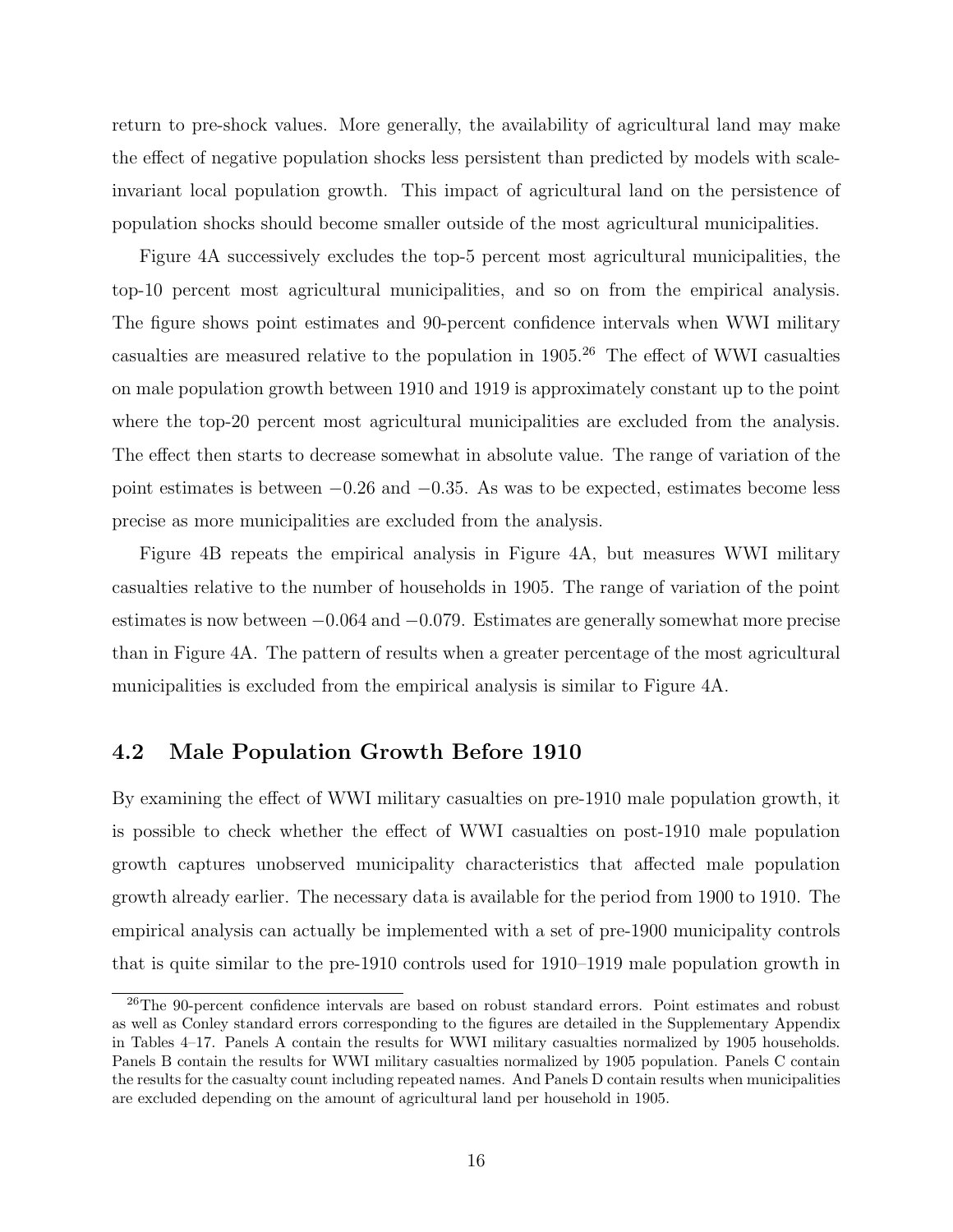Table 1. This is possible because the statistical compendium for Württemberg published in 1898 contains pre-1900 values for many of the 1900–1909 municipality characteristics in the statistical compendium published in 1910.<sup>27</sup>

Table 3 summarizes the effect of WWI military casualties on male population growth between 1900 and 1910. WWI casualties are normalized by either population or the number of households in 1895. The table contains least-squares point estimates as well as robust and Conley standard errors. Table 4 contains the data sources for the municipality characteristics in Table 3, as well as descriptive statistics. The point estimates of the effect of WWI casualties on 1900–1910 male population growth are small and statistically insignificant. For example, the effect of WWI casualties relative to 1895 population on 1900–1910 male population growth is  $-0.005$  when controlling for 1895 population in column (1) of Table 3. For 1910–1919 male population growth, the effect was −0.31 in the comparable specification in Table 1. The effect of WWI casualties relative to the 1895 number of households on 1900– 1910 male population growth is −0.001 when controlling for the 1895 number of households in column (2) of Table 3. For 1910–1919 male population growth, the effect was −0.07 in the comparable specification. The effect of WWI casualties on 1900–1910 male population growth continues to be small and statistically insignificant in columns (3) and (4) of Table 3 where I add all pre-1900 municipality controls.<sup>28</sup> Hence, the effect of WWI military casualties on 1910–1919 male population growth does not appear to capture unobserved municipality characteristics affecting male population growth already in the preceding decade.

## 4.3 World War I Casualties and Population in 1933

My main interest is examining whether the effect of WWI military casualties on the male population of municipalities in 1919 persisted to 1933. I focus on 1933 as the 15-year period between the end of WWI and 1933 is of similar length to the time periods analyzed in the literature (e.g. Davis and Weinstein, 2002; Black and Henderson, 2003; Ioannides and Overman, 2003; Eeckhout, 2004). Figure 5A shows the effect of WWI military casualties

 $27$ Except for income and infant mortality. Also, there is only the sum of business, land, and building taxes.

<sup>&</sup>lt;sup>28</sup>Some of the data is missing for four municipalities, which is why Table 3 is based on 1630 municipalities while Table 1 has 1634 municipalities. Dropping the most agricultural municipalities does not affect the conclusion, see Figures 2A and 2B in the Supplementary Appendix.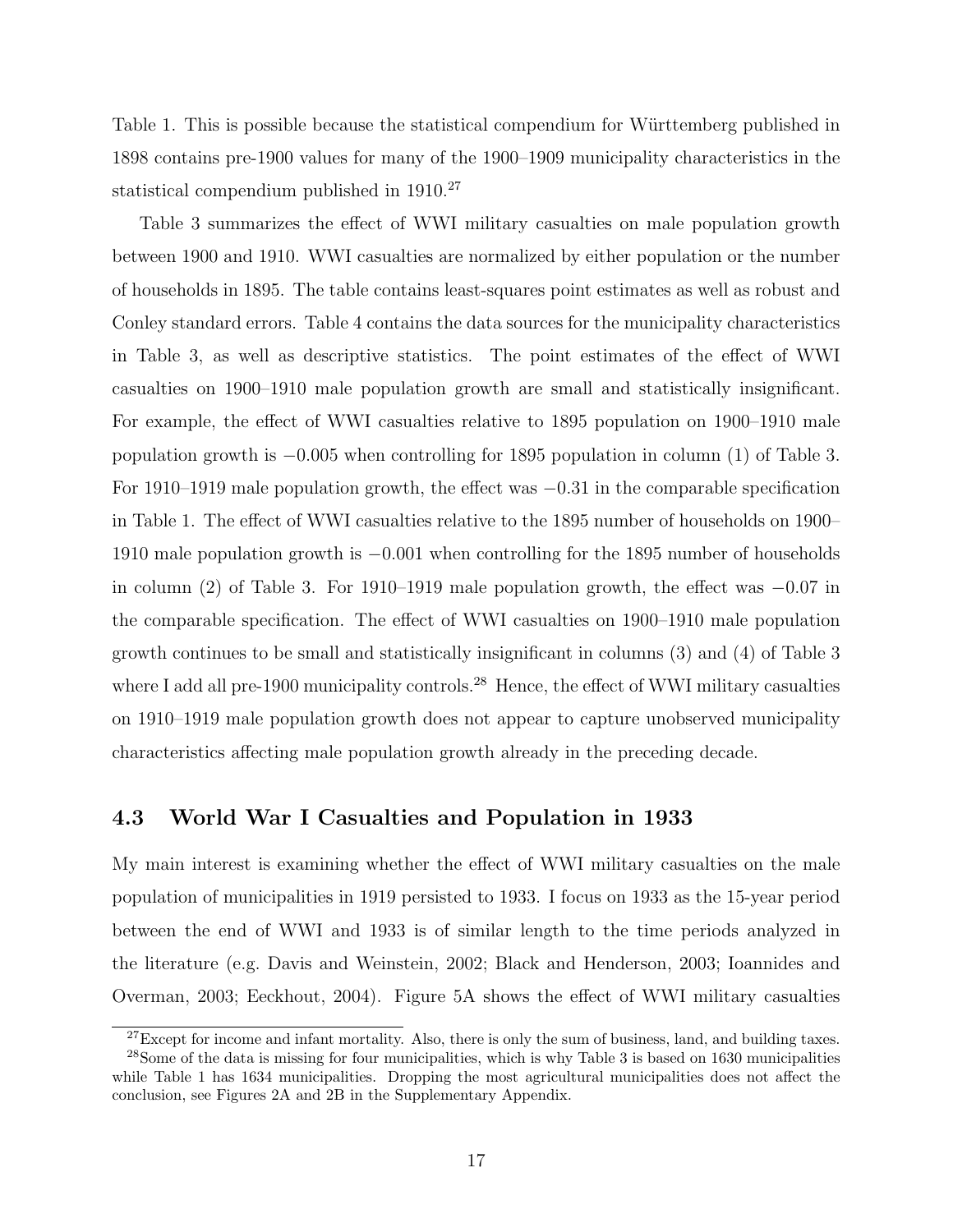relative to 1905 households on male population growth between 1910 and 1933, conditional on all the municipality characteristics included in Table 1. Point estimates vary between around  $-0.06$  in the full sample and  $-0.1$  when the top-20 percent most agricultural municipalities are excluded from the analysis.<sup>29</sup> For comparison, the effect on 1910–1919 male population growth in Figure 4B was around  $-0.07$ . Hence, the effect of WWI casualties on male population in 1933 is similar to the effect on male population in 1919 or even somewhat stronger. This indicates persistence of the effect of WWI military casualties on the male population of municipalities nearly one generation after the war.<sup>30</sup> It appears that no strong post-war incentives existed for men to move to municipalities that had seen more casualties.

An interesting feature of Figure 5A is that the negative effect of WWI military casualties on the male population of municipalities in 1933 becomes stronger up to the point where the top-20 percent most agricultural municipalities are excluded from the analysis. The corresponding effect of WWI casualties on the male population of municipalities in 1919 was approximately constant. A straightforward explanation is the role of agricultural land for the economies of the most agricultural municipalities. As mentioned above, agricultural land is a fixed and location-specific production factor that can shape population dynamics. For example, in the most extreme Malthusian scenario, the population of municipalities would return to pre-shock values following negative shocks. In the present context, this might happen because farms of families that suffered WWI casualties are taken over by family members who would otherwise have left the municipality in search of employment. More generally, negative population shocks in the most agricultural municipalities may have less persistent effects than predicted by models with scale-invariant population growth.

Figure 5B summarizes the effect of WWI military casualties on the female population of municipalities in 1933 and the number of households. Results are for the full sample and outside of the most agricultural municipalities. All estimates are statistically insignificant. There do not appear to have been strong incentives for women and families to move away from municipalities that had seen more military casualties. However—as will be seen below by 1950, the effect of WWI casualties on the female population of municipalities and the

 $^{29}$ Results for WWI casualties relative to 1905 population are in Table 6 in the Supplementary Appendix.

<sup>&</sup>lt;sup>30</sup>Any attenuation bias due to classical measurement error in the WWI military casualty count would be the same for the 1910–1933 period and the 1910–1919 period.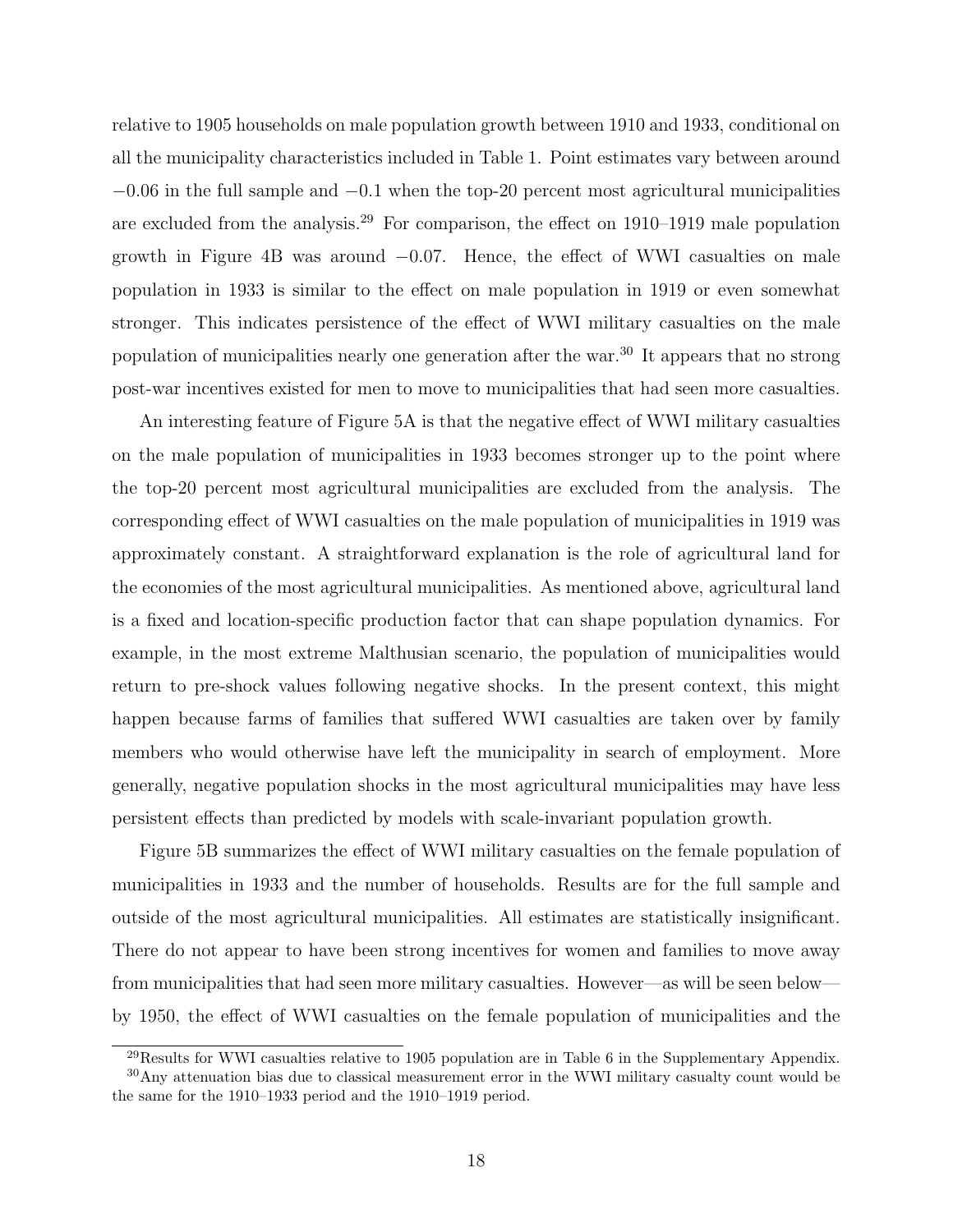number of households becomes similar to the effect on male population.

Figure 6 summarizes the results when I estimate the degree of persistence of population shocks using an instrumental-variables approach. The estimating equation is (5). The lefthand-side variable is male population growth between 1910 and 1933. The parameter of interest is the coefficient on 1910–1919 male population growth,  $\phi$ , which captures the degree of persistence of 1910–1919 population shocks to 1933. The instrument for 1910–1919 male population growth is WWI military casualties relative to the number of households in 1905. The specification includes all municipality controls in Table 1. The identifying assumption is that, conditional on the included range of municipality controls, WWI casualties relative to 1905 households affect 1910–1933 population growth only through their effect on 1910– 1919 population growth. Put differently, conditional on the included range of municipality controls, WWI military casualties relative to households should be unrelated to post-war population shocks and the pre-war distance between actual and steady-state population.

Point estimates of the degree of persistence of population shocks  $\phi$  in Figure 6 vary between 0.8 and  $1.5^{31}$  The degree of persistence increases up to the point where the top-30 percent most agricultural municipalities are excluded from the analysis. The standard error is around 0.3 in the largest sample and, as was to be expected, increases as a larger percentage of the most agricultural municipalities is excluded from the empirical analysis. The hypothesis that 1910–1919 male population shocks have a permanent effect on male population  $(\phi = 1)$  can never be rejected at the 5-percent significance level.

Figure 7 examines how the persistence of population shocks changes when I exclude the smallest municipalities from the analysis. Estimates do not change much but, as to be expected, standard errors increase somewhat. When the sample includes only municipalities with population above the median, the estimate of  $\phi$  is 1.17 with a standard error of 0.5. The average population size of municipalities with above-median population is around 2,150, two-thirds larger than average population in the full sample (1,285).

<sup>31</sup>Results for WWI casualties relative to population are similar, see Figure 2 and Table 6, Panel B in the Supplementary Appendix. Results for the casualty count including repeated names are also similar, see Table 6, Panel C in the Supplementary Appendix. Results when municipalities are dropped depending on agricultural land per 1905 household are again similar, see Table 6, Panel D in the Supplementary Appendix.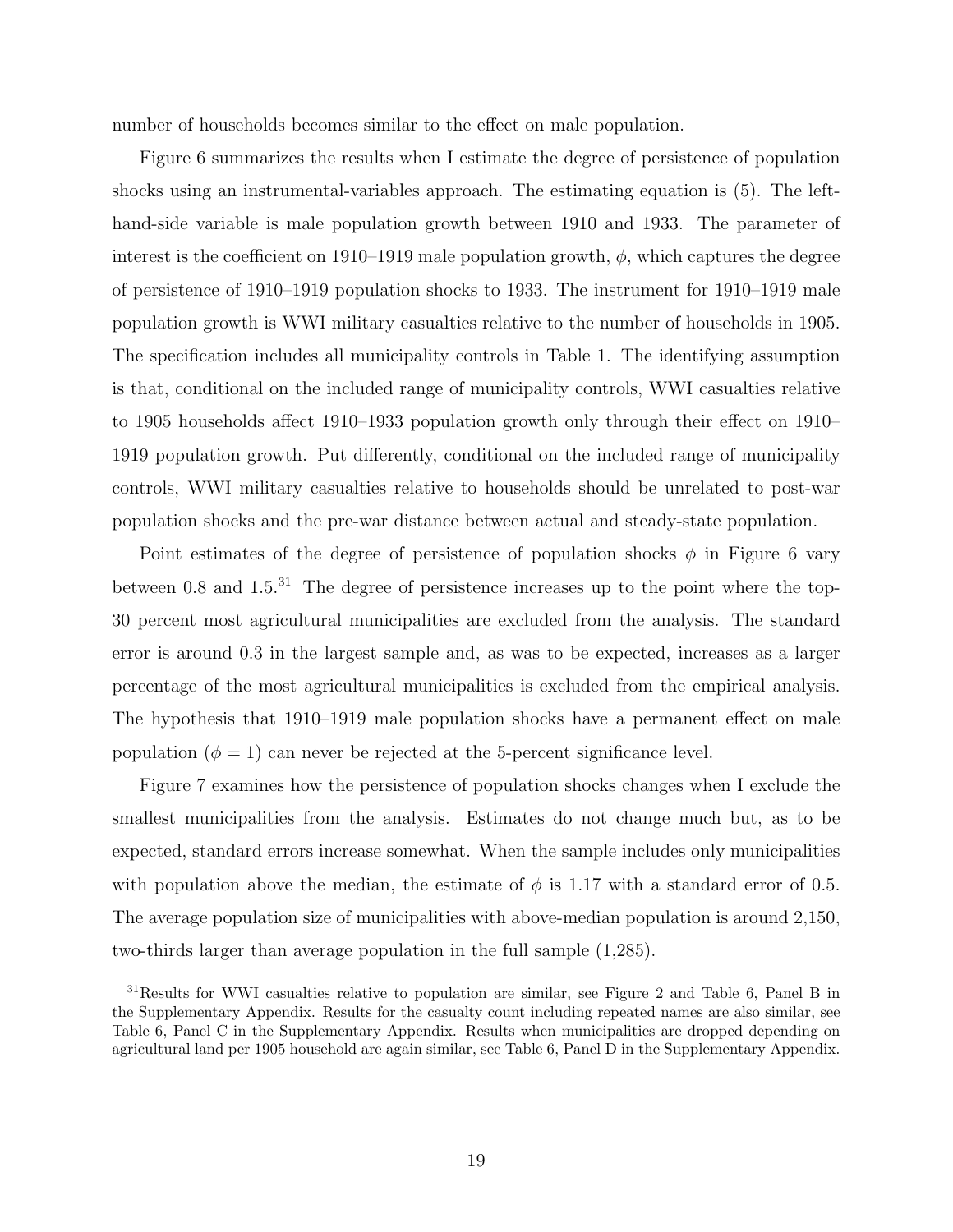# 4.4 World War I Casualties and Population from 1939 to 1970

#### 4.4.1 World War I Casualties and Population in 1939

Figure 8A summarizes the effect of WWI military casualties relative to 1905 households on male population growth between 1910 and 1939. The results shown are for the full sample and outside of the most agricultural municipalities.<sup>32</sup>

Just like the effect of WWI military casualties on the male population of municipalities in 1933, the effect on male population in 1939 is negative and becomes stronger outside of the most agricultural municipalities. Standard errors are around 50 percent larger in 1939 than in 1933. That estimates become noisier was to be expected, as municipalities are subject to new shocks over time. In the full sample, the effect of WWI casualties on the male population of municipalities in 1939 is  $-0.017$ , around one-third of the effect on the male population in 1933, and statistically insignificant. When the top-5 percent most agricultural municipalities are excluded from the analysis, the effect of WWI casualties becomes stronger, around two-thirds of the effect on the male population in 1933, and is close to statistically significant at the 10-percent level. Once the top-10 percent most agricultural municipalities are excluded from the analysis, the effect of WWI military casualties on male population in 1939 is statistically significant and between around −0.07 and −0.11. For comparison, the corresponding effect of WWI casualties on male population in 1919 was between around −0.06 and −0.08 and the corresponding effect on male population in 1933 was between around −0.07 and −0.1. Hence, outside of the most agricultural municipalities, the effect of WWI casualties on male population is strongly persistent one generation after the war.

Figure 8B summarizes the effects of WWI military casualties on female population in 1939. As was the case for female population in 1933, the effect is statistically insignificant for the full sample and outside of the most agricultural municipalities.<sup>33</sup>

 $32$ The number of municipalities in the full sample is now 1558. This is 76 municipalities less than in the empirical analysis for 1910–1933. The reason is a territorial reform between 1933 and 1939 that incorporated small municipalities into nearby, larger municipalities or, very exceptionally, combined two municipalities into a new municipality. See Table 3 in the Supplementary Appendix for a list of the affected municipalities.

<sup>33</sup>There is no data on the number of households in 1939.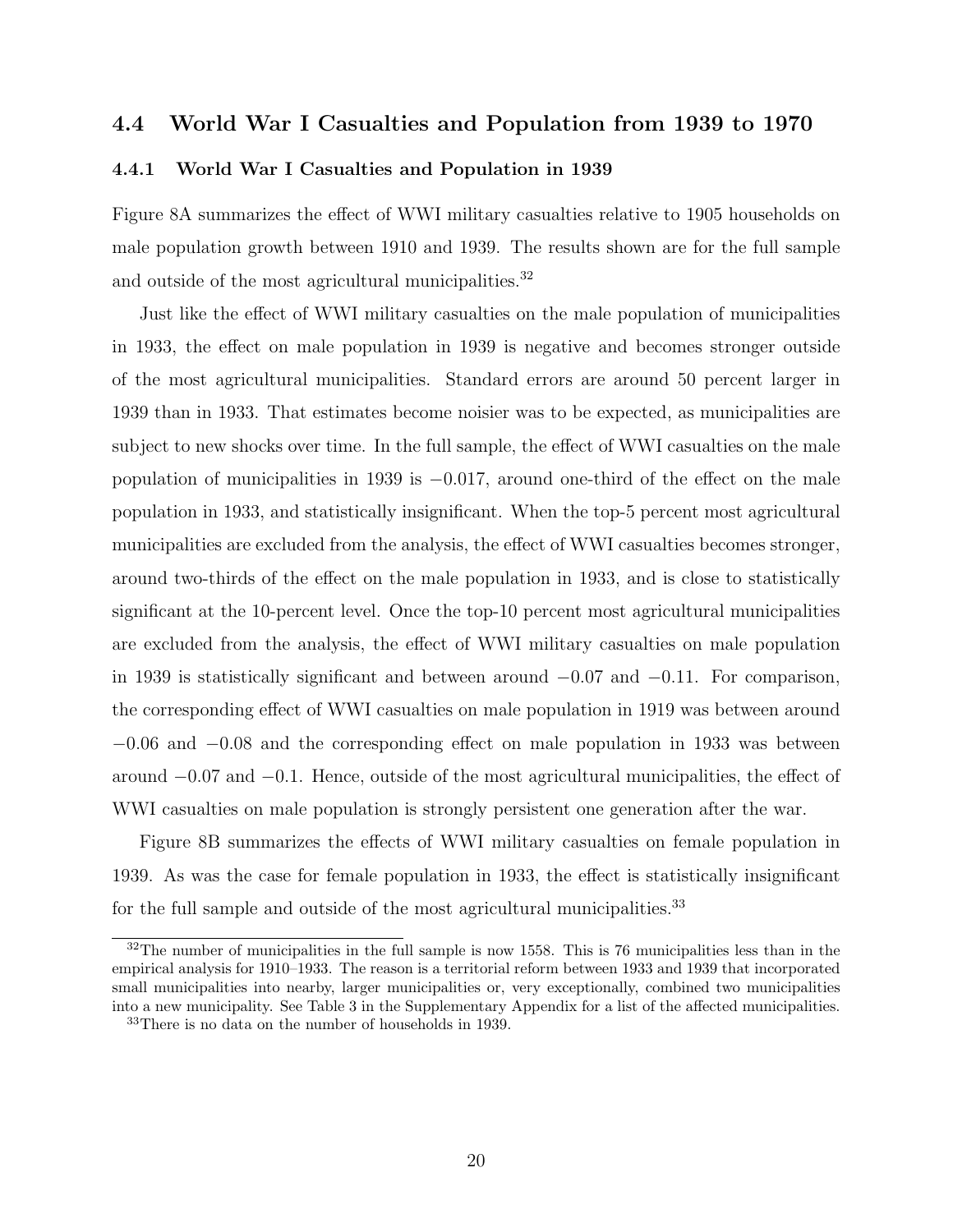#### 4.4.2 World War I Casualties and Population in 1950

Figure 9A summarizes the effect of WWI military casualties relative to 1905 households on male and female population growth between 1910 and 1950 for the full sample and outside of the most agricultural municipalities.

The effect of WWI military casualties on the male population of municipalities in 1950 is similar to the effect in 1939.<sup>34</sup> WWI casualties have a negative effect on male population that becomes stronger outside of the most agricultural municipalities. As expected, point estimates in 1950 are noisier than in previous years. In the full sample, the effect of WWI casualties on male population is statistically insignificant. When the top-10 percent most agricultural municipalities are excluded from the analysis, the effect of WWI casualties on the male population of municipalities in 1950 is  $-0.09$  and statistically significant. This indicates very strong persistence 32 years after the end of WWI. For comparison, the corresponding effect of WWI casualties on the male population of municipalities was  $-0.074$  in 1919,  $-0.084$ in 1933, and −0.066 in 1939. The point estimate for 1950 implies that a one-standarddeviation increase in WWI military casualties relative to the number of households lowered 1950 male population by around 1.5 percentage points.

WWI military casualties continue to have a strong negative and statistically significant effect on the male population of municipalities in 1950 when I exclude more than the top-10 percent most agricultural municipalities from the analysis. Point estimates are between −0.13 and −0.17 and therefore indicate somewhat stronger effects on the male population of municipalities in 1950 than in 1939 and in 1933.

Figure 9A also shows that by 1950, the effect of WWI military casualties on the female population of municipalities is similar to the effect on the male population. Outside of the top-10, top-15, top-20, and top-25 percent most agricultural municipalities, the effect of WWI casualties on female population is  $-0.062, -0.096, -0.12,$  and  $-0.14$ , respectively. For comparison, the corresponding effects on male population are −0.094, −0.13, −0.15, and

<sup>&</sup>lt;sup>34</sup>A straightforward explanation for why results for male population are similar before and after WWII (1939–1945), although military casualties in WWII relative to population were even larger than in WWI, would be that—conditional on the range of pre-WWI municipality characteristics included in the empirical analysis—the military casualty rates of municipalities in WWII are uncorrelated with the military casualty rates in WWI (see footnote 21 for the definition of the military casualty rate at the municipality level). There is no possibility to check this directly as WWII military casualty lists have not be digitized.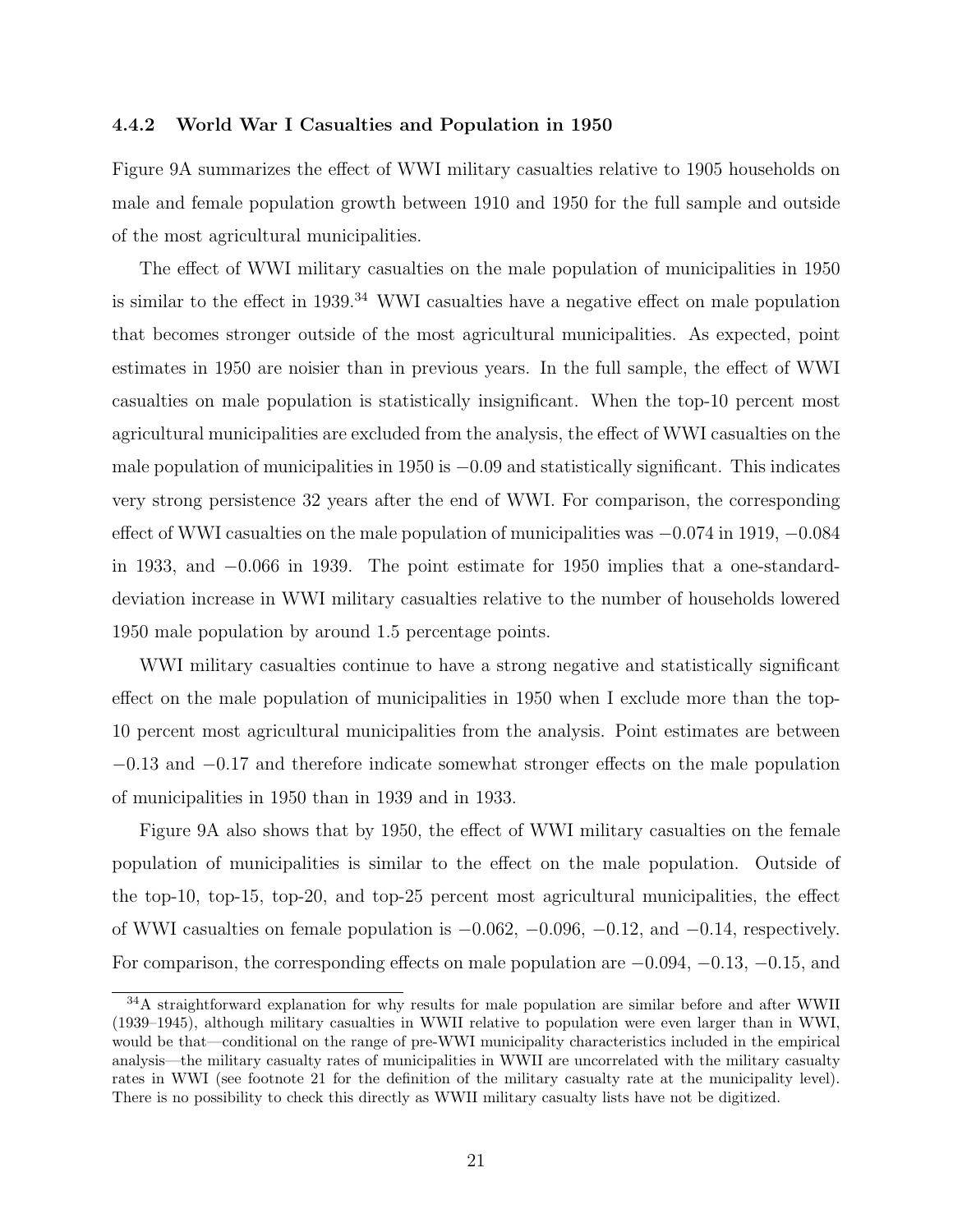−0.17. The negative effect of WWI casualties on the female population of municipalities is statistically significant outside of the top-15 percent most agricultural municipalities. The most plausible explanation for why the effect of WWI casualties on the male and the female population of municipalities become similar by 1950 is that women in the generation that fought in WWI started to reach their life expectancy. At age 30, women born in 1881 and in 1900 had a remaining life expectancy of 34 and 36 years, respectively (Rahlf, 2015). Hence, women born in 1890, who were between the ages of 24 and 28 during WWI, could expect to live until around 1955. This explanation implies that by 1960, when women in the generation that fought in WWI would have surpassed their life expectancy, the effect of WWI casualties on the female population of municipalities should become even more similar to the effect on the male population. This is indeed the case, as will be seen below.<sup>35</sup>

Figure 9B summarizes the effects of WWI military casualties on the total population of municipalities in 1950 and the number of households. The effects are similar to those on the male and female population in Figure 9A. Outside of the most agricultural municipalities, there is a sizable and significant negative effect of WWI military casualties on total population and the number of households. For example, the point estimates imply that outside of the top-15 percent most agricultural municipalities, a one-standard-deviation increase in WWI military casualties relative to the number of households lowered the total population of municipalities in 1950 by around 1.5 percentage points.

#### 4.4.3 World War I Casualties and Population in 1960

Figure 10A summarizes the effect of WWI military casualties relative to 1905 households on male and female population growth between 1910 and 1960 for the full sample and outside of the most agricultural municipalities. The effect of WWI casualties on the male population of municipalities in 1960 is similar to the effect in 1950 and in 1939. WWI casualties have a negative effect on male population in 1960 that becomes stronger outside of the most agricultural municipalities. In the full sample, the effect of WWI

<sup>35</sup>Another factor could play a role. As mentioned, starting in 1933, the census counted the population with their main residence in a municipality (see Statistisches Bundesamt, 1966). However, it was not until 1950 that the census specified that the main municipality of residence was the municipality from which a person commuted to work regularly. Hence, it is possible that before 1950, unmarried women who moved to another municipality for work might still have been counted in their municipality of origin.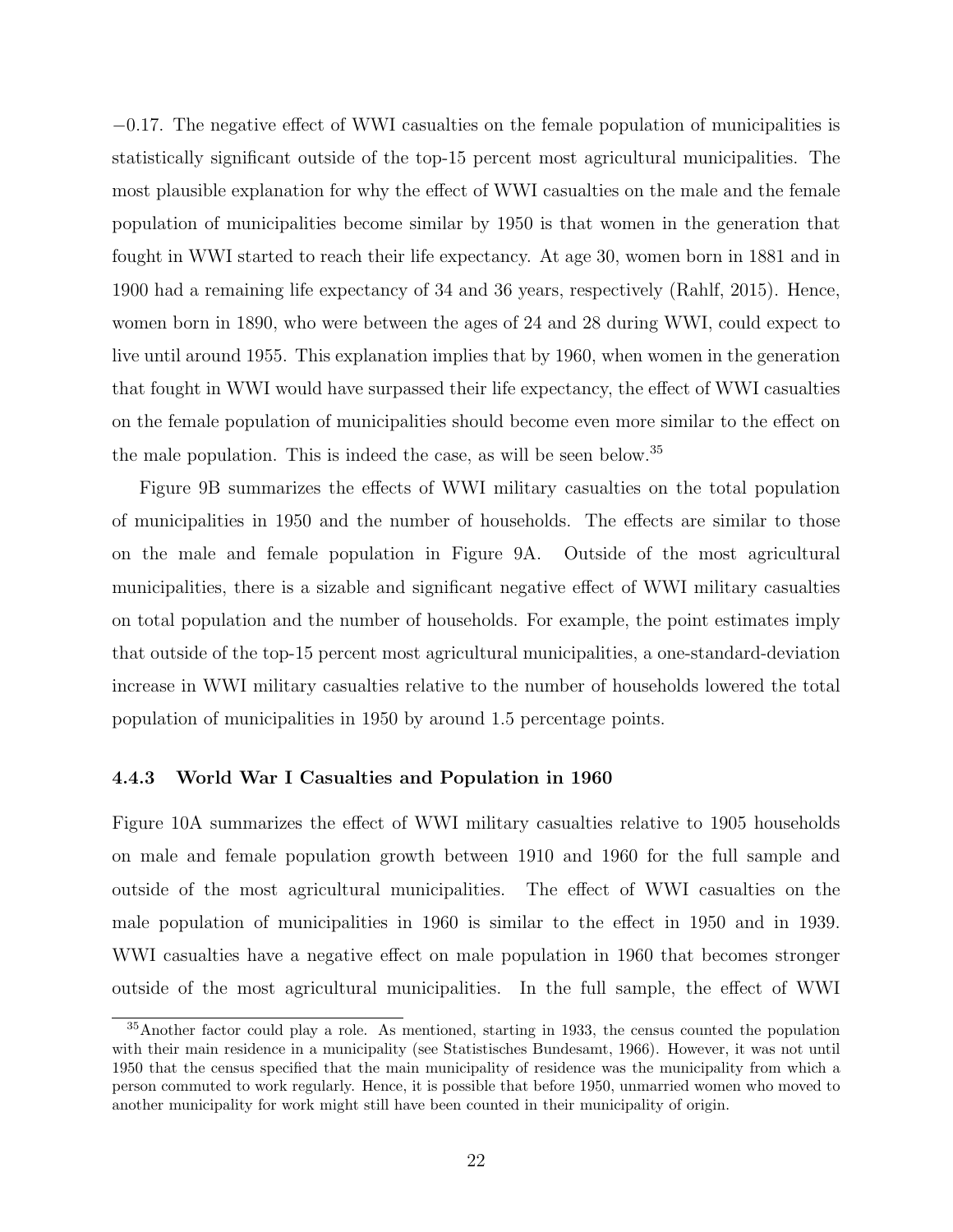casualties on male population is statistically insignificant. When the top-10 percent most agricultural municipalities are excluded from the analysis, the effect of WWI casualties on male population in 1960 is  $-0.085$ , which is similar to the effect in 1950 ( $-0.094$ ). However, as was to be expected, estimates continue to become noisier over time, and the estimate is not statistically significant. Once the top-15 percent most agricultural municipalities are excluded from the analysis, the effect of WWI casualties on the male population of municipalities in 1960 is −0.126 and statistically significant. For comparison, the corresponding effect of WWI casualties on male population is around −0.08 in 1919, −0.09 in 1933, and −0.13 in 1950. Hence, the effect of WWI military casualties on the male population of municipalities strongly persists over a time period spanning more than two generations. This continues to be the case when the share of the most agricultural municipalities excluded from the analysis is increased further. Estimates are between −0.16 and −0.19, which is similar to the range in 1950, and are statistically significant.

Figure 10A also shows that the effect of WWI military casualties on the female population of municipalities in 1960 is similar to the effect on the male population. Outside of the top-10, top-15, top-20, and top-25 percent most agricultural municipalities, the effect of WWI casualties on female population is  $-0.08, -0.11, -0.15,$  and  $-0.17$ , respectively. The corresponding effects on male population are  $-0.085$ ,  $-0.126$ ,  $-0.17$ , and  $-0.19$ . As already mentioned, the most plausible explanation for why the effects of WWI military casualties on the male and the female population of municipalities are similar in 1960 is that, by then, women in the generation that fought in WWI had surpassed their life expectancy.

Figure 10B shows that outside of the most agricultural municipalities, there is a sizable and statistically significant negative effect of WWI military casualties on the total population of municipalities in 1960. Outside of the top-15 percent most agricultural municipalities, a one-standard-deviation increase in WWI casualties relative to the number of households lowered the total population of municipalities in 1960 by around 2 percentage points.

#### 4.4.4 World War I Casualties and Population in 1970

Figure 11A summarizes the effect of WWI military casualties relative to 1905 households on male and female population growth between 1910 and 1970 for the full sample and outside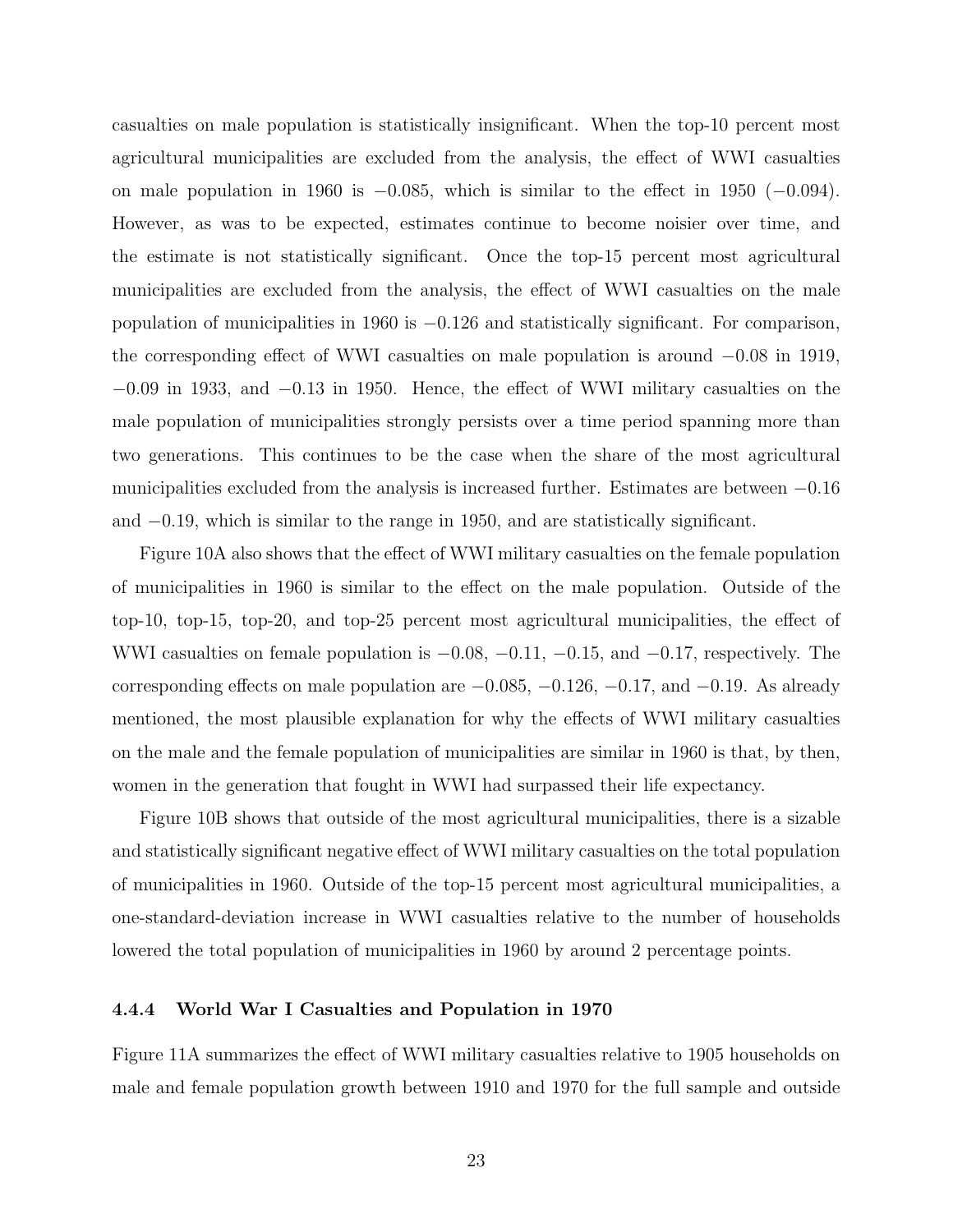of the most agricultural municipalities.<sup>36</sup> The effect of WWI casualties on the male and the female population of municipalities in 1970 is similar to the effects in 1950 and in 1960. WWI casualties have a negative effect on male and female population that becomes stronger outside of the most agricultural municipalities. However, by 1970, point estimates have become quite noisy and are therefore often statistically insignificant at conventional levels.

In the full sample, the effect of WWI military casualties on the male population of municipalities in 1970 is weak and statistically insignificant, and this remains true when I exclude the top-10 percent most agricultural municipalities from the analysis. When the top-15 percent most agricultural municipalities are excluded, the effect of WWI casualties on male population is  $-0.078$ , which is similar to the effect in 1919 ( $-0.08$ ), in 1933 ( $-0.09$ ), and in 1939 (−0.09). Increasing the percentage of the most agricultural municipalities excluded from the analysis further, yields point estimates of the effect of WWI military casualties on the male population of municipalities in 1970 between around −0.12 and −0.16. This range of estimates is similar to the corresponding range in 1950 and in 1960.

The negative effect of WWI military casualties on the female population of municipalities in 1970 is actually somewhat stronger than the negative effect on the male population. Outside of the top-10, top-15, top-20, and top-25 percent most agricultural municipalities, the effect of WWI casualties on female population is  $-0.064$ ,  $-0.11$ ,  $-0.15$ , and  $-0.185$ , respectively. The corresponding effects on male population are −0.034, −0.078, −0.136, and −0.155. That point estimates indicate stronger effects on the female than the male population by 1970 is consistent with the explanation for why effects start becoming similar for males and females by 1950 and 1960: by 1970, women in the generation that fought in WWI had surpassed their life expectancy by around 15 years and only few would have still been alive. The effect of WWI military casualties on the total population of municipalities in 1970 shown in Figure 11B is similar to the effect in 1950 and in 1960, although noisier.

<sup>36</sup>The total number of municipalities is now 1538 in the full sample because of the territorial reform that began in 1970. By the mid-1970s, the number of municipalities was reduced by more than half.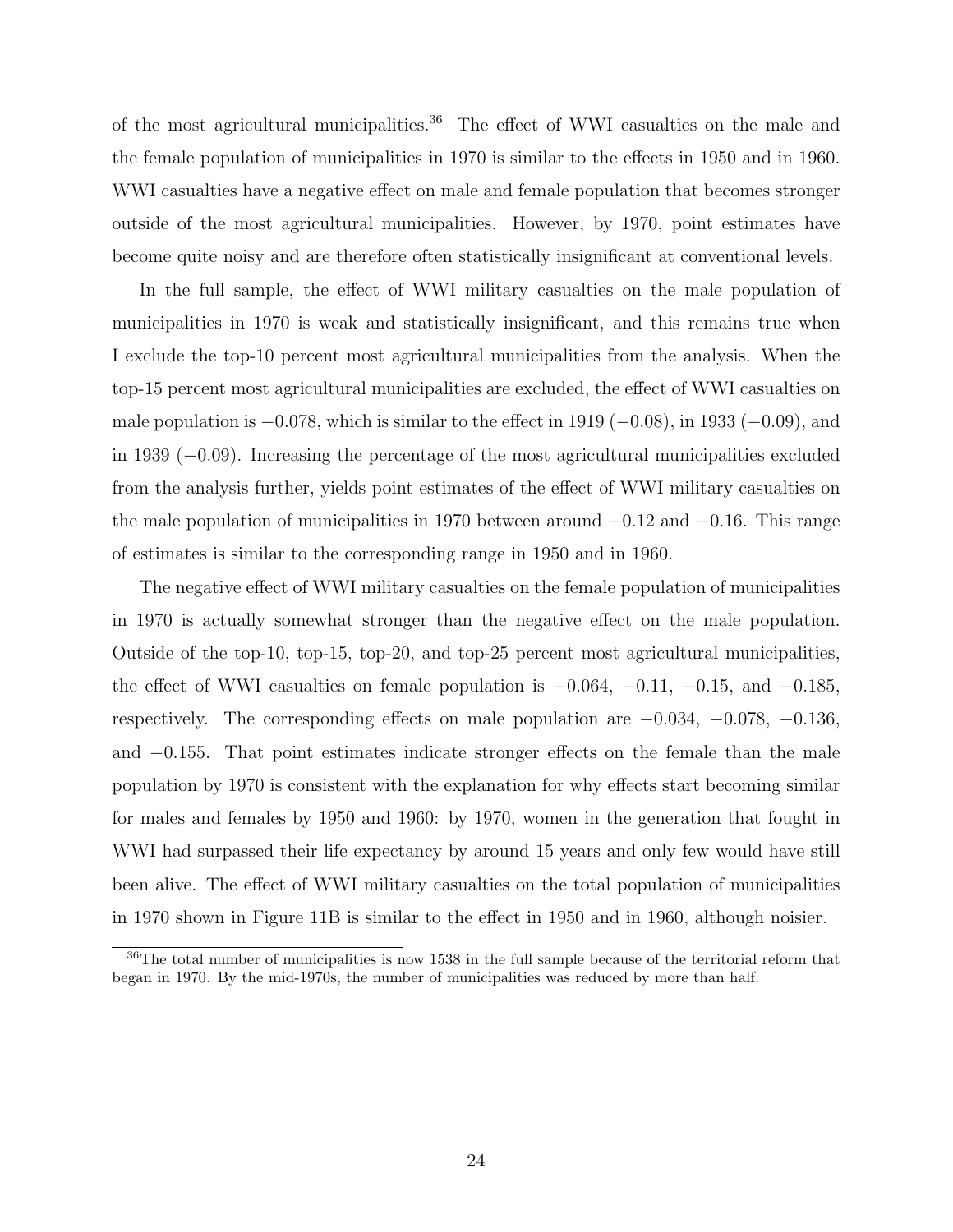# 5 Conclusion

The digitized military casualty lists of the German armed forces in WWI allow me to link military casualties to their municipality of birth for around 1,600 municipalities of the historical German state of Württemberg. This state lost around 3 percent of its population in WWI. At the same time, the state saw no ground combat and only few aerial bombings with no significant destruction of infrastructure, buildings, or factories. The population history of Württemberg during and after WWI therefore allows separating the effects of population losses on the spatial population distribution from the effects of physical capital destruction.

I find a strong negative impact of WWI military casualties on male population growth at the municipality level during the 1910–1919 period including WWI. This impact changes little when I account for a wide range of pre-1910 municipality characteristics from compendia published in 1898 and 1910. The effect of WWI military casualties on male population growth during the preceding, 1900–1910 period is small and statistically insignificant. Hence, the effect of WWI military casualties on 1910–1919 male population growth does not seem to reflect omitted municipality characteristics affecting male population growth already earlier.

The effect of WWI military casualties on the male population of municipalities in 1919 persists almost entirely to 1933, 15 years after the war. The effect on the female population of municipalities in 1933 and on the number of households is small and statistically insignificant. Apparently, there were no strong post-war incentives for men to move into municipalities that had seen relatively more military casualties. Nor were there strong incentives for women and families to move out of such municipalities. In any case, the main effect of WWI military casualties on the population of municipalities in 1933 is a smaller male population, with the proportional decrease in men matching the decrease just after the war.

The difference in the effect of WWI military casualties on the male and the female population of municipalities starts disappearing when women in the generation that fought in WWI get close to their life expectancy. By 1950, there is a negative and statistically significant effect of WWI military casualties on the male as well as the female population outside of the most agricultural municipalities. Hence, as predicted by theories with scaleinvariant local growth, population losses due to WWI military casualties had a persistent negative effect on the size of municipalities.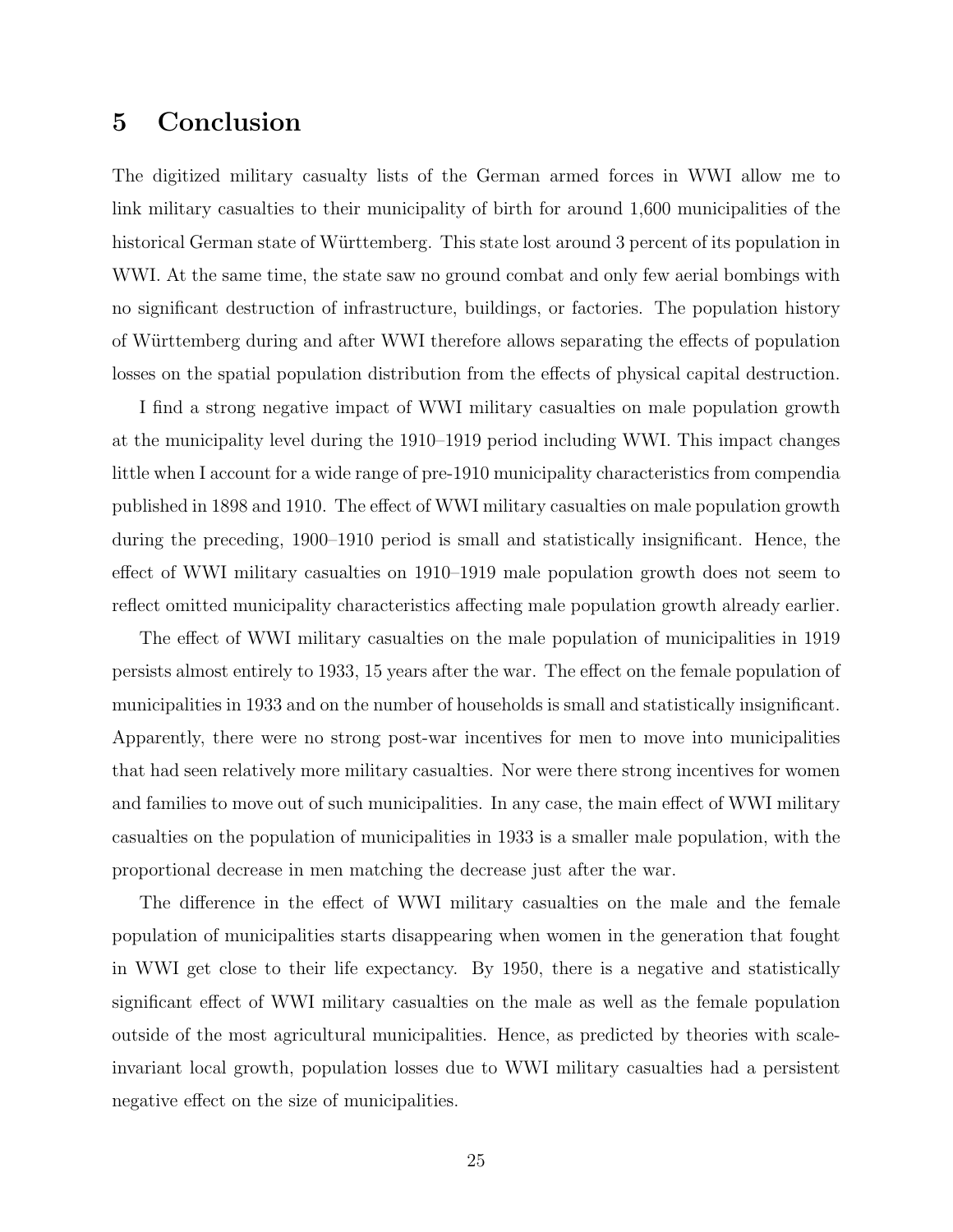# References

- Abramitzky, Ran, Adeline Delavande, and Luis Vasconcelos. 2011. "Marrying Up: The Role of Sex Ratio in Assortative Matching." American Economic Journal: Applied Economics 3 (3):124–57.
- Alonso-Borrego, César and Manuel Arellano. 1999. "Symmetrically Normalized Instrumental-Variable Estimation Using Panel Data." Journal of Business and Economic Statistics 17 (1):36– 49.
- Arellano, Manuel and Stephen Bond. 1991. "Some Tests of Specification for Panel Data: Monte Carlo Evidence and an Application to Employment Equations." Review of Economic Studies 58 (2):277–297.
- Arellano, Manuel and Olympia Bover. 1995. "Another Look at the Instrumental Variable Estimation of Error-Components Models." Journal of Econometrics 68 (1):29–51.
- Arellano, Manuel and Bo Honoré. 2001. "Panel Data Models: Some Recent Developments." In Handbook of Econometrics, vol. 5. Elsevier, 3229–3296.
- Auerbach, Felix. 1913. "Das Gesetz der Bevölkerungskonzentration." Petermanns Geographische Mitteilungen 59:74–76.
- Black, Duncan and Vernon Henderson. 2003. "Urban Evolution in the USA." Journal of Economic Geography 3 (4):343–372.
- Bleakley, Hoyt and Jeffrey Lin. 2012. "Portage and Path Dependence." The Quarterly Journal of Economics 127 (2):587–644.
- Boehnke, Jörn and Victor Gay. 2020. "The Missing Men: World War I and Female Labor Force Participation." *Journal of Human Resources* (doi: 10.3368/jhr.57.4.0419-10151R1).
- Brakman, Steven, Harry Garretsen, and Marc Schramm. 2004. "The Strategic Bombing of German Cities During World War II and its Impact on City Growth." Journal of Economic Geography 4 (2):201–218.
- Carroll, Glenn R. 1982. "National City-Size Distributions: What Do We Know After 67 Years of Research?" Progress in Human Geography 6 (1):1–43.
- Caselli, Francesco, Gerardo Esquivel, and Fernando Lefort. 1996. "Reopening the Convergence Debate: A New Look at Cross-Country Growth Empirics." Journal of Economic Growth 1 (3):363–389.
- Chetty, Raj, John Friedman, and Jonah Rockoff. 2014. "Measuring the Impacts of Teachers II: Teacher Value-Added and Student Outcomes in Adulthood." American Economic Review 104 (9):2633–2679.
- Ciccone, Antonio. 2021. "The Law of Population Concentration (Das Gesetz der Bevölkerungskonzentration) of Felix Auerbach." Unpublished manuscript.
- Córdoba, Juan-Carlos. 2008. "On the Distribution of City Sizes." Journal of Urban Economics 63 (1):177–197.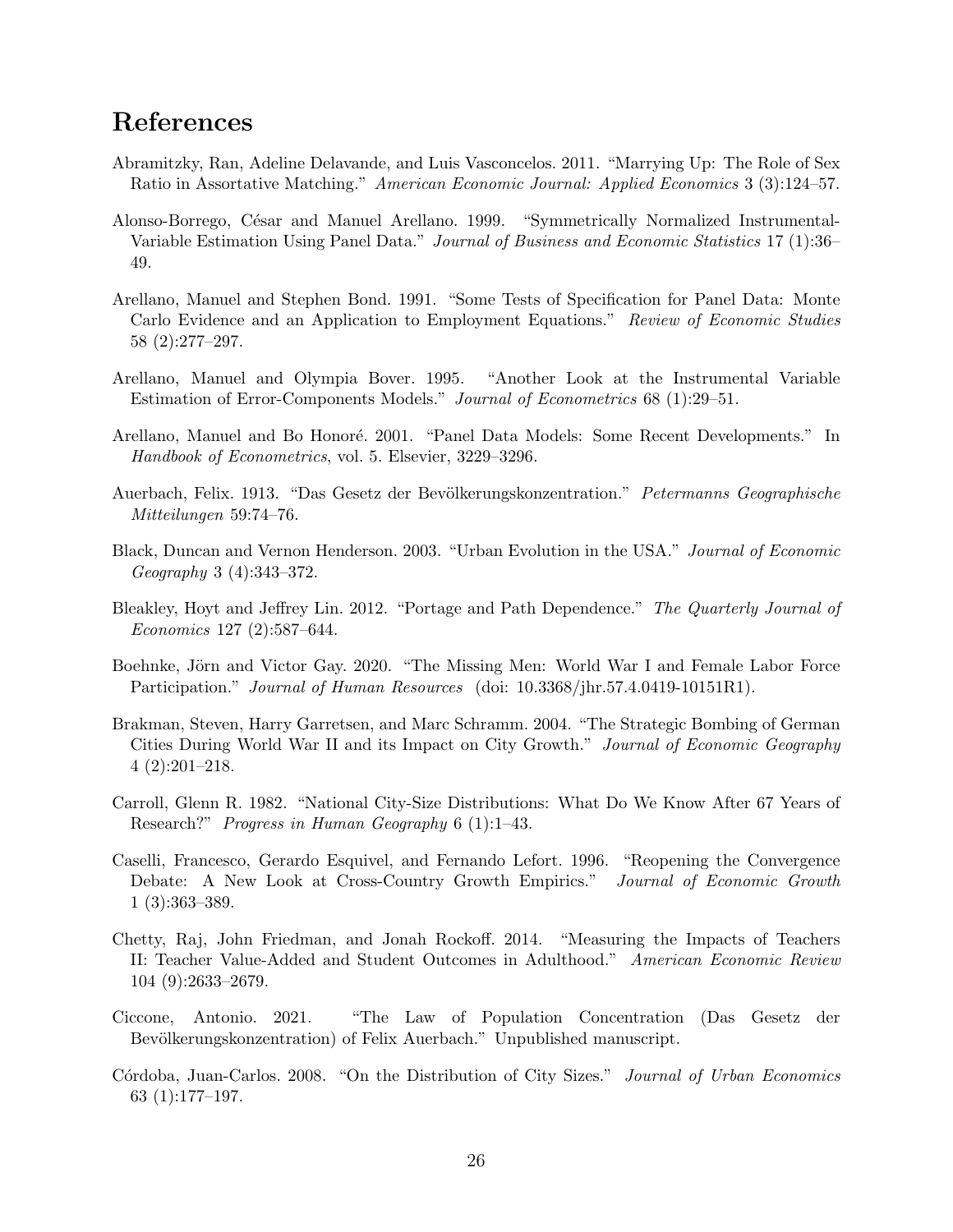- Davis, Donald and David Weinstein. 2002. "Bones, Bombs, and Break Points: The Geography of Economic Activity." American Economic Review 92 (5):1269–1289.
- Duranton, Gilles. 2006. "Some Foundations for Zipf's Law: Product Proliferation and Local Spillovers." Regional Science and Urban Economics 36 (4):542–563.
- Eaton, Jonathan and Zvi Eckstein. 1997. "Cities and Growth: Theory and Evidence from France and Japan." Regional Science and Urban Economics 27 (4-5):443–474.
- Eeckhout, Jan. 2004. "Gibrat's Law for (All) Cities." American Economic Review 94 (5):1429–1451.
- Gabaix, Xavier. 1999. "Zipf's Law for Cities: An Explanation." The Quarterly Journal of Economics 114 (3):739–767.
- Gabaix, Xavier and Yannis M Ioannides. 2004. "The Evolution of City Size Distributions." In Handbook of Regional and Urban Economics, vol. 4. Elsevier, 2341–2378.
- Glaeser, Edward L, José Scheinkman, and Andrei Shleifer. 1995. "Economic Growth in a Cross-Section of Cities." *Journal of Monetary Economics* 36 (1):117–143.
- Glaeser, Edward L. and Jesse M. Shapiro. 2002. "Cities and Warfare: The Impact of Terrorism on Urban Form." Journal of Urban Economics 51 (2):205–224.
- Glaeser, Edward L. and Joseph Gyourko. 2005. "Urban Decline and Durable Housing." Journal of Political Economy 113 (2):345–375.
- Hentschel, Volker. 1978. Wirtschaft und Wirtschaftspolitik im Wilhelminischen Deutschland: Organisierter Kapitalismus und Interventionsstaat? Klett-Cotta.
- Ioannides, Yannis M and Henry G Overman. 2003. "Zipf's Law for Cities: An Empirical Examination." Regional Science and Urban Economics 33 (2):127–137.
- Lotka, Alfred J. 1925. Elements of Physical Biology. William and Wilkins, Baltimore.
- Mönch, Winfried. 2014. "Stuttgart und der Luftkrieg im Ersten Weltkrieg." Vierteljahreszeitschrift für Stadtgeschichte, Stadtsoziologie, Denkmalpflege und Stadtentwicklung 41 (3):301–327.
- Ochsner, Christian. 2017. "Dismantled Once, Diverged Forever? A Quasi-Natural Experiment of Red Army Misdeeds in Post-WWII Europe." ifo Working Paper No. 240.
- Phillips, Peter CB and Donggyu Sul. 2007. "Bias in Dynamic Panel Estimation with Fixed Effects, Incidental Trends and Cross Section Dependence." Journal of Econometrics 137 (1):162–188.
- Rahlf, Thomas. 2015. Deutschland in Daten. Zeitreihen zur Historischen Statistik. Bundeszentrale für Politische Bildung.
- Rosen, Kenneth T and Mitchel Resnick. 1980. "The Size Distribution of Cities: An Examination of the Pareto Law and Primacy." Journal of Urban Economics 8 (2):165–186.
- Rossi-Hansberg, Esteban and Mark LJ Wright. 2007. "Urban Structure and Growth." The Review of Economic Studies 74 (2):597–624.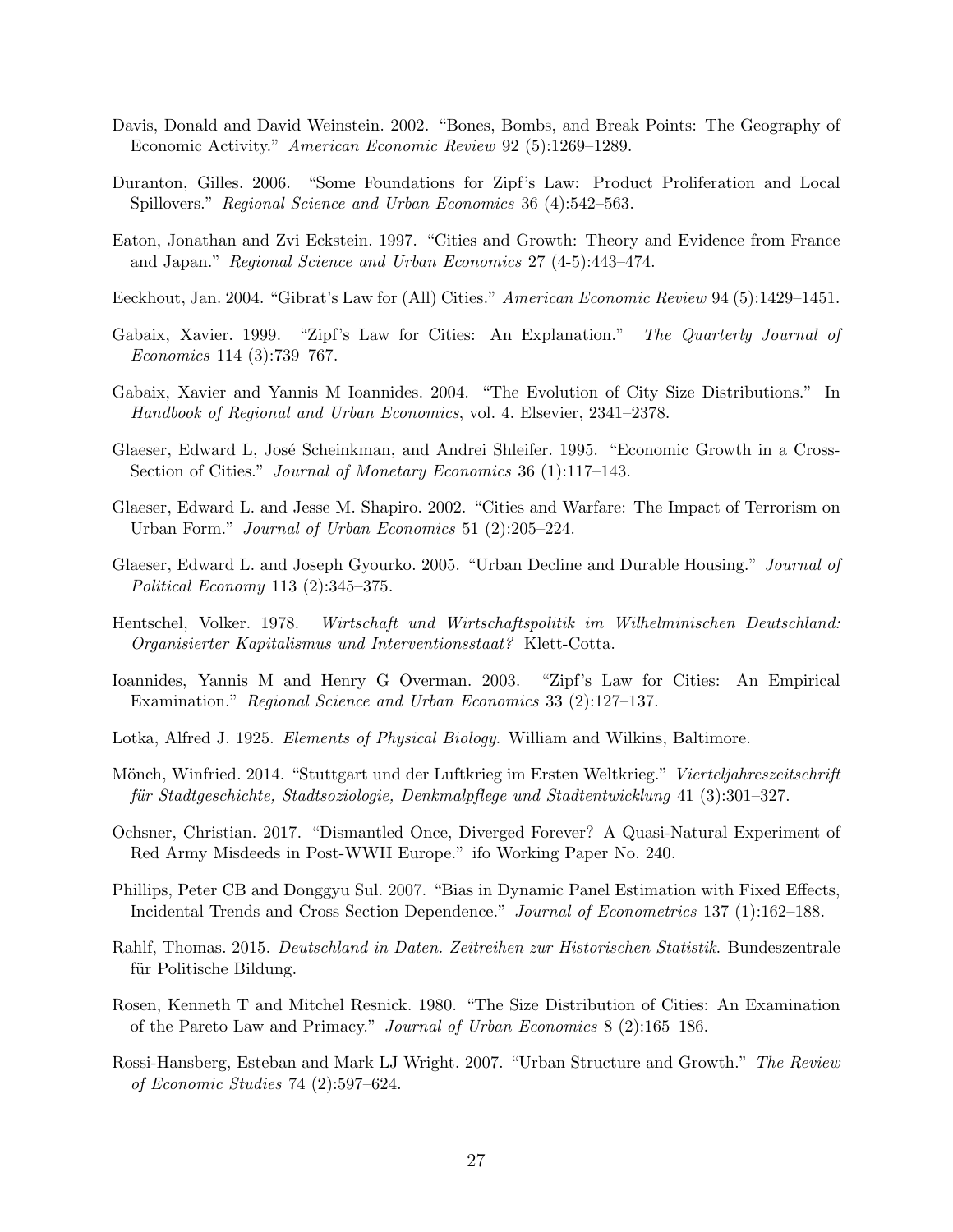- Rozenfeld, Hernán D, Diego Rybski, Xavier Gabaix, and Hernán A Makse. 2011. "The Area and Population of Cities: New Insights from a Different Perspective on Cities." American Economic Review 101 (5):2205–2225.
- Rybski, Diego. 2013. "Auerbach's Legacy." Environment and Planning A 45:1266–1268.
- Schwarzmaier, Hansmartin and Hans Fenske. 1992. Handbuch der Baden-Württembergischen Geschichte: Vom Ende des Alten Reiches bis zum Ende der Monarchien, vol. 3. Klett-Cotta.
- Simon, Herbert A. 1955. "On a Class of Skew Distribution Functions." Biometrika 42 (3/4):425– 440.
- Statistisches Bundesamt. 1966. Bevölkerung und Kultur: Volks- und Berufszählung vom 6. Juni 1961. Kohlhammer Verlag.
- Statistisches Landesamt Baden-W¨urttemberg. 1952. Gemeinde- und Kreisstatistik Baden-Württemberg 1950. Statistisches Landesamt Baden-Württemberg.

 $-$ . 1964. Gemeindestatistik Baden-Württemberg 1960/61. Statistisches Landesamt Baden-Württemberg.

- $-$ . 1970. Gemeindestatistik Baden-Württemberg 1959/70. Statistisches Landesamt Baden-Württemberg.
- $-$ . 2008. Königreich Württemberg. Volkszählungen 1834 bis 1925. Statistisches Landesamt Baden-Württemberg.
- U.S. Census Bureau. 2007. Statistical Abstract of the United States.
- Württembergisches Statistisches Landesamt. 1898. Grundlagen einer Württembergischen Gemeindestatistik. Kohlhammer Verlag.
- ——. 1910. Württembergische Gemeinde- und Bezirksstatistik. Kohlhammer Verlag.
- ——. 1935. Württembergische Gemeinde- und Bezirksstatistik. Kohlhammer Verlag.
- Zipf, George Kingsley. 1949. Human Behavior and the Principle of Least Effort: An Introduction to Human Ecology. Addison-Wesley Press.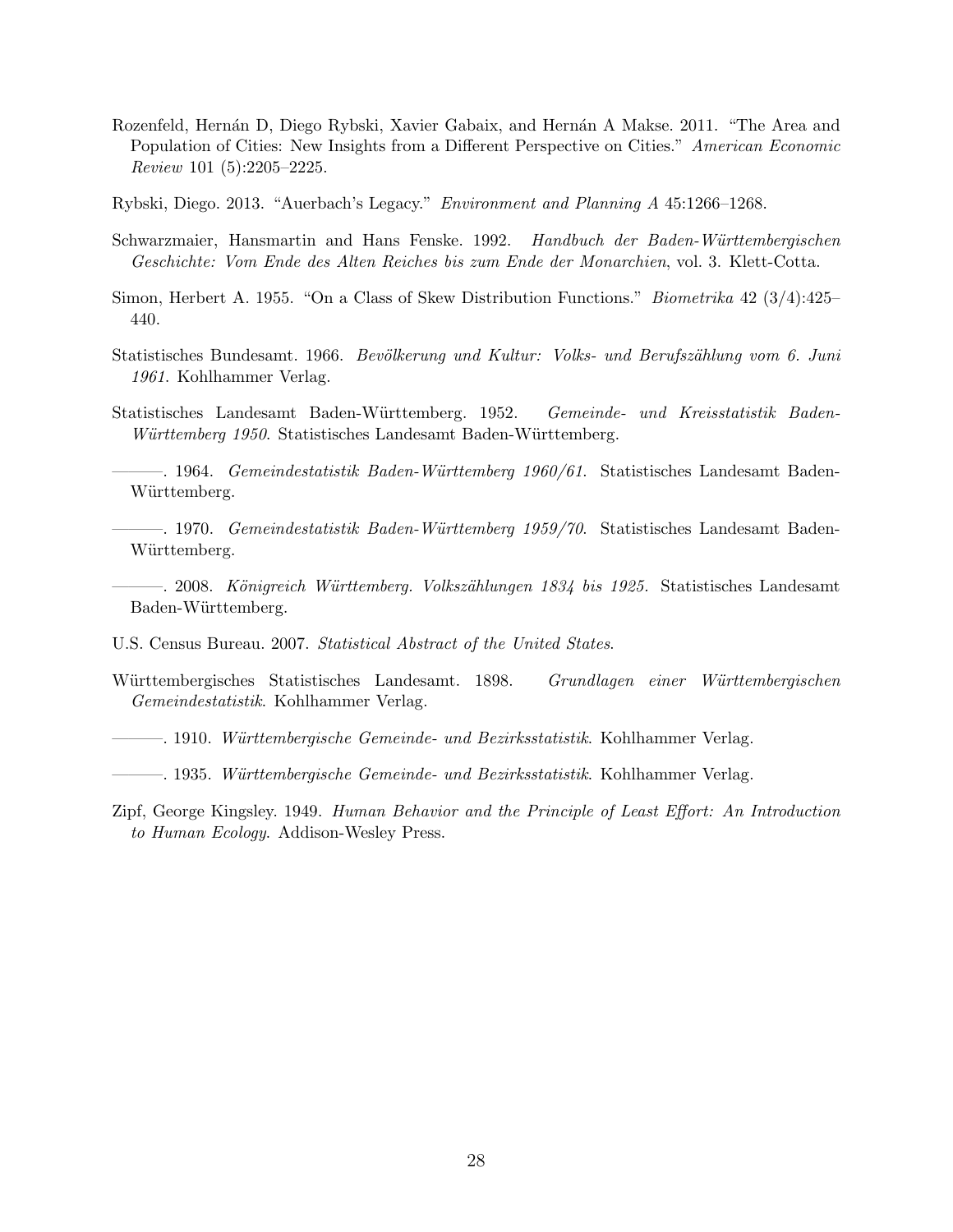|  |  | Table 1: The Effect of World War I (WWI) Casualties on Male Population Growth 1910–1919 |
|--|--|-----------------------------------------------------------------------------------------|
|--|--|-----------------------------------------------------------------------------------------|

|                                                                 | (1)      | (2)                      | (3)                      | (4)      | (5)                      | (6)                      | (7)                      | (8)                                   | (9)      |
|-----------------------------------------------------------------|----------|--------------------------|--------------------------|----------|--------------------------|--------------------------|--------------------------|---------------------------------------|----------|
| A: WWI casualties relative to 1905 population                   | $-0.314$ | $-0.294$                 | $-0.302$                 | $-0.287$ | $-0.286$                 | $-0.371$                 | $-0.370$                 | $-0.343$                              | $-0.331$ |
|                                                                 | (0.058)  | (0.058)                  | (0.062)                  | (0.062)  | (0.062)                  | (0.065)                  | (0.065)                  | (0.070)                               | (0.070)  |
|                                                                 | [0.118]  | [0.113]                  | [0.082]                  | [0.081]  | [0.082]                  | [0.058]                  | [0.061]                  | [0.059]                               | [0.065]  |
| B: WWI casualties relative to 1905 number of households         | $-0.073$ | $-0.073$                 | $-0.065$                 | $-0.063$ | $-0.063$                 | $-0.082$                 | $-0.081$                 | $-0.076$                              | $-0.074$ |
|                                                                 | (0.013)  | (0.013)                  | (0.013)                  | (0.013)  | (0.013)                  | (0.013)                  | (0.013)                  | (0.014)                               | (0.014)  |
|                                                                 | [0.022]  | [0.022]                  | [0.016]                  | [0.016]  | [0.016]                  | [0.012]                  | [0.012]                  | [0.012]                               | [0.014]  |
| log population, 1905                                            | yes      | $\equiv$                 | yes                      | yes      | yes                      | yes                      | yes                      | yes                                   | yes      |
| log number of households, 1905                                  |          | yes                      | yes                      | yes      | yes                      | yes                      | yes                      | yes                                   | yes      |
| log male pop. to female pop., 1905                              |          | $\overline{\phantom{0}}$ | yes                      | yes      | yes                      | yes                      | yes                      | yes                                   | yes      |
| log population density, 1905                                    |          |                          | yes                      | yes      | yes                      | yes                      | yes                      | yes                                   | yes      |
| male population growth, 1905 to 1910                            |          | L.                       | yes                      | yes      | yes                      | yes                      | yes                      | yes                                   | yes      |
| male population growth, 1900 to 1905                            |          | $\overline{\phantom{0}}$ | yes                      | yes      | yes                      | yes                      | yes                      | yes                                   | yes      |
| male population growth, 1880 to 1900                            |          |                          | yes                      | yes      | yes                      | yes                      | yes                      | yes                                   | yes      |
| female population growth, 1905 to 1910                          |          |                          | yes                      | yes      | yes                      | yes                      | yes                      | yes                                   | yes      |
| female population growth, 1900 to 1905                          |          |                          | yes                      | yes      | yes                      | yes                      | yes                      | yes                                   | yes      |
| female population growth, 1880 to 1900                          |          |                          | yes                      | yes      | yes                      | yes                      | yes                      | yes                                   | yes      |
| labor force to total population, 1905                           |          |                          | yes                      | yes      | yes                      | yes                      | yes                      | yes                                   | yes      |
| log income per capita, 1905                                     |          |                          | $\sim$                   | yes      | yes                      | yes                      | yes                      | yes                                   | yes      |
| log agricultural relative to total population 1905              |          |                          | $\overline{\phantom{0}}$ | yes      | yes                      | yes                      | yes                      | yes                                   | yes      |
| $log$ wage, $1898$                                              |          |                          |                          |          | yes                      | yes                      | yes                      | yes                                   | yes      |
| wage growth, 1884 to 1909                                       |          |                          |                          |          | yes                      | yes                      | yes                      | yes                                   | yes      |
| log male pop. younger 14 over total male pop., 1875             |          |                          |                          |          | $\overline{\phantom{m}}$ | yes                      | yes                      | yes                                   | yes      |
| log male pop. younger 14 over total male pop., 1880             |          |                          |                          |          |                          | yes                      | yes                      | yes                                   | yes      |
| log male pop. younger 14 over total male pop., 1885             |          |                          |                          |          |                          | yes                      | yes                      | yes                                   | yes      |
| log female pop. younger 14 over total female pop., 1875         |          |                          |                          |          | $\sim$                   | yes                      | yes                      | yes                                   | yes      |
| log female pop. younger 14 over total female pop., 1880         |          |                          |                          |          |                          | yes                      | yes                      | yes                                   | yes      |
| log female pop. younger 14 over total female pop., 1885         |          |                          |                          |          |                          | yes                      | yes                      | yes                                   | yes      |
| log pop. younger 14 over total pop., 1895                       |          |                          |                          |          |                          | yes                      | yes                      | yes                                   | yes      |
| log nonagricultural businesses per capita, 1907/1905            |          |                          |                          |          |                          | $\equiv$                 | yes                      | yes                                   | yes      |
| log nonagricultural business tax revenues per capita, 1908/1905 |          |                          |                          |          |                          |                          | yes                      | yes                                   | yes      |
| log building tax revenues per capita, 1905/07                   |          |                          |                          |          |                          |                          | yes                      | yes                                   | yes      |
| log building tax revenues per building, 1907                    |          |                          |                          |          |                          | $\overline{\phantom{a}}$ | yes                      | yes                                   | yes      |
| log land tax revenues per square km, 1907                       |          |                          |                          |          |                          | $\overline{\phantom{0}}$ | yes                      | yes                                   | yes      |
| log fire insurance building values per capita, 1908/1905        |          |                          |                          |          |                          |                          | yes                      | yes                                   | yes      |
| log nonagricultural business employment per business, 1907      |          |                          |                          |          |                          |                          | yes                      | yes                                   | yes      |
| log stillborn or died in first year over all births, 1896-1905  |          |                          |                          |          |                          | $\overline{\phantom{a}}$ | $\overline{\phantom{0}}$ | yes                                   | yes      |
| log pop. born in municipality per total pop., 1900              |          |                          |                          |          |                          |                          |                          | yes                                   | yes      |
| log pop. born in municipality per total pop., 1895              |          |                          |                          |          |                          |                          |                          | yes                                   | yes      |
| log male pop. born in municipality per total male pop., 1895    |          |                          |                          |          |                          |                          | $\overline{\phantom{a}}$ | yes                                   | yes      |
| log fem. pop. born in municipality per total fem. pop., 1895    |          |                          |                          |          |                          |                          | $\overline{\phantom{a}}$ | yes                                   | yes      |
| distance to next train station, 1905                            |          |                          |                          |          |                          |                          |                          | yes                                   | yes      |
| share of farms below 2 hectars                                  |          |                          |                          |          |                          |                          |                          | $\overline{\phantom{a}}$              | yes      |
| share of farms between 4 and 10 hectars                         |          |                          |                          |          |                          |                          |                          | $\hspace{1.0cm} \rule{1.5cm}{0.15cm}$ | yes      |
| share of farms between 10 and 20 hectars                        |          |                          |                          |          |                          |                          |                          |                                       | yes      |
| share of farms larger than 20 hectars                           |          |                          |                          |          |                          |                          |                          |                                       | yes      |
| growth in land area of municipality, 1905 to 1933               |          | ÷                        | $\sim$                   |          |                          | ÷                        | $\overline{\phantom{a}}$ | $\overline{\phantom{a}}$              | yes      |
| $R$ -square $(A)$                                               | 0.019    | 0.018                    | 0.147                    | 0.149    | 0.151                    | 0.166                    | 0.192                    | 0.203                                 | 0.208    |
| $R$ -square $(B)$                                               | 0.021    | 0.022                    | 0.149                    | 0.151    | 0.153                    | 0.170                    | 0.195                    | 0.205                                 | 0.211    |
| Observations                                                    | 1634     | 1634                     | 1634                     | 1634     | 1634                     | 1634                     | 1634                     | 1634                                  | 1634     |

Notes: The left-hand-side variable is male population growth 1910–1919. Data sources and descriptive statistics are in Table 2. The numbers in parenthesis are robust standard errors and those inbrackets are Conley standard errors with <sup>a</sup> Bartlett kernel and <sup>a</sup> 100 km distance cutoff. For point estimates and standard errors of the controls, see Tables 1 and 2 in the Supplementary Appendix.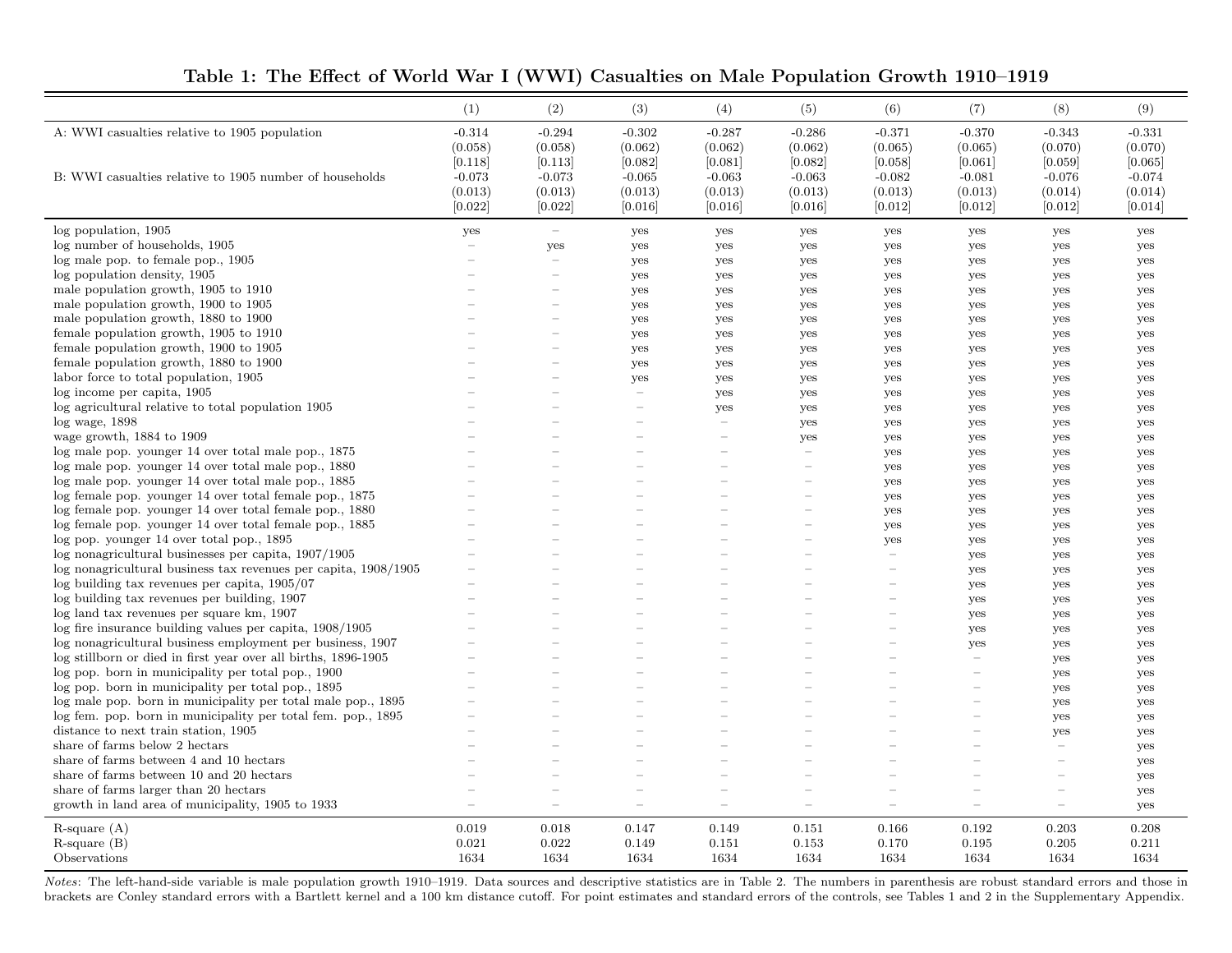|  |  |  |  |  | Table 2: Data with Sources and Summary Statistics |  |
|--|--|--|--|--|---------------------------------------------------|--|
|--|--|--|--|--|---------------------------------------------------|--|

|                  | Variable                                                         | Source       | Mean     | Median S.D. |          |
|------------------|------------------------------------------------------------------|--------------|----------|-------------|----------|
| $\mathbf{1}$     | male population growth, 1910 to 1919                             | <b>SLBW</b>  | $-0.02$  | $-0.02$     | 0.08     |
| $\boldsymbol{2}$ | WWI casualties relative to 1905 population                       | WSL10, VG    | 0.10     | 0.10        | 0.03     |
| 3                | WWI casualties relative to 1905 number of households             | WSL10, VG    | 0.44     | 0.44        | 0.16     |
| 4                | log population, 1905                                             | WSL10        | 6.56     | 6.49        | 0.81     |
| $\mathbf 5$      | log number of households, 1905                                   | WSL10        | 5.01     | 4.95        | $0.85\,$ |
| 6                | log male pop. to female pop., 1905                               | WSL10        | $-0.07$  | $-0.07$     | 0.12     |
| 7                | log population density, 1905                                     | WSL10        | $-0.18$  | $-0.25$     | 0.66     |
| $8\,$            | male population growth, 1905 to 1910                             | <b>SLBW</b>  | 0.02     | 0.02        | 0.07     |
| $9\,$            | male population growth, 1900 to 1905                             | <b>SLBW</b>  | 0.03     | 0.03        | 0.07     |
| 10               | male population growth, 1880 to 1900                             | <b>SLBW</b>  | $-0.02$  | $-0.04$     | 0.15     |
| 11               | female population growth, 1905 to 1910                           | <b>SLBW</b>  | 0.01     | 0.01        | $0.07\,$ |
| $12\,$           | female population growth, 1900 to 1905                           | <b>SLBW</b>  | 0.01     | 0.01        | $0.07\,$ |
| $13\,$           | female population growth, 1880 to 1900                           | <b>SLBW</b>  | $-0.02$  | $-0.03$     | 0.14     |
| $14\,$           | labor force to total population, 1905                            | WSL10        | $0.51\,$ | 0.51        | 0.14     |
| 15               | log income per capita, 1905                                      | WSL10        | $-1.14$  | $-1.13$     | 0.31     |
| $16\,$           | log agricultural relative to total population, 1905              | WSL10        | $-0.55$  | $-0.37$     | 0.53     |
| $17\,$           | $log$ wage, $1898$                                               | WSL10        | 5.06     | 5.08        | $0.15\,$ |
| 18               | wage growth, 1884 to 1909                                        | WSL10        | 0.45     | 0.44        | 0.16     |
| 19               | log male pop. younger 14 over total male pop., 1875              | <b>SLBW</b>  | $-1.80$  | $-1.78$     | 0.15     |
| $20\,$           | log male pop. younger 14 over total male pop., 1880              | <b>SLBW</b>  | $-1.77$  | $-1.75$     | 0.16     |
| $21\,$           | log male pop. younger 14 over total male pop., 1885              | <b>SLBW</b>  | $-1.65$  | $-1.74$     | 0.94     |
| $22\,$           | log female pop. younger 14 over total female pop., 1875          | <b>SLBW</b>  | $-1.75$  | $-1.74$     | 0.15     |
| $23\,$           | log female pop. younger 14 over total female pop., 1880          | <b>SLBW</b>  | $-1.73$  | $-1.71$     | 0.17     |
| $24\,$           | log female pop. younger 14 over total female pop., 1885          | <b>SLBW</b>  | $-1.63$  | $-1.70$     | 0.99     |
| $25\,$           | log pop. younger 14 over total pop., 1895                        | WSL98        | $-1.09$  | $-1.08$     | 0.12     |
| $26\,$           | log nonagricultural businesses per capita, 1905/07               | WSL10        | $-3.12$  | $-3.10$     | 0.46     |
| $27\,$           | $\log$ nonagricultural business tax revenues per capita, 1905/08 | WSL10        | $-2.38$  | $-2.65$     | 1.17     |
| $28\,$           | $log$ building tax revenues per capita, $1905/07$                | WSL10        | $-0.54$  | $-0.55$     | 0.32     |
| $29\,$           | log building tax revenues per building, 1907                     | WSL10        | 0.45     | 0.45        | 0.42     |
| $30\,$           | log land tax revenues per square km, 1907                        | WSL10        | $-0.24$  | $-0.23$     | 0.47     |
| $31\,$           | $\log$ fire insurance building values per capita, 1905/08        | WSL10        | 0.27     | 0.26        | 0.32     |
| $32\,$           | log nonagricultural business employment per business, 1907       | WSL10        | 0.60     | 0.46        | 0.46     |
| 33               | log stillborn or died in first year over all births, 1896-1905   | WSL10        | $-1.44$  | $-1.42$     | 0.27     |
| $34\,$           | log pop. born in municipality per total pop., 1900               | WSL10        | $-0.32$  | $-0.28$     | 0.22     |
| $35\,$           | log pop. born in municipality per total pop., 1895               | WSL98        | $-0.31$  | $-0.27$     | 0.18     |
| $36\,$           | log male pop. born in municipality per total male pop., 1895     | WSL98        | $-0.28$  | $-0.23$     | 0.18     |
| 37               | log fem. pop. born in municipality per total fem. pop., 1895     | WSL98        | $-0.34$  | $-0.31$     | 0.18     |
| 38               | distance to next train station, 1905                             | WSL10        | 4.24     | 3.80        | 4.04     |
| $39\,$           | share of farms below 2 hectars                                   | WSL10        | 0.41     | 0.39        | 0.21     |
| 40               | share of farms between 4 and 10 hectars                          | WSL10        | 0.24     | 0.24        | 0.13     |
| 41               | share of farms between 10 and 20 hectars                         | WSL10        | 0.09     | 0.05        | 0.10     |
| 42               | share of farms larger than 20 hectars                            | WSL10        | 0.04     | 0.01        | 0.06     |
| $43\,$           | growth in land area of municipality, 1905 to 1933                | WSL10, WSL35 | $-0.00$  | 0.00        | 0.10     |

Notes: There are 1634 municipalities with all the data available. WSL98, WSL10, and WSL35 stand for Württembergisches Statistisches Landesamt (1898), (1910), and (1935) [Statistical Agency of Württemberg]; SLBW stands for Statistisches Landesamt Baden-Württemberg (2008) [Statistical Agency of Baden-Württemberg]; VG stands for Verein für Computergenealogie [Association for Computer Genealogy].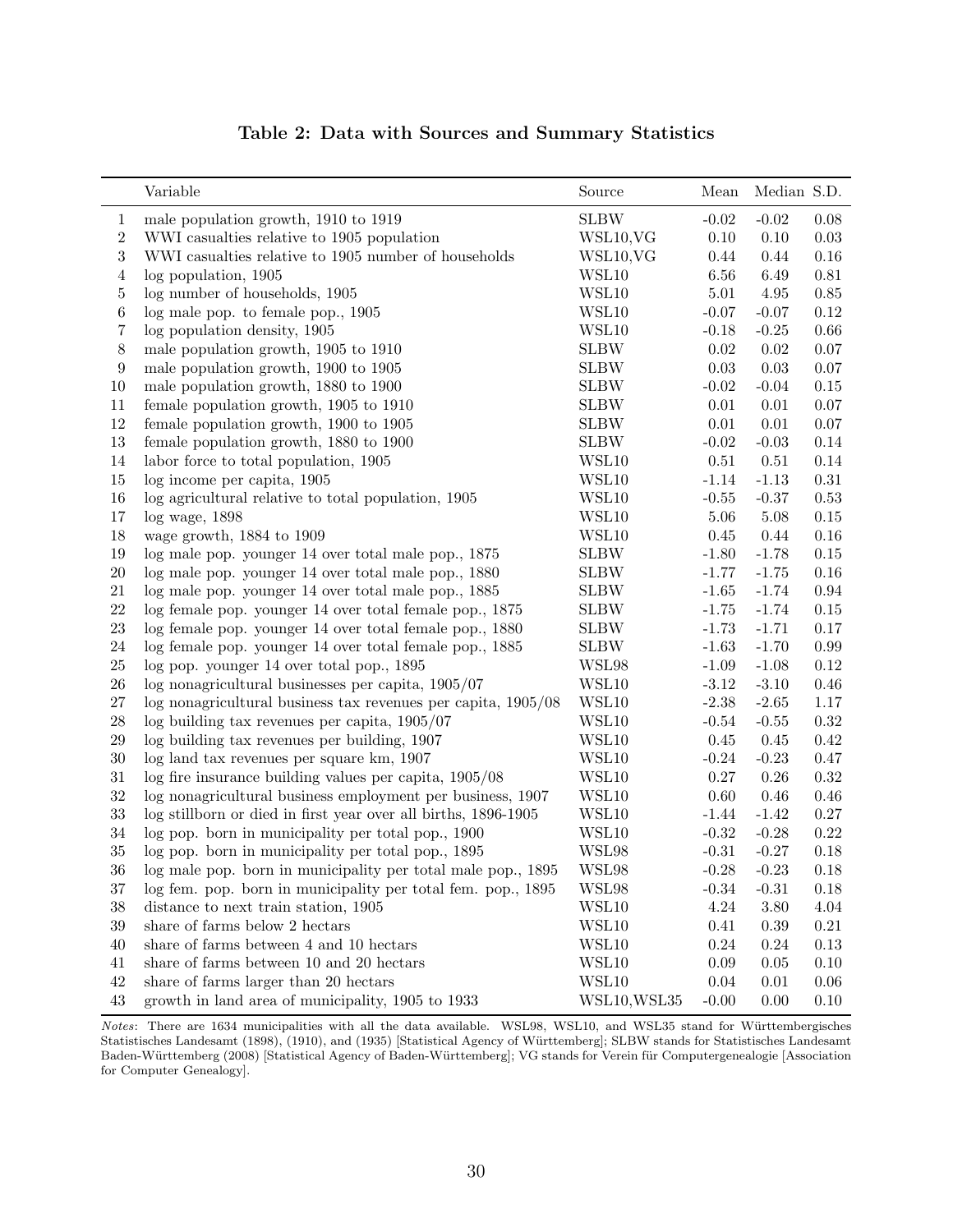# Table 3: The Effect of World War I (WWI) Casualties on Male Population Growth 1900–1910

|                                                              | (1)                            | (2)                            | (3)                            | (4)                            |
|--------------------------------------------------------------|--------------------------------|--------------------------------|--------------------------------|--------------------------------|
| WWI casualties relative to 1895 population                   | $-0.005$<br>(0.072)<br>[0.155] |                                | $-0.035$<br>(0.085)<br>[0.084] |                                |
| WWI casualties relative to 1895 number of households         |                                | $-0.001$<br>(0.015)<br>[0.036] |                                | $-0.008$<br>(0.017)<br>[0.019] |
| log population, 1905                                         | yes                            |                                | yes                            | yes                            |
| log number of households, 1905                               |                                | yes                            | yes                            | yes                            |
| log male pop. to female pop., 1895                           |                                |                                | yes                            | yes                            |
| log population density, 1895                                 |                                |                                | yes                            | yes                            |
| male population growth, 1895 to 1900                         |                                |                                | yes                            | yes                            |
| male population growth, 1890 to 1895                         |                                |                                | yes                            | yes                            |
| male population growth, 1875 to 1890                         |                                |                                | yes                            | yes                            |
| female population growth, 1895 to 1900                       |                                |                                | yes                            | yes                            |
| female population growth, 1890 to 1895                       |                                |                                | yes                            | yes                            |
| female population growth, 1875 to 1890                       |                                |                                | yes                            | yes                            |
| labor force to total population, 1895                        |                                |                                | yes                            | yes                            |
| log agricultural relative to total population, 1895          |                                |                                | yes                            | yes                            |
| $log$ wage, $1898$                                           |                                |                                | yes                            | yes                            |
| wage growth, 1884 to 1898                                    |                                |                                | yes                            | yes                            |
| log male pop. younger 14 over total male pop., 1875          |                                |                                | yes                            | yes                            |
| log male pop. younger 14 over total male pop., 1880          |                                |                                | yes                            | yes                            |
| log male pop. younger 14 over total male pop., 1885          |                                |                                | yes                            | yes                            |
| log female pop. younger 14 over total female pop., 1875      |                                |                                | yes                            | yes                            |
| log female pop. younger 14 over total female pop., 1880      |                                |                                | yes                            | yes                            |
| log female pop. younger 14 over total female pop., 1885      |                                |                                | yes                            | yes                            |
| log pop. younger 14 over total pop., 1895                    |                                |                                | yes                            | yes                            |
| log land, building, and business tax per capita, 1895        |                                |                                | yes                            | yes                            |
| log fire insurance building values per capita, 1895          |                                |                                | yes                            | yes                            |
| log fire insurance building values per building, 1895        |                                |                                | yes                            | yes                            |
| log pop. born in municipality per total pop., 1895           |                                |                                | yes                            | yes                            |
| log male pop. born in municipality per total male pop., 1895 |                                |                                | yes                            | yes                            |
| log fem. pop. born in municipality per total fem. pop., 1895 |                                |                                | yes                            | yes                            |
| share of farms below 5 hectars                               |                                |                                | yes                            | yes                            |
| share of farms between 5 and 10 hectars                      |                                |                                | yes                            | yes                            |
| share of farms between 10 and 50 hectars                     |                                |                                | yes                            | yes                            |
| share of farms larger than 50 hectars                        |                                |                                | yes                            | yes                            |
| growth in land area of municipality, 1895 to 1905            |                                |                                | yes                            | yes                            |
| R-squared<br>Observations                                    | 0.068<br>1630                  | 0.068<br>1630                  | 0.315<br>1630                  | 0.315<br>1630                  |

Notes: The left-hand-side variable is male population growth from 1900 to 1910. Data sources and descriptive statistics are in Table 4. The numbers in parenthesis are robust standard errors and those in brackets are Conley standard errors with a Bartlett kernel and a 100 km distance cutoff.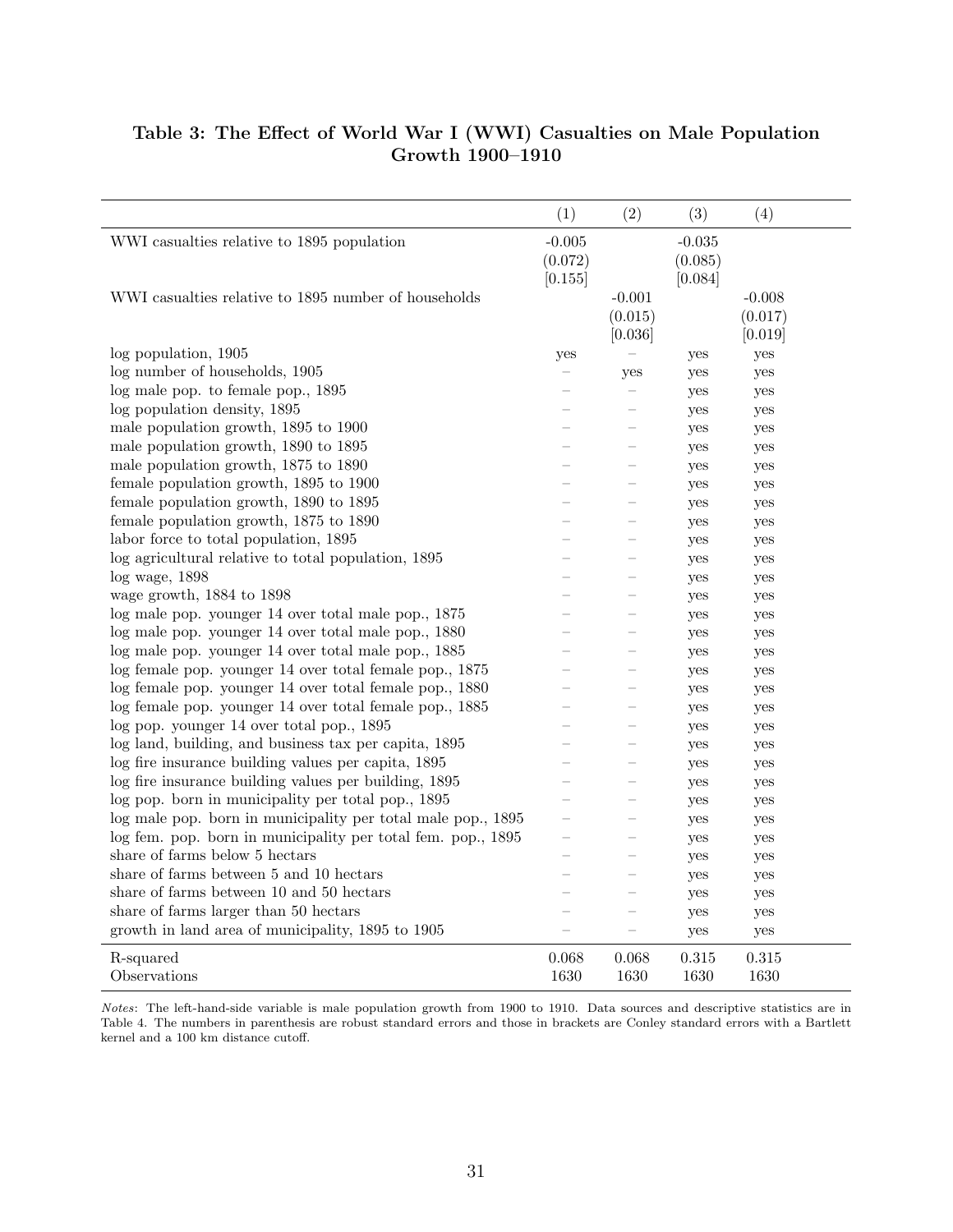|                | Variable                                                       | Source       | Mean     | Median S.D. |          |
|----------------|----------------------------------------------------------------|--------------|----------|-------------|----------|
| $\mathbf 1$    | male population growth, 1900 to 1910                           | <b>SLBW</b>  | 0.05     | 0.05        | 0.11     |
| $\overline{2}$ | WWI casualties relative to 1895 number of households           | WSL98, VG    | 0.45     | 0.46        | 0.16     |
| $\overline{3}$ | WWI casualties relative to 1895 population                     | WSL98, VG    | 0.10     | 0.10        | $0.03\,$ |
| 4              | log population, 1895                                           | WSL98        | 6.53     | 6.49        | 0.77     |
| $\bf 5$        | log number of households, 1895                                 | WSL98        | 4.91     | 4.87        | 0.80     |
| 6              | log male pop. to female pop., 1895                             | WSL98        | $-0.09$  | $-0.09$     | $0.10\,$ |
| 7              | log population density, 1895                                   | WSL98        | $-0.20$  | $-0.25$     | $0.63\,$ |
| 8              | male population growth, 1895 to 1900                           | <b>SLBW</b>  | 0.00     | 0.00        | $0.07\,$ |
| 9              | male population growth, 1890 to 1895                           | <b>SLBW</b>  | $-0.01$  | $-0.01$     | $0.09\,$ |
| 10             | male population growth, 1875 to 1890                           | <b>SLBW</b>  | 0.03     | 0.02        | $0.13\,$ |
| 11             | female population growth, 1895 to 1900                         | <b>SLBW</b>  | $-0.00$  | $-0.00$     | $0.06\,$ |
| 12             | female population growth, 1890 to 1895                         | <b>SLBW</b>  | $-0.01$  | $-0.01$     | $0.06\,$ |
| 13             | female population growth, 1875 to 1890                         | <b>SLBW</b>  | $0.02\,$ | $0.02\,$    | $0.11\,$ |
| 14             | labor force to total population, 1895                          | WSL98        | 0.44     | 0.43        | $0.06\,$ |
| 15             | log agricultural relative to total population, 1895            | WSL98        | $-0.49$  | $-0.33$     | $0.47\,$ |
| 16             | $log$ wage, $1898$                                             | WLS98        | 5.06     | 5.08        | $0.15\,$ |
| 17             | wage growth, 1884 to 1898                                      | WSL98        | 0.09     | 0.06        | 0.14     |
| 18             | log male pop. younger 14 over total male pop., 1875            | <b>SLBW</b>  | $-1.80$  | $-1.78$     | $0.15\,$ |
| 19             | log male pop. younger 14 over total male pop., 1880            | <b>SLBW</b>  | $-1.77$  | $-1.75$     | $0.16\,$ |
| 20             | log male pop. younger 14 over total male pop., 1885            | <b>SLBW</b>  | $-1.65$  | $-1.74$     | $0.95\,$ |
| 21             | log female pop. younger 14 over total female pop., 1875        | <b>SLBW</b>  | $-1.75$  | $-1.74$     | $0.15\,$ |
| 22             | log female pop. younger 14 over total female pop., 1880        | <b>SLBW</b>  | $-1.73$  | $-1.71$     | $0.17\,$ |
| 23             | log female pop. younger 14 over total female pop., 1885        | <b>SLBW</b>  | $-1.63$  | $-1.70$     | $0.99\,$ |
| 24             | log pop. younger 14 over total pop., 1895                      | WSL98        | $-1.09$  | $-1.08$     | 0.12     |
| 25             | log land, building, and business tax revenues per capita, 1895 | WSL98        | 1.37     | 1.39        | $0.36\,$ |
| 26             | log fire insurance building values per capita, 1895            | WSL98        | 6.91     | 6.91        | 0.31     |
| 27             | log fire insurance building values per building, 1895          | WSL98        | 8.58     | 8.55        | 0.38     |
| 28             | log pop. born in municipality per total pop., 1895             | WSL98        | $-0.31$  | $-0.27$     | 0.18     |
| 29             | log male pop. born in municipality per total male pop., 1895   | WSL98        | $-0.28$  | $-0.23$     | 0.18     |
| 30             | log fem. pop. born in municipality per total fem. pop., 1895   | WSL98        | $-0.34$  | $-0.31$     | 0.18     |
| 31             | share of farms below 5 hectars                                 | WSL98        | 0.29     | 0.29        | $0.11\,$ |
| 32             | share of farms between 5 and 10 hectars                        | WSL98        | 0.17     | 0.16        | $0.09\,$ |
| 33             | share of farms between 10 and 50 hectars                       | WSL98        | $0.13\,$ | 0.07        | $0.14\,$ |
| 34             | share of farms larger than 50 hectars                          | WSL98        | 0.00     | 0.00        | $0.01\,$ |
| 35             | growth in land area of municipality, 1895 to 1905              | WSL98, WSL10 | 0.00     | 0.00        | 0.09     |

# Table 4: Further Data with Sources and Summary Statistics

Notes: There are 1630 municipalities with all the data available. WSL98 and WSL10 stand for Württembergisches Statistisches Landesamt (1898) and (1910= [Statistical Agency of Württemberg]; SLBW stands for Statistisches Landesamt Baden-Württemberg (2008) [Statistical Agency of Baden-Württemberg]; VG stands for Verein für Computergenealogie [Association for Computer Genealogy].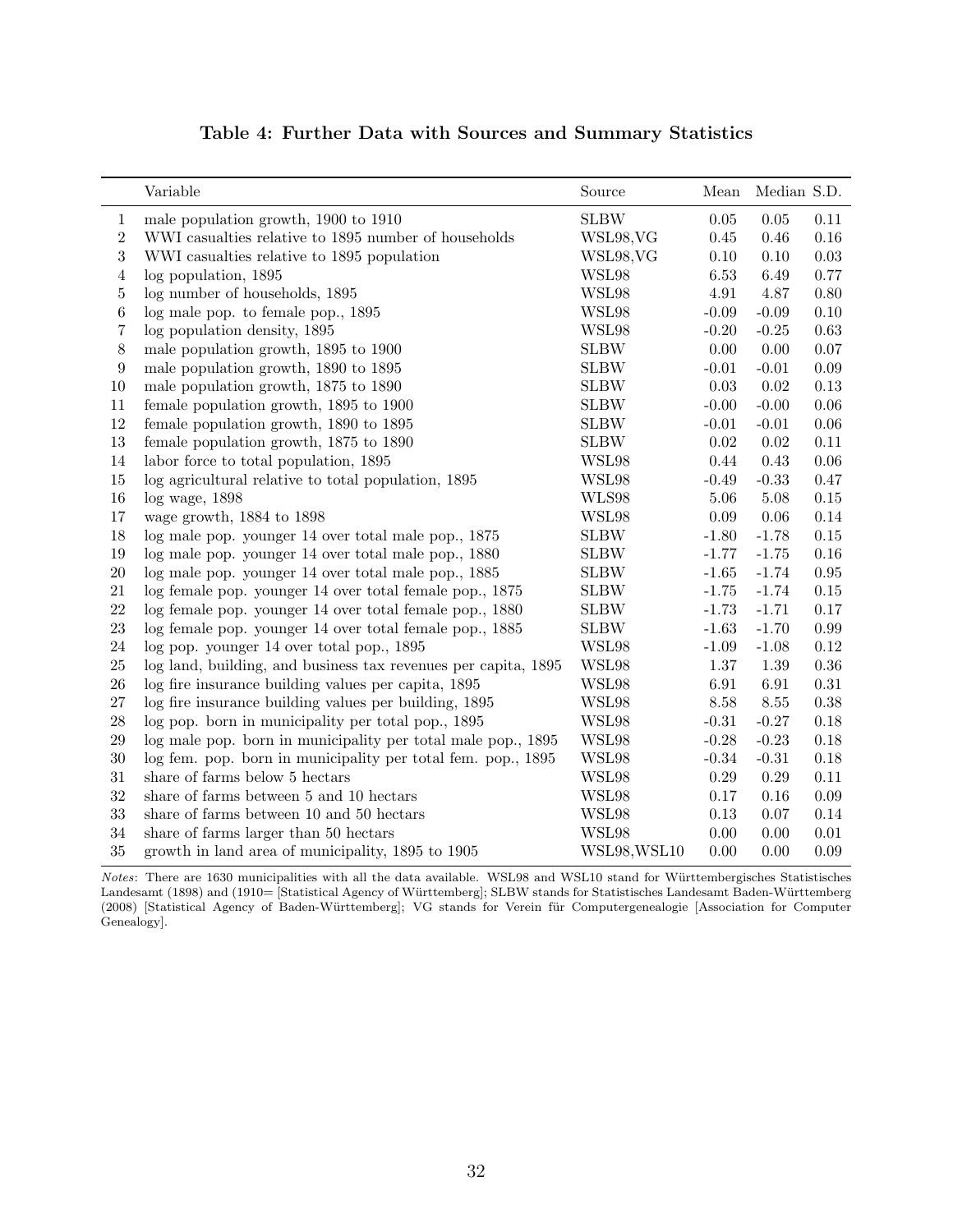

Figure 1: Effect of WWI Casualties on 1910–1919 Male Population Growth

Notes: The left panel is a binscatter plot of the relationship between military World War I (WWI) casualties relative to 1905 population and male population growth 1910–1919 at the municipality level, controlling for log population in 1905. The right panel controls additionally for 39 pre-1910 municipality characteristics. These municipality characteristics include income from tax records; wages; labor-force participation; land tax revenues; building tax revenues; business tax revenues; insurance building values; number and size of non-farm businesses; size distribution of farms; population age distribution; and infant mortality. See Table 2 for a complete list. The two panels are on the same scale. The red lines are least-squares regression lines. For detailed regression results see Table 1.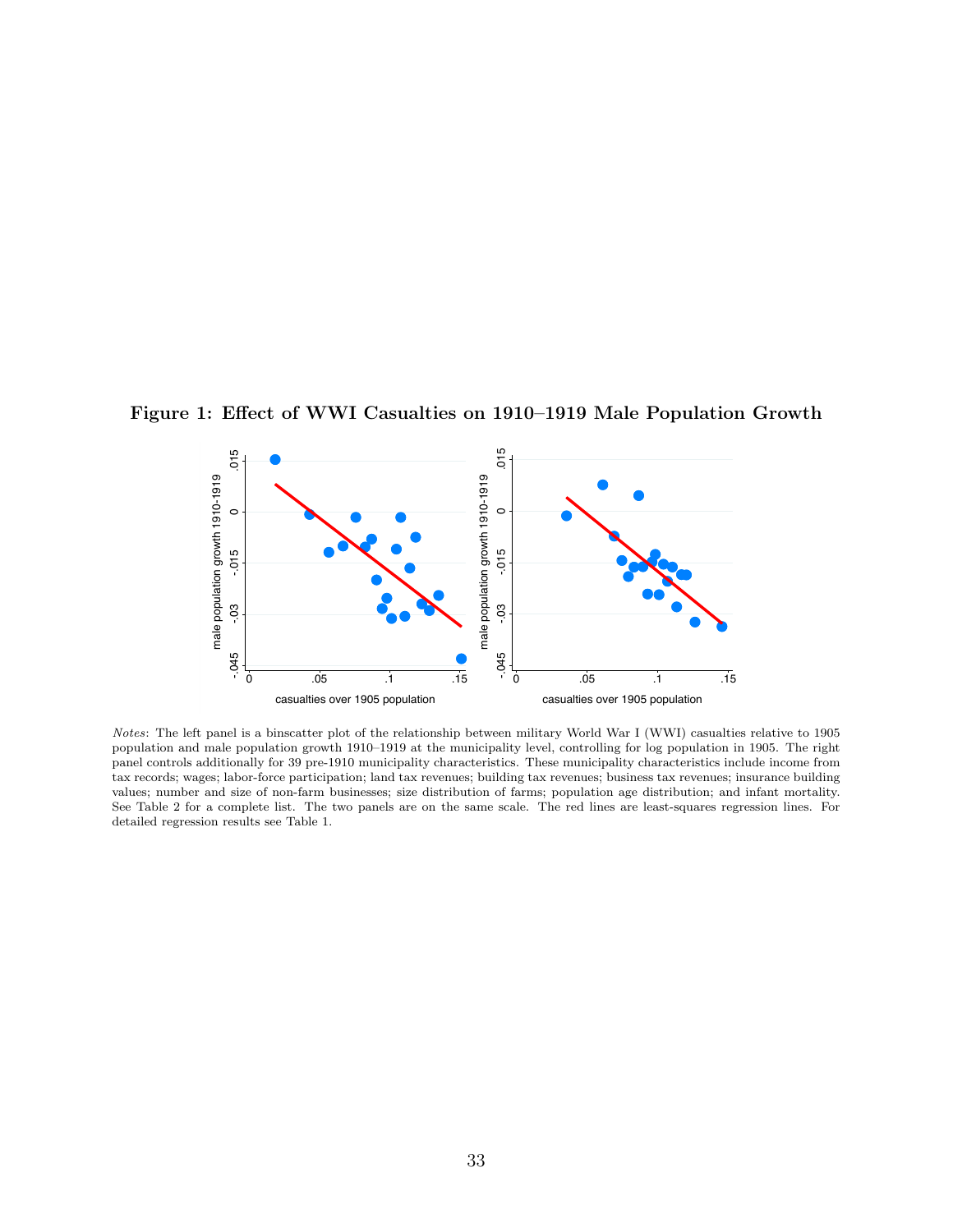Figure 2: Effect of WWI Casualties on 1900–1910 Male Population Growth



Notes: The left panel is a binscatter plot of the relationship between military World War I (WWI) casualties relative to 1895 population and male population growth 1900–1910 at the municipality level, controlling for log population in 1895. The right panel controls additionally for 33 pre-1900 municipality characteristics that are similar to the pre-1910 characteristics used as controls in Figure 1. See Table 4 for a complete list. The red lines are least-squares regression lines. For detailed regression results see Table 3.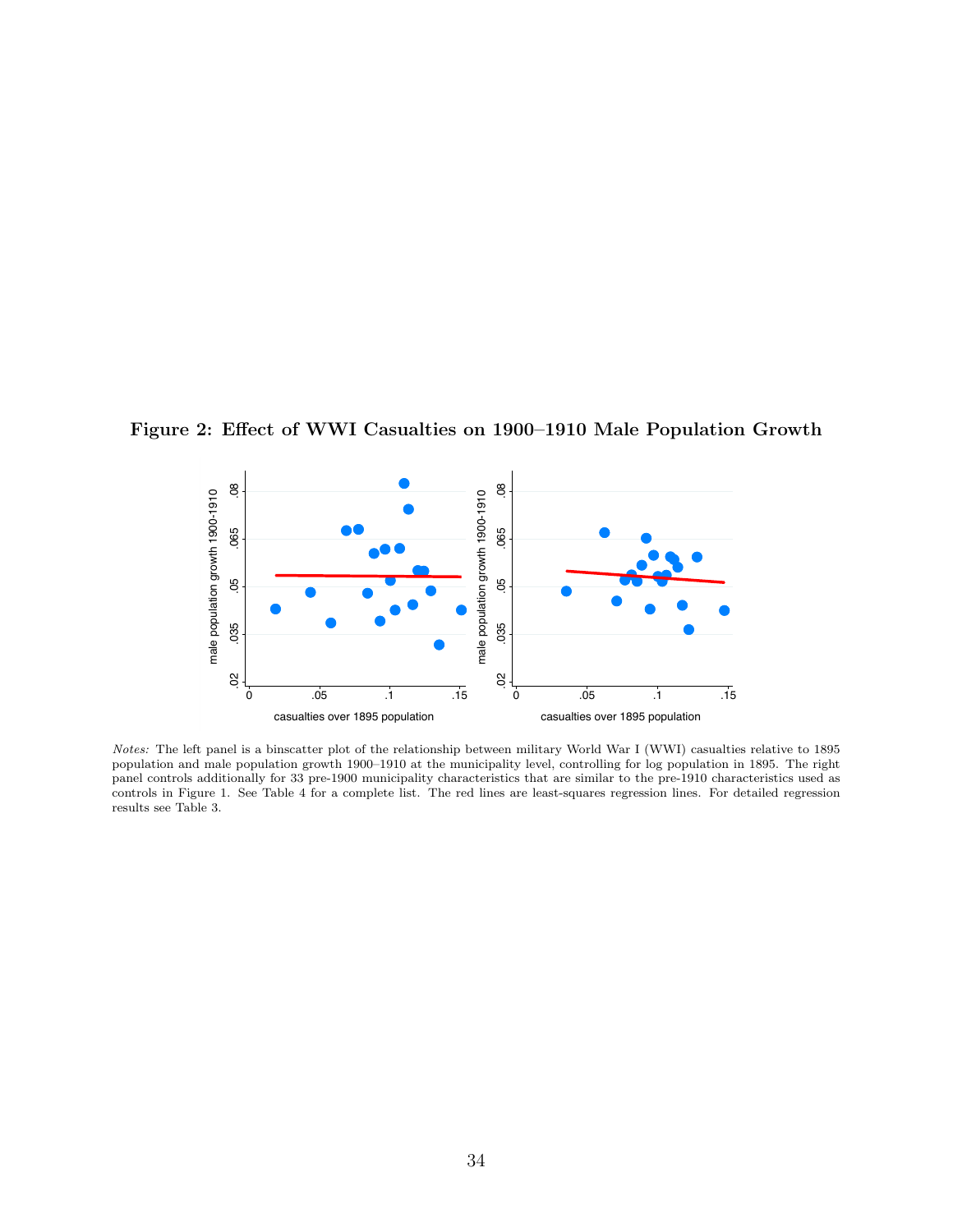Figure 3: Effect of WWI Casualties on 1910–1919 and 1910–1933 Male Population Growth



Notes: The left panel for male population growth 1910–1919 is identical to the right panel in Figure 1 except for a change in the scale of the vertical axis. The right panel repeats the analysis for male population growth 1910–1933. The two panels are on the same scale. The red lines are least-squares regression lines.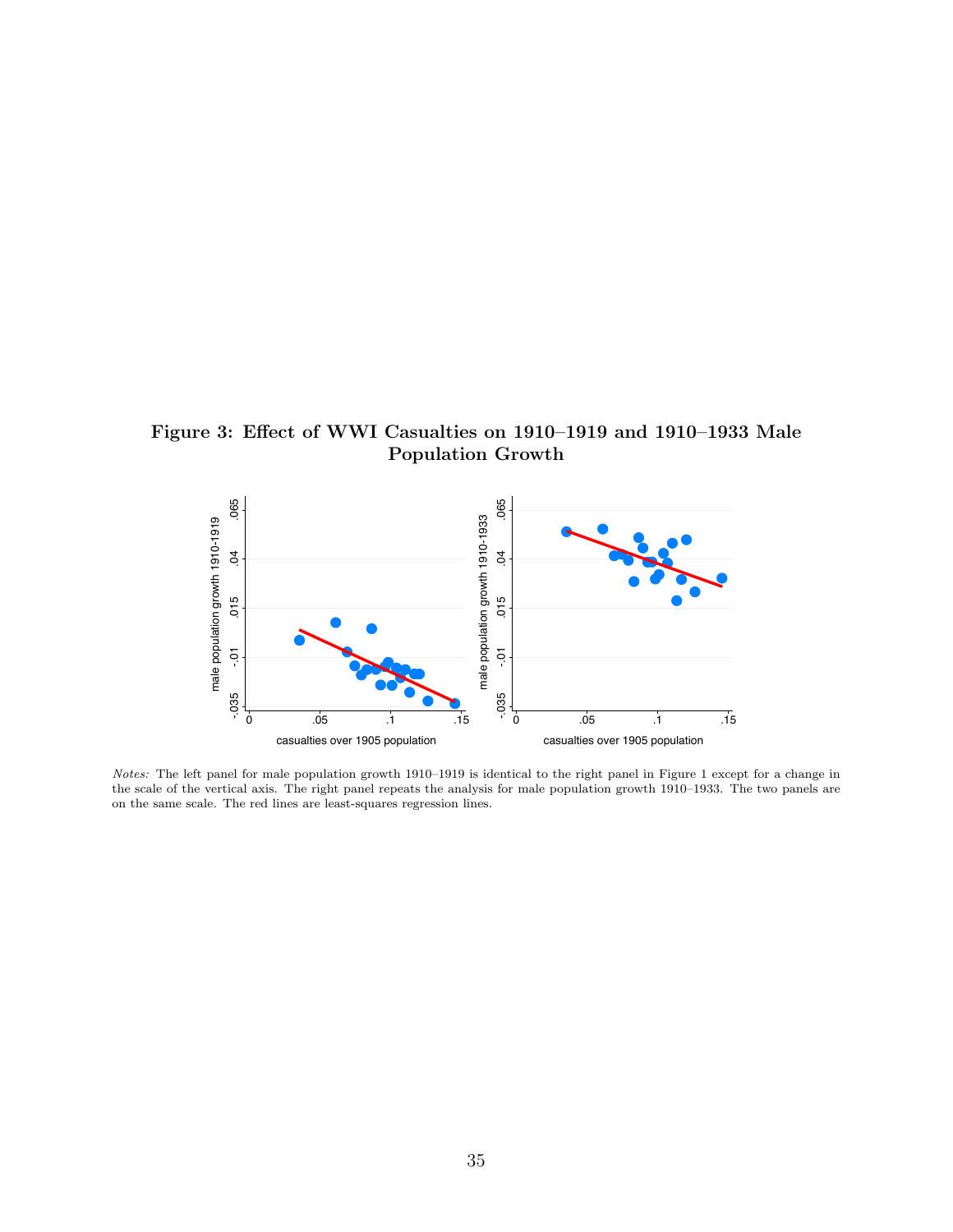



Figure 4B: Effect of WWI Casualties Relative to 1905 Households on Male Population Growth 1910–1919



Notes: World War I (WWI) casualties are measured either relative to population or the number of households in 1905. The figures show point estimates and 90-percent confidence intervals when the x-percent most agricultural municipalities are excluded from the analysis. 90-percent confidence intervals are based on robust standard errors. The empirical analysis includes all the municipality controls in Table 1. There are 1634 municipalities in the full sample. Municipalities are considered to be more agricultural if they have more agricultural land per capita in 1905.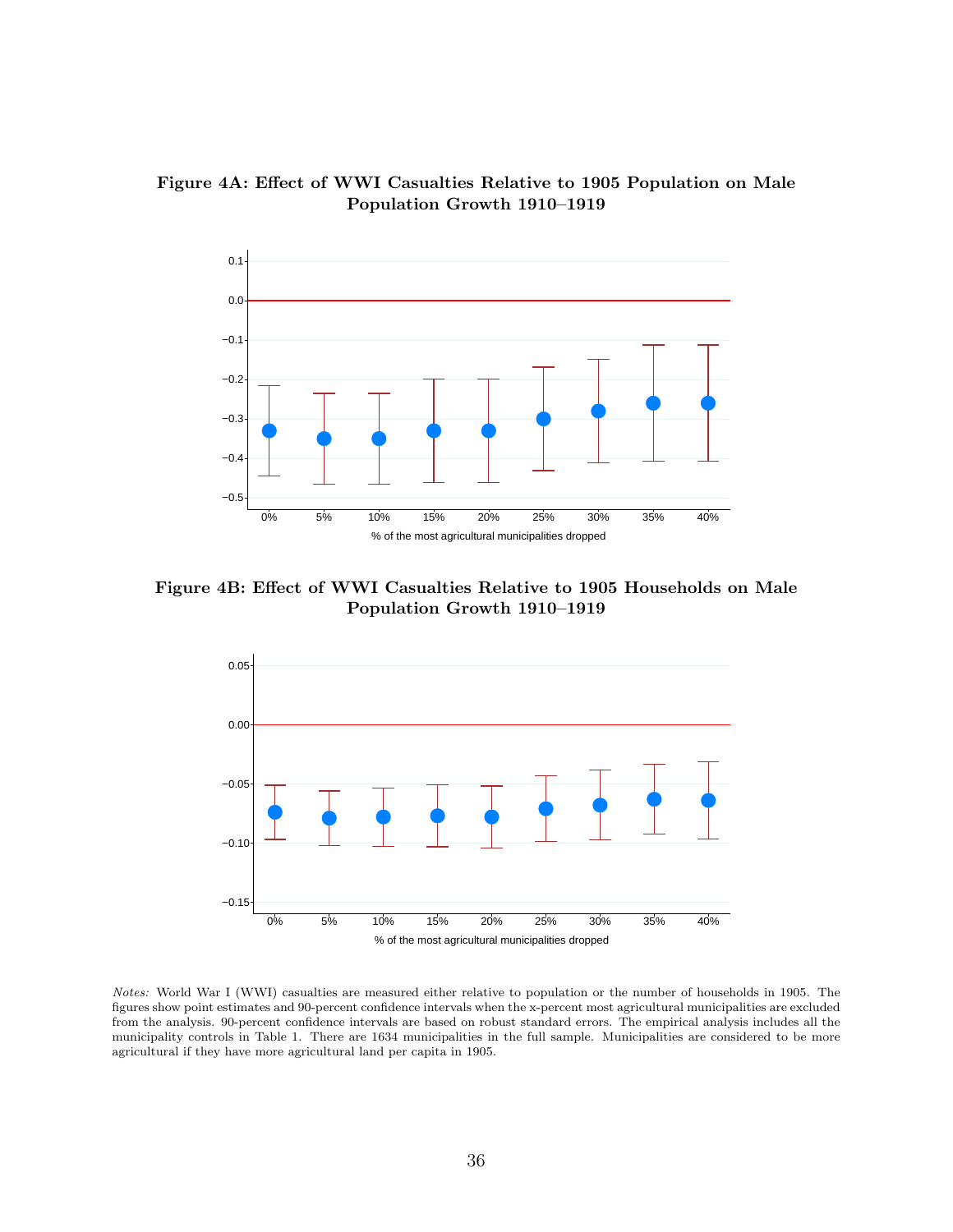



Figure 5B: Effect of WWI Casualties on Female Population Growth and Growth in the Number of Households 1910–1933



Notes: World War I (WWI) casualties are measured relative to the number of households in 1905. The figures show point estimates and 90-percent confidence intervals when the x-percent most agricultural municipalities are excluded from the analysis. 90-percent confidence intervals are based on robust standard errors. The empirical analysis includes all the municipality controls in Table 1. There are 1634 municipalities in the full sample. Municipalities are considered to be more agricultural if they have more agricultural land per capita in 1905.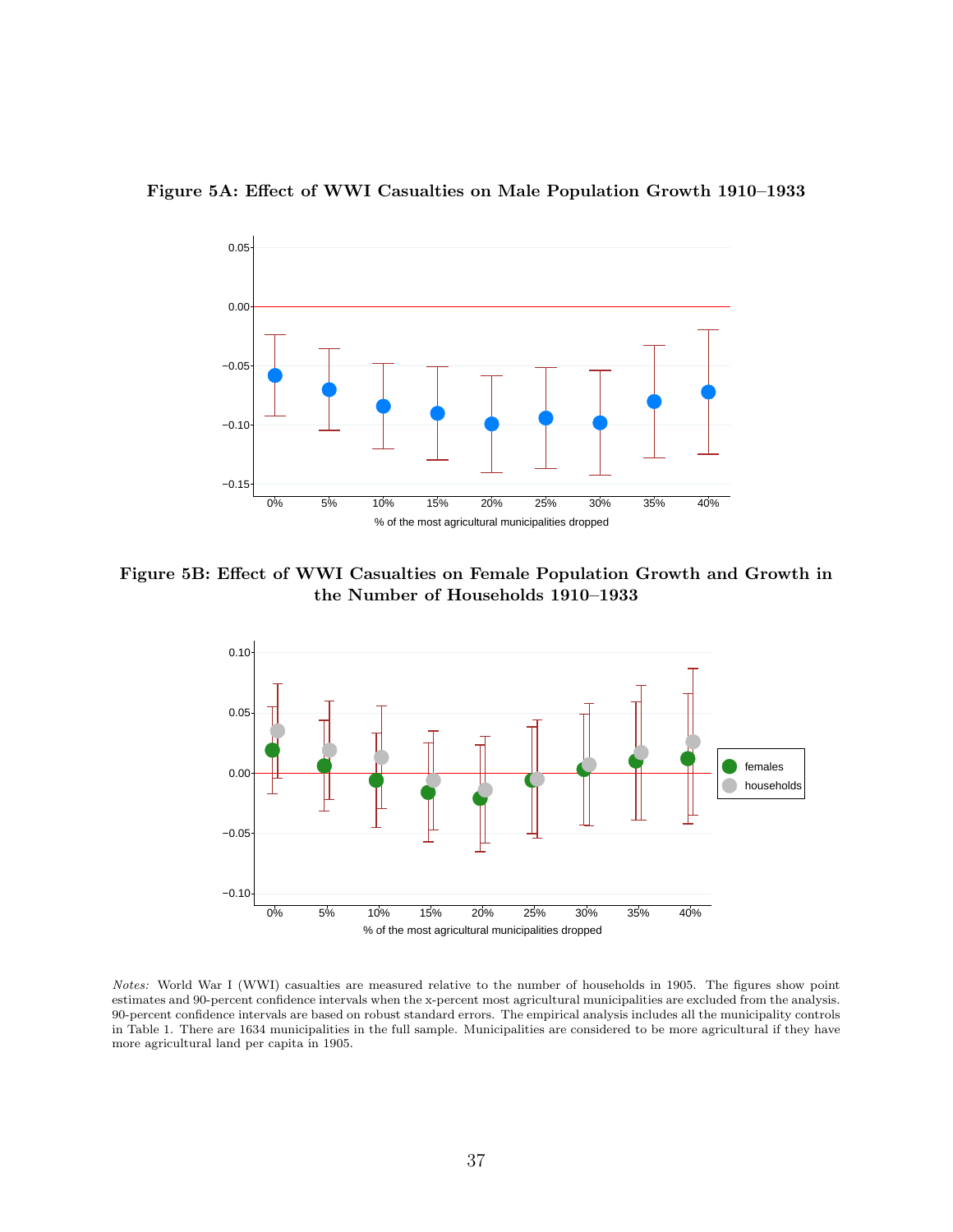

Figure 6: Persistence of the 1910–1919 Male Population Shock to 1933

Notes: The estimating equation is (5). The left-hand-side variable is male population growth between 1910 and 1933. The endogenous right-hand-side variable is male population growth between 1910 and 1919. The instrument is World War I (WWI) casualties relative to the 1905 number of households. The analysis includes all municipality controls in Table 1. The figure shows point estimates and 90-percent confidence intervals when the x-percent most agricultural municipalities are excluded from the analysis. 90-percent confidence intervals are based on robust standard errors. There are 1634 municipalities in the full sample. Municipalities are considered to be more agricultural if they have more agricultural land per capita in 1905.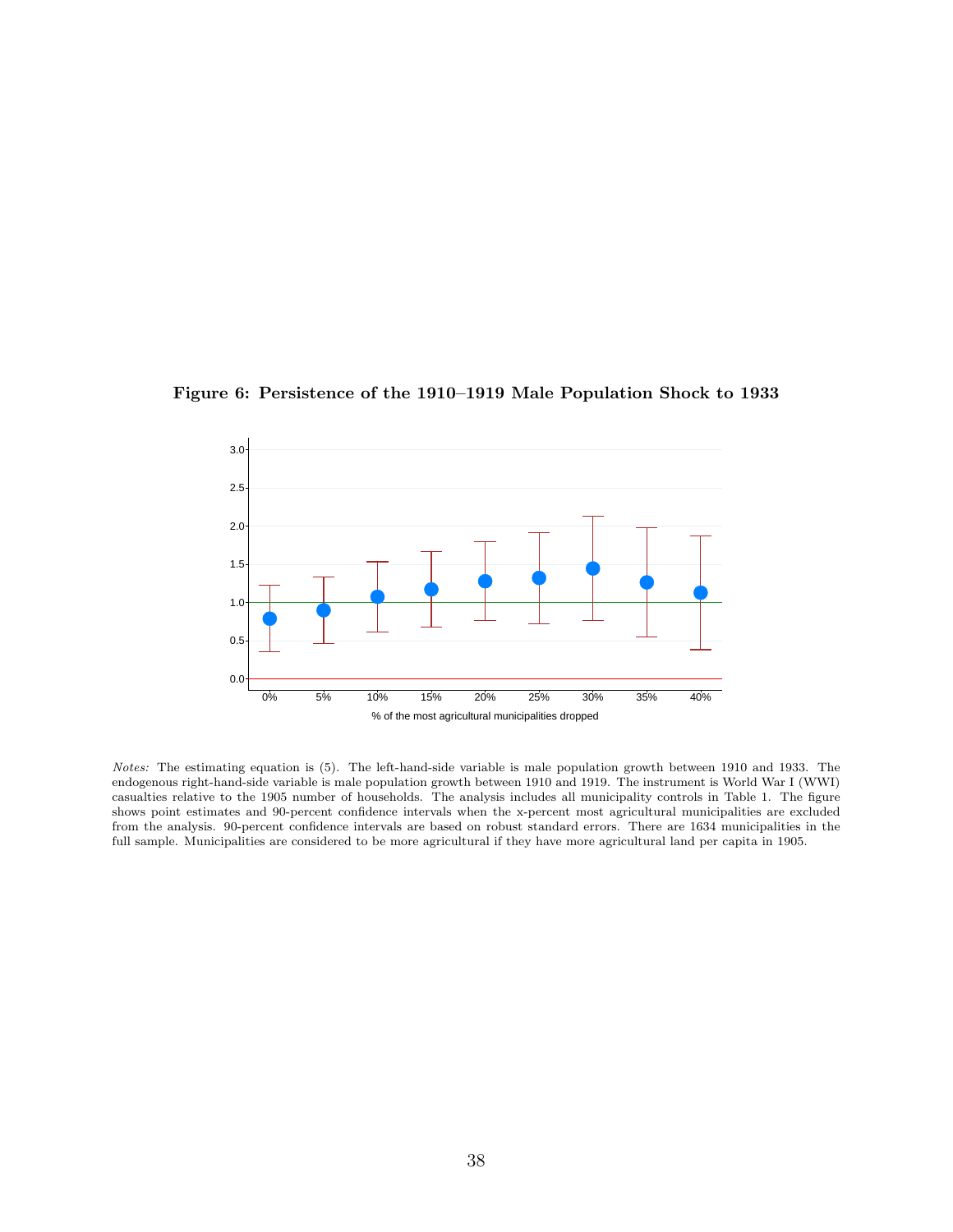

Figure 7: Persistence and Pre-WWI Population Size

Notes: The estimating equation is (5). The left-hand-side variable is male population growth between 1910 and 1933. The endogenous right-hand-side variable is male population growth between 1910 and 1919. The instrument is World War I (WWI) casualties relative to the 1905 number of households. The analysis includes all municipality controls in Table 1. The figure shows point estimates and 90-percent confidence intervals when the x-percent municipalities with the smallest 1905 population are excluded from the analysis. 90-percent confidence intervals are based on robust standard errors. There are 1634 municipalities in the full sample.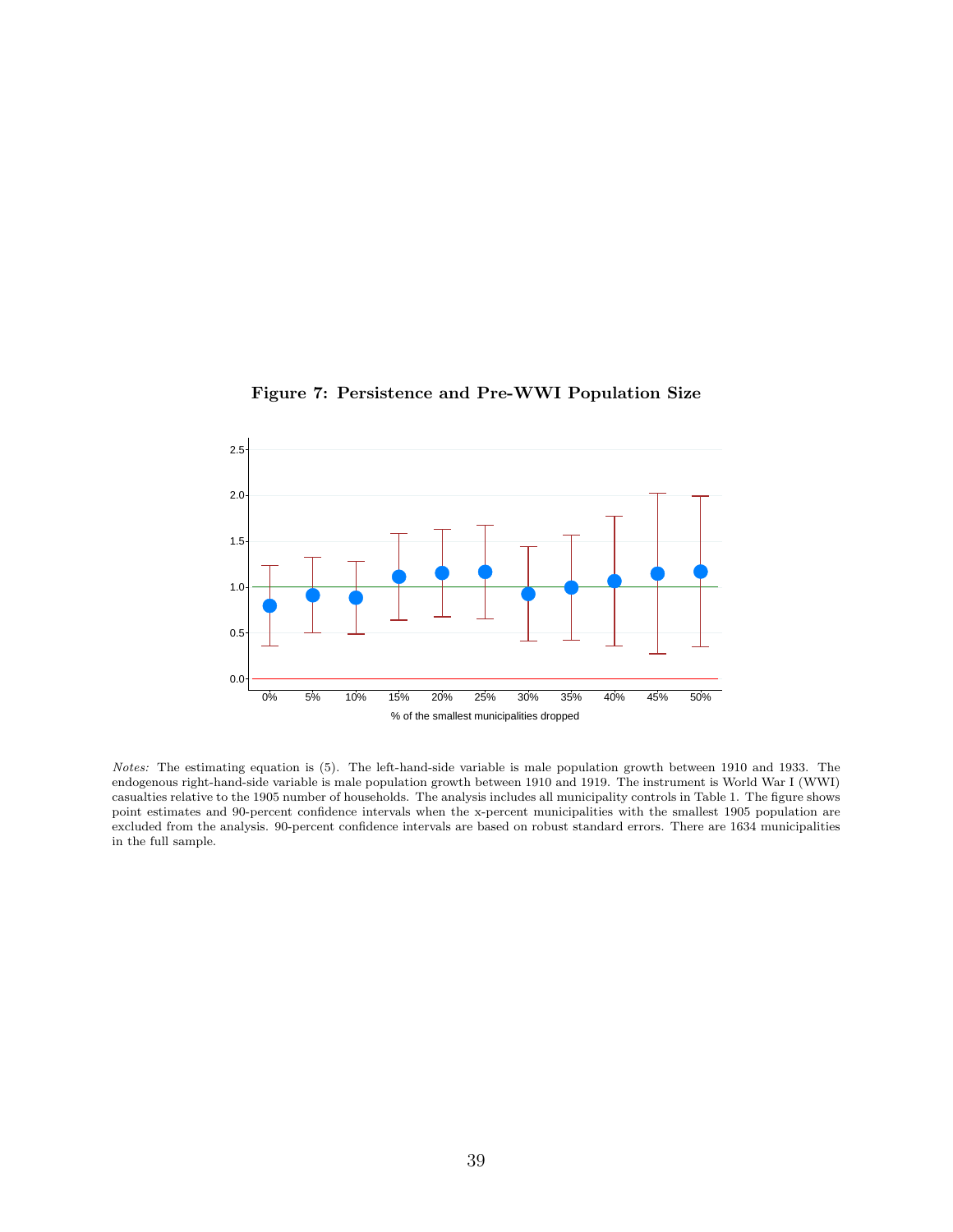

Figure 8A: Effect of WWI Casualties on Male Population Growth 1910–1939

Figure 8B: Effect of WWI Casualties on Female Population Growth 1910–1939



Notes: World War I (WWI) casualties are measured relative to the number of households in 1905. The figures show point estimates and 90-percent confidence intervals when the x-percent most agricultural municipalities are excluded from the analysis. 90-percent confidence intervals are based on robust standard errors. The empirical analysis includes all the municipality controls in Table 1. There are 1558 municipalities in the full sample. Municipalities are considered to be more agricultural if they have more agricultural land per capita in 1905.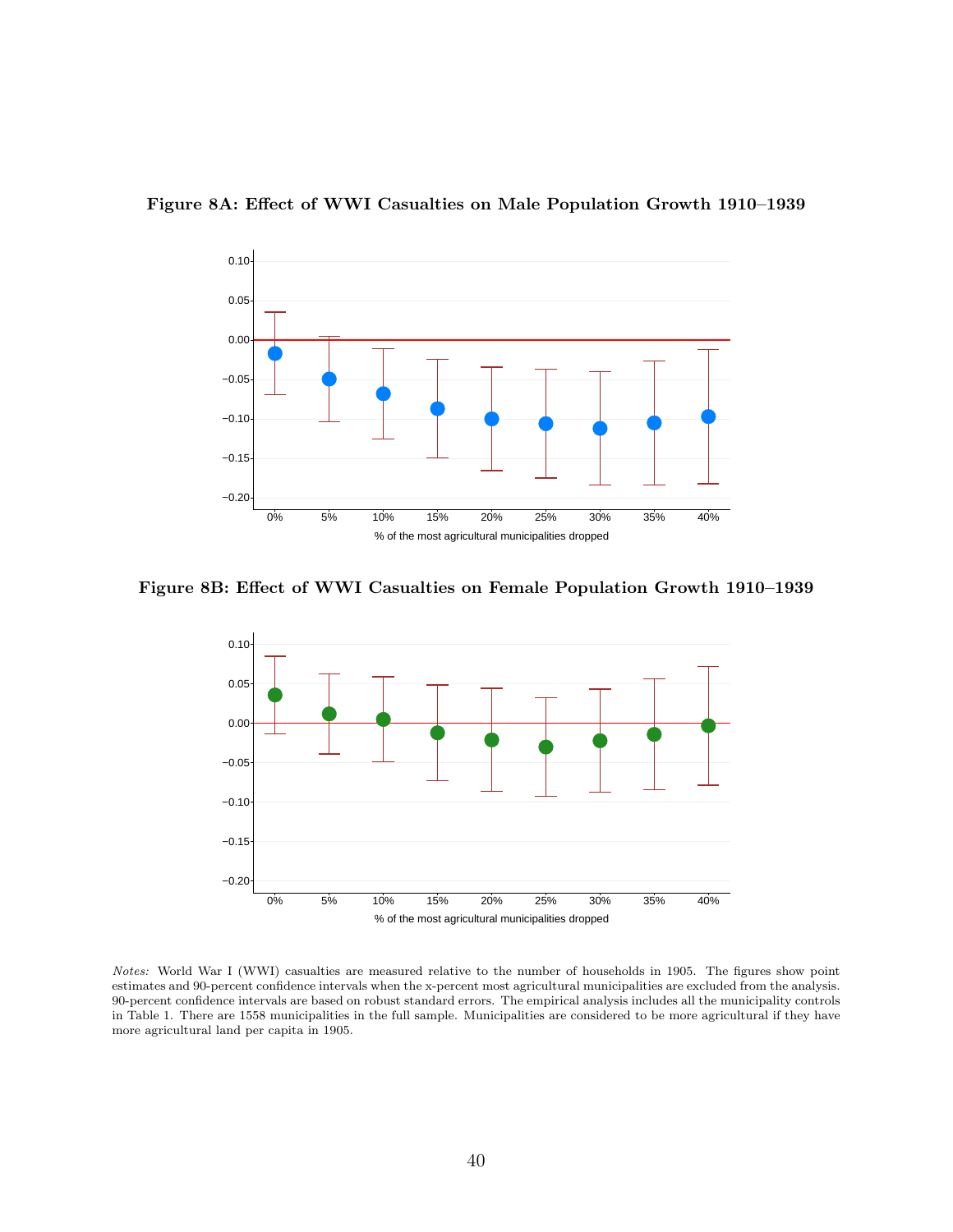



Figure 9B: Effect of WWI Casualties on Total Population Growth and Growth in the Number of Households 1910–1950



Notes: World War I (WWI) casualties are measured relative to the number of households in 1905. The figures show point estimates and 90-percent confidence intervals when the x-percent most agricultural municipalities are excluded from the analysis. 90-percent confidence intervals are based on robust standard errors. The empirical analysis includes all the municipality controls in Table 1. There are 1558 municipalities in the full sample. Municipalities are considered to be more agricultural if they have more agricultural land per capita in 1905.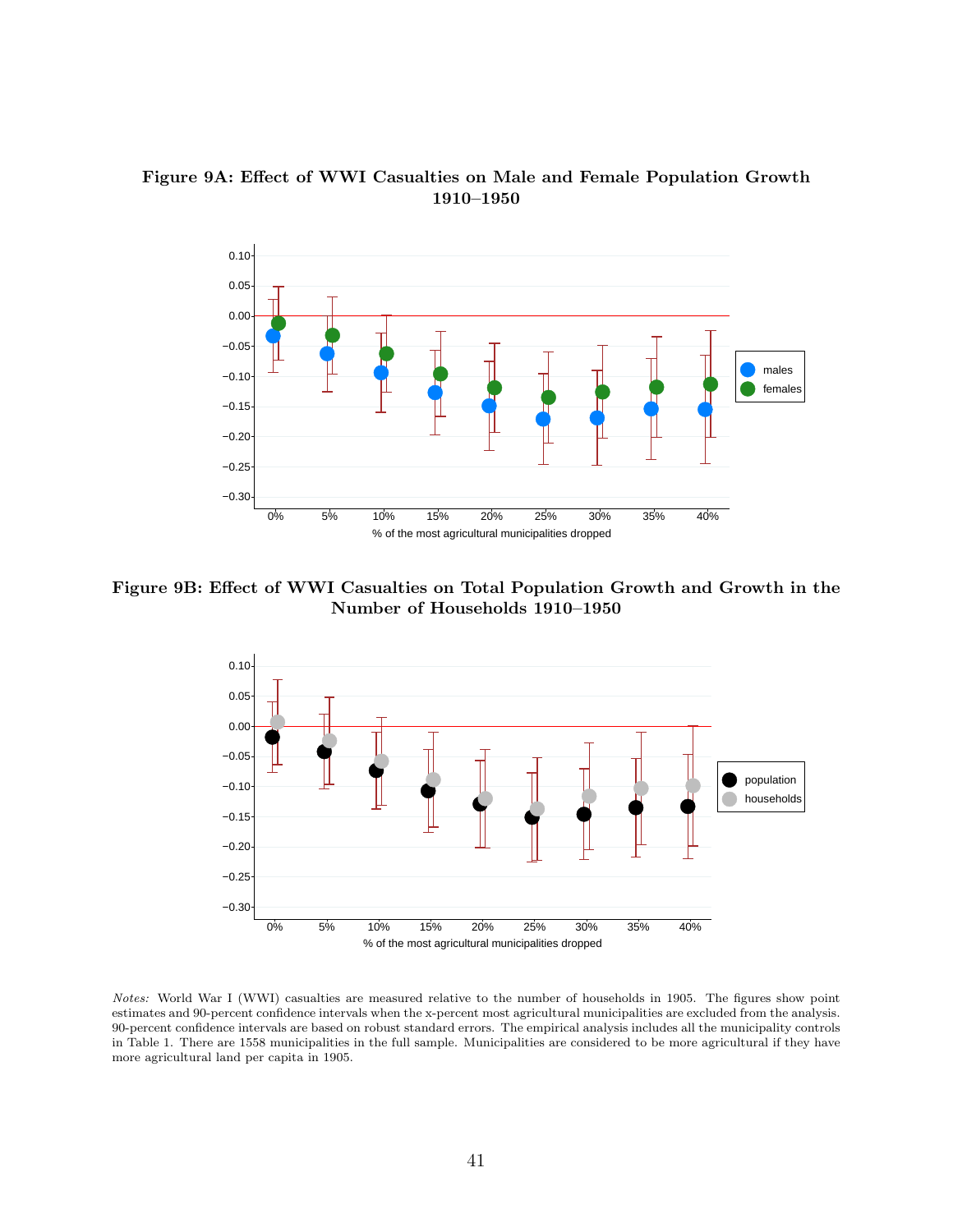Figure 10A: Effect of WWI Casualties on Male and Female Population Growth 1910–1960



Figure 10B: Effect of WWI Casualties on Total Population Growth 1910–1960



Notes: World War I (WWI) casualties are measured relative to the number of households in 1905. The figures show point estimates and 90-percent confidence intervals when the x-percent most agricultural municipalities are excluded from the analysis. 90-percent confidence intervals are based on robust standard errors. The empirical analysis includes all the municipality controls in Table 1. There are 1554 municipalities in the full sample. Municipalities are considered to be more agricultural if they have more agricultural land per capita in 1905.